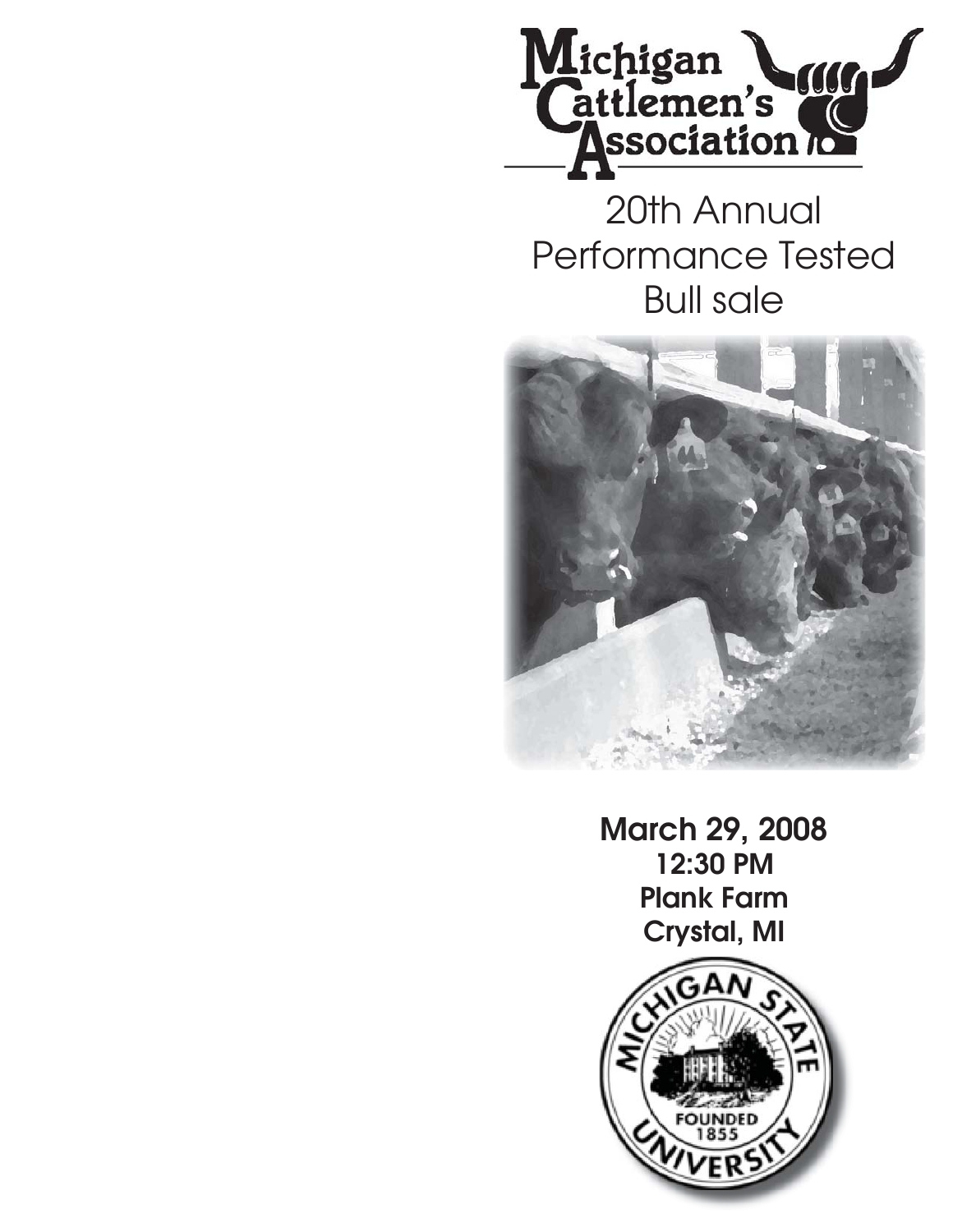### **MICHIGAN CATTLEMEN'S ASSOCIATION MICHIGAN STATE UNIVERSITY PERFORMANCE TESTED BULL SALE**

Plank Farm Crystal, Michigan

Friday, March 28, 2008 **Bull Buying/Selection Seminar** 6:30 PM at Shifter's Restaurant, Alma, MI Please pre-register by calling: (517) 347-8117

Saturday, March 29, 2008 **MCA Performance Tested Bull Sale** 12:30 P.M. at Plank Farm Crystal, MI (see map on inside cover)

### **OFFERING, 66 PERFORMANCE TESTED BULLS**

**36 Angus 1 Maine-Anjou**

**1 Red Angus** 

**5 Polled Hereford**

### **23 Simmental and Simmental Hybrid**

### *Performance Test Supervised by:*

MCA Bull Test Committee and Michigan State University

### *Performance Coordinator:*

Kenny Wells (517) 432-4906, Fax: (517)432-0147

### *Auctioneer:*

Bill Sheridan, Mason, MI (517) 676-9800

### *Livestock Representatives:*

Jason Buher, Eaton Rapids, MI (989) 681-2191 Doug Sheridan, Mason, MI (517) 676-9800

*\*Livestock Insurance will be available sale day.*

**The MCA Bull Test Station is located at Plank Farm between Stanton and Ithaca, MI, 1/2 mi south on Mt. Mope Road.**



**MCA Bull Test Station Plank Farm 325 Mt. Hope Rd. Crystal, MI 48818 (989) 235-6253**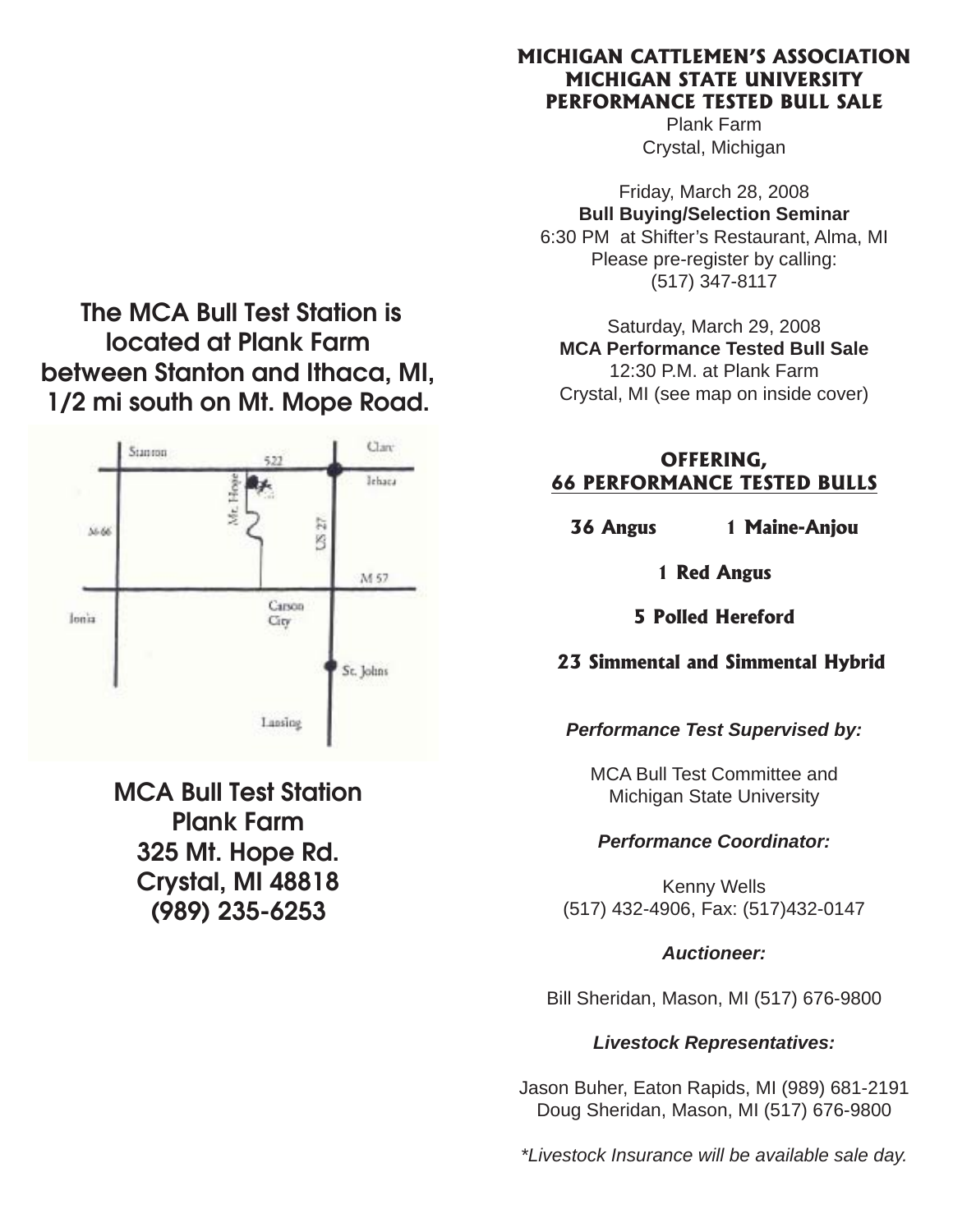### **GENERAL INFORMATION AND TERMS AND CONDITIONS**

**TERMS:** Cash or check (U.S. Funds)

1. Each animal will be sold to the highest bidder and the Auctioneer will settle any dispute as to bids.

2. Bulls must be paid for by purchasers before being released.

3. Each animal will be at the purchaser's risk immediately after being sold.

### **MAIL BIDS:**

All mail bids may be sent to the Sale Manager, Auctioneer, or Ringmen, and will be handled with strictest confidence.

### **INSURANCE:**

Representatives of livestock insurance companies will be present at the sale.

### **REGISTRATION CERTIFICATES:**

Certificates will be transferred to the buyer at the seller's expense. Please give the settling clerk the exact and complete name and address in which you wish to have your bull transferred on the records of the respective breed associations. All registration certificates will be transferred and sent to the buyer by the seller of the bull.

### **HEALTH:**

1.) Cattle are sold under health regulations of the State of Michigan.

2.) All bulls have been tested for Tuberculosis.

3.) All bulls selling must have passed a reproductive soundness examination.

### **ANNOUNCEMENTS:**

Any announcements made from the auction stand during the sale, shall take precedence over any material printed in sale catalog.

### **GUARANTEE:**

All animals sold are guaranteed to be breeders, if properly cared for and not allowed to run with a herd until they are at least 15 months of age. Any bull that settles at least one-third of the healthy cows he covers will be considered a breeder. Any animal not complying with any of these breeding guarantees may be returned to the farm of the seller at the buyer's expense, and if in good condition and complying with the health requirements of the seller's state, shall entitle the buyer to a satisfactory adjustment. In the case of an animal claimed to be a non-breeder, the seller shall be entitled to six months following the return of the animal in which to demonstrate that the animal is in fact a sound breeder. Michigan State University, Michigan Cattlemen's Association, Plank Stock Farms, United Producers, or the Bull Test Committee does not assume any liability for breeding guarantee. Any items not specifically mentioned will default to standard guarantee of the respective breed association.

### **Claims for refund or other adjustment:**

All claims for adjustment or refund for any reason must be made in writing within six months of the sale or three months after the purchased animal reaches the age of 18 months, whichever occurs later. The return of the full purchase price will in any case be deemed full satisfaction and settlement.

### **LIABILITY:**

It is clearly understood that any person or persons attending this sale do so at their own risk. The Michigan Cattlemen's Association (MCA), Michigan State University (MSU), and the Bull Test Station or their agents assume no liability, legal or otherwise, for the safety of the premises, the behavior of animals or accidents that may occur. The MCA, MSU, and Bull Test Station personnel act only in the capacity of agents in this sale. Any claims or adjustments must be made strictly between buyer and seller.

### **POST SALE CARE OF BULLS:**

Each bull becomes the property of the buyer when he passes through the sale ring. Arrangements may be made to board bulls at Plank Farm, post-sale, for a fee of \$2.50 per day. All bulls not being boarded must be removed from the sale facility by 12:00 p.m. Sunday, March 30, 2008.

### **SALE REQUIREMENTS**

1.) Bulls must have achieved a minimum average daily gain of 3.0 lbs.

2.) Bulls must have passed all health requirements.

3.) Bulls must have passed breeding soundness exam (see below).

4.) Bulls must have passed minimum qualifications for disposition and structural soundness.

### **BREEDING SOUNDNESS**

All bulls born prior to February 1, 2007 have passed a complete breeding soundness exam (BSE) as defined by the Society for Theriogenology. Bulls born between February 1, 2007 and April 30, 2007 have been subject to meeting all requirements of a BSE, except, the normal sperm morphology requirement was lowered to 50% (as compared to 70% for bulls born prior to February 1, 2007). It is recommended that bulls born between Febraury 1, 2007 and April 30, 2007 have a complete breeding soundness exam before being placed with females to be bred.

### **ULTRASOUND DATA**

Ultrasound measurements of ribeye area, rib fat, rump fat and intramuscular fat were taken on all bulls. Both actual and adjusted ultrasound measurements are published in this catalog.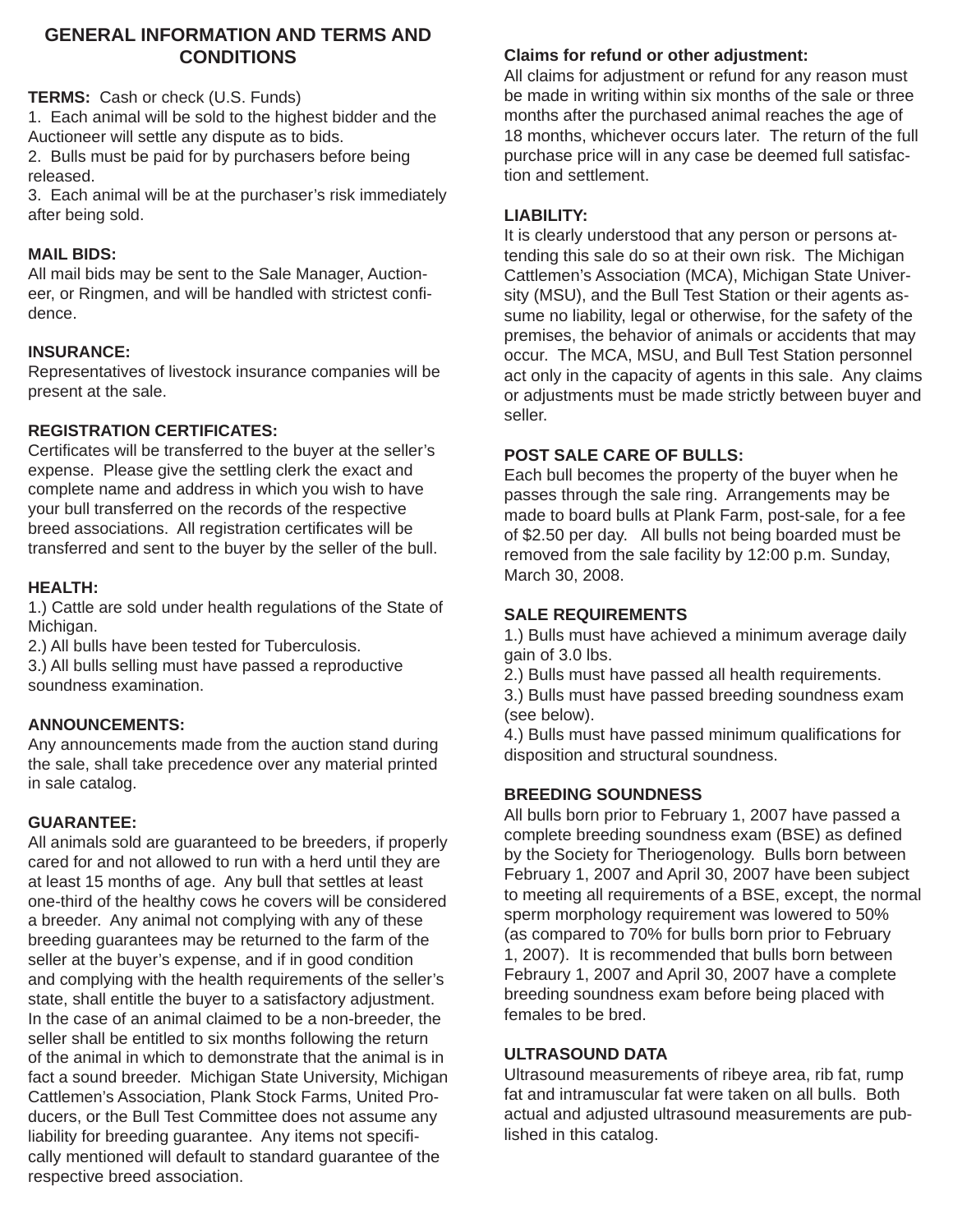## **PERFORMANCE RECORDS**

Each bull selling has passed rigid performance standards and has a complete record, which is presented in the summary below the 2 generation pedigree. Follow this example numerically:

| r - - - - - - - -         |                    |             |                   |  |                   |  |                |  |               |             |                    |  |
|---------------------------|--------------------|-------------|-------------------|--|-------------------|--|----------------|--|---------------|-------------|--------------------|--|
| Tag 1                     |                    |             |                   |  | <b>BULL NAME</b>  |  |                |  |               |             |                    |  |
| Calved:                   |                    |             |                   |  | Tatto:            |  |                |  | Reg#:         |             |                    |  |
| Consigned by:             |                    |             |                   |  | <b>OWNER NAME</b> |  |                |  |               |             |                    |  |
|                           | PATERNAL GRANDSIRE |             |                   |  |                   |  |                |  |               |             |                    |  |
| <b>SIRE</b>               |                    |             |                   |  |                   |  |                |  |               |             |                    |  |
|                           |                    |             |                   |  | PATERNAL GRANDDAM |  |                |  |               |             |                    |  |
| <b>MATERNAL GRANDSIRE</b> |                    |             |                   |  |                   |  |                |  |               |             |                    |  |
| <b>DAM</b>                |                    |             |                   |  |                   |  |                |  |               |             |                    |  |
| MATERNAL GRANDDAM         |                    |             |                   |  |                   |  |                |  |               |             |                    |  |
| <b>EPD's</b>              |                    |             |                   |  |                   |  |                |  |               |             | <b>BREED</b>       |  |
| <b>BW</b>                 |                    | (1)         |                   |  | <b>CE</b>         |  | (5)            |  |               |             | $\%$               |  |
| <b>WW</b>                 |                    | (2)         |                   |  | <b>IMF</b>        |  | (6)            |  |               |             | <b>COLOR</b>       |  |
| <b>YW</b>                 |                    | (3)         | <b>FAT</b><br>(7) |  |                   |  |                |  |               | <b>POLL</b> |                    |  |
| <b>MM</b>                 |                    | (4)         |                   |  | <b>REA</b>        |  | (8)            |  |               |             | <b>BIRTH</b>       |  |
|                           |                    |             |                   |  |                   |  |                |  |               |             | <b>TYPE</b>        |  |
| Actual                    |                    |             | Adjusted          |  | Adjusted          |  |                |  | <b>Breed</b>  |             | <b>Breed</b>       |  |
| Birth Wt.                 |                    |             | 205d Wt           |  | 205d Ratio        |  |                |  | Index 1       |             | Index <sub>2</sub> |  |
| (9)                       |                    |             | (10)              |  | (11)              |  |                |  | (12)          |             | (13)               |  |
| <b>Test</b>               |                    | <b>Test</b> |                   |  | 112               |  | 365d           |  | <b>Pelvic</b> |             |                    |  |
| <b>ADG</b>                |                    | <b>WDA</b>  |                   |  | Day Wt            |  | <b>Scrotal</b> |  | Area          |             | Frame              |  |
| (14)                      |                    | (15)        |                   |  | (16)              |  | (17)           |  | (18)          |             | (19)               |  |
| 365d                      |                    | 365d        |                   |  | 365d              |  |                |  |               |             |                    |  |
| <b>REA</b>                |                    | Fat         |                   |  | <b>IMF</b>        |  |                |  |               |             |                    |  |
| (20)                      |                    | (21)        |                   |  | (22)              |  |                |  |               |             |                    |  |

# **EXPECTED PROGENY DIFFERENCES**

- 1.) Birth Weight
- 2.) Weaning Weight
- 3.) Yearling Weight
- 4.) Maternal Milk
- 5.) Calving Ease
- 6.) Percentage Intramuscular Fat
- 7.) Fat
- 8.) Ribeye Area

# **HERD PERFORMANCE**

- 9.) Actual Birth Weight
- 10.) Adjusted\* 205 day Weaning Weight
- 11.) Adjusted\* 205 day Weaning Weight Ratio

# **BREED ECONOMIC INDECES**

12.) Angus - \$Wean (\$W) Red Angus - Heifer Pregnancy (HPG) Hereford - Certified Hereford Beef (CHB) Simmental - Terminal Index (TI)

# **BREED ECONOMIC INDECES (cont'd)**

13.) Angus - \$Beef (\$B) Red Angus - Stayability (STAY) Hereford - Baldy Maker Index (BMI) Simmental - All Purpose Index (API)

## **TEST PERFORMANCE**

- 14.) Test average daily gain (ADG)
- 15.) Test weight per day of age (WDA)
- 16.) 112 Day Wt.

## **YEARLING PERFORMANCE**

17.) Adjusted\* 365 day scrotal circumference

18.) Actual pelvic area (width x height), measured at breeding soundness exam.

19.) Frame Score - calculated from the hip height measured 2/28/2008, using the regression equation developed by the Beef Improvement Federation (BIF).

20.) Adjusted\* 365 day ribeye area, based on ultrasound measurement

21.) Adjusted\* 365 day 12th rib fat thickness, based on ultrasound measurement

22.) Adjusted\* 365 day percent intramuscular fat, an estimate of marbling, based on ultrasound measurement

\*Values adjusted according to Beef Improvement Federation (BIF) guidlines.

# **EXPECTED PROGENY DIFFERENCES (EPD)**

All reported EPDs and percentiles are up to date as of March 3, 2008. The percentage listed adjacent to each EPD represents the percentile ranking of that EPD within the bull's respective breed.

# **ACROSS BREED EPD ADJUSTMENTS**

BIF provides the following adjustments to compare EPDs across breeds. The values listed in the table below should be added to the respective breed EPD to compare it to Angus EPDs. The BW adjustment factors listed below were used to calculate the across breed BW EPD published for each sale bull in this catalog.

| <b>Breed</b>     | <b>BW</b> | WW    | YW    | MM    | <b>RE</b> | <b>IMF</b> |
|------------------|-----------|-------|-------|-------|-----------|------------|
| Angus            | 0.0       |       | 0     | 0     | 0.0       | 0.00       |
| <b>Red Angus</b> | $+2.5$    | $-5$  | $-1$  | $-5$  | $-2.2$    | $+0.12$    |
| Hereford         | $+2.7$    | $-3$  | $-13$ | $-16$ | $-1.5$    | $-0.44$    |
| Maine-Anjou      | $+7.1$    | $-3$  | $-32$ | -6    | $+5.7$    | $-0.60$    |
| Simmental        | $+5.7$    | $+24$ | $+17$ | $+14$ | $+4.9$    | -0.47      |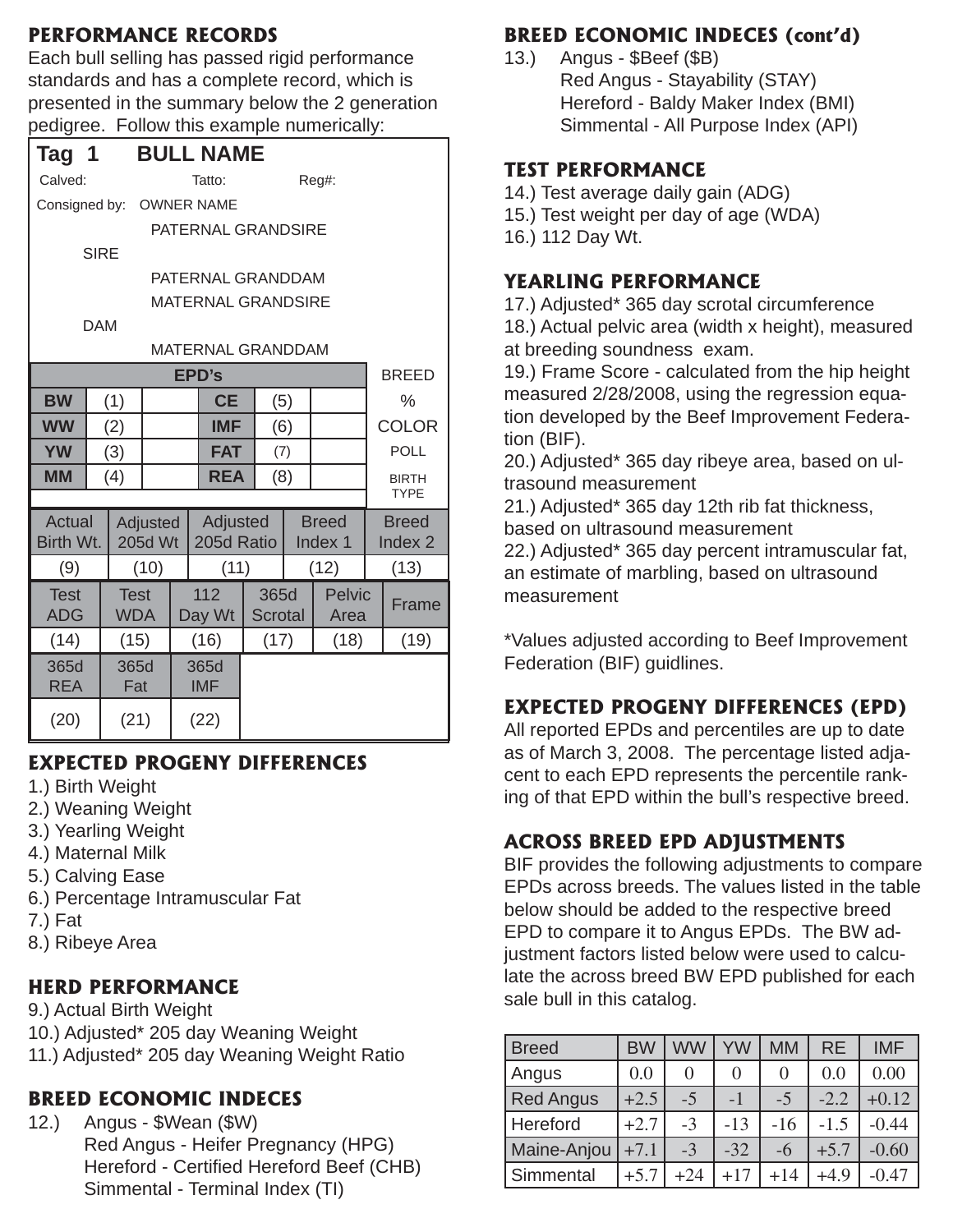### **Spring 2008 Breed Average EPDs**

#### **ANGUS**

BW= 2.2, WW= 42, YW= 77, MILK = 20, CE=+5, IMF= .16, FAT= .006, REA=.27, \$B= 34.2,  $SW = 24.22$ 

### **RED ANGUS**

BW= 0.2, WW= 32, YW= 56, MILK= 17, CE= +6, MARB= .07, FAT= .00, REA= .06, STAY= 12,  $HPG = 9$ 

### **MAINE-ANJOU (MaineTainer)**

BW= 1.3, WW= 37.0, YW= 75.1, MILK= 19.5, MARB= .31, FAT= .01, REA= .13

### **HEREFORD**

BW= 3.6, WW= 41, YW= 68, MILK= 16, CE= -0.1, IMF= 0.00, FAT= .004, REA= .15, BMI\$=15.04, CHB\$= 17.42

### **PUREBRED SIMMENTAL**

BW= 1.5, WW= 32.4, YW= 57.3, MILK= 5.0, CE= 6.4, MARB= .10, FAT= .01, REA= .04, API\$= 98, TI\$= 60

### **HYBRID SIMMENTAL**

BW= 0.0, WW= 25.7, YW= 49.2, MILK= 3.1, MARB= .25, FAT= .04, REA= -.11, API\$= 97,  $T1\$ = 60

### **TEST INDEX AND SALE ORDER**

Sale order is determined by test index, regardless of age. The test index is the average of percentile rank for six EPD values (birth weight, weaning weight, yearling weight, maternal milk, %IMF, and ribeye area), and test ADG and WDA. Lower values indicate a more desireable average percentile ranking. Therefore, the bull with the lowest index value will sell first.

### **FORMULA:**

(BW%+WW%+YW%+MM%+IMF%+RE%+ADG%+WDA%)/8

# **SALE ORDER**

| <b>Sale</b>             | <b>Test</b>    | <b>Sale</b>  | <b>Sale</b>  | <b>Test</b>    | <b>Sale</b> |
|-------------------------|----------------|--------------|--------------|----------------|-------------|
| <b>Order</b>            | Tag            | <b>Index</b> | <b>Order</b> | Tag            | Index       |
| 1                       | 23             | 24.37        | 41           | 13             | 50.63       |
| $\mathbf 2$             | 62             | 25.63        | 42           | 52             | 51.88       |
| $\overline{\mathbf{3}}$ | $\overline{2}$ | 26.87        | 43           | 21             | 52.50       |
| 4                       | 29             | 27.50        | 44           | 102            | 53.13       |
| 5                       | 12             | 28.12        | 45           | 85             | 55.00       |
| 6                       | 24             | 28.75        | 46           | 100            | 56.75       |
| $\overline{7}$          | 18             | 29.88        | 47           | 19             | 56.88       |
| 8                       | 61             | 29.88        | 48           | 58             | 56.88       |
| 9                       | 64             | 31.38        | 49           | 98             | 57.50       |
| 10                      | 60             | 32.38        | 50           | 101            | 57.50       |
| 11                      | 83             | 32.50        | 51           | 53             | 58.13       |
| 12                      | $\overline{4}$ | 33.13        | 52           | 94             | 58.13       |
| 13                      | 34             | 33.13        | 53           | 108            | 58.75       |
| 14                      | 41             | 33.75        | 54           | 48             | 59.38       |
| 15                      | 38             | 33.75        | 55           | 11             | 60.00       |
| 16                      | 105            | 34.25        | 56           | 92             | 60.63       |
| 17                      | 31             | 34.38        | 57           | 109            | 61.88       |
| 18                      | 42             | 34.38        | 58           | 96             | 62.50       |
| 19                      | 30             | 35.63        | 59           | 44             | 63.75       |
| 20                      | 75             | 37.00        | 60           | 56             | 64.38       |
| 21                      | 27             | 37.50        | 61           | 47             | 65.63       |
| 22                      | 54             | 38.13        | 62           | 74             | 66.25       |
| 23                      | 3              | 40.63        | 63           | $\overline{1}$ | 72.50       |
| 24                      | 9              | 40.63        | 64           | 15             | 73.13       |
| 25                      | 5              | 41.25        | 65           | 59             | 76.25       |
| 26                      | 72             | 41.25        | 66           | 49             | 78.75       |
| 27                      | 65             | 42.50        |              |                |             |
| 28                      | 22             | 43.12        |              |                |             |
| 29                      | 76             | 43.13        |              |                |             |
| 30                      | 68             | 43.13        |              |                |             |
| 31                      | 78             | 44.38        |              |                |             |
| 32                      | 6              | 44.38        |              |                |             |
| 33                      | 26             | 45.00        |              |                |             |
| 34                      | 103            | 45.00        |              |                |             |
| 35                      | 8              | 45.00        |              |                |             |
| 36                      | 77             | 46.25        |              |                |             |
| 37                      | 20             | 48.75        |              |                |             |
| 38                      | 82             | 50.00        |              |                |             |
| 39                      | 17             | 50.00        |              |                |             |
| 40                      | 89             | 50.63        |              |                |             |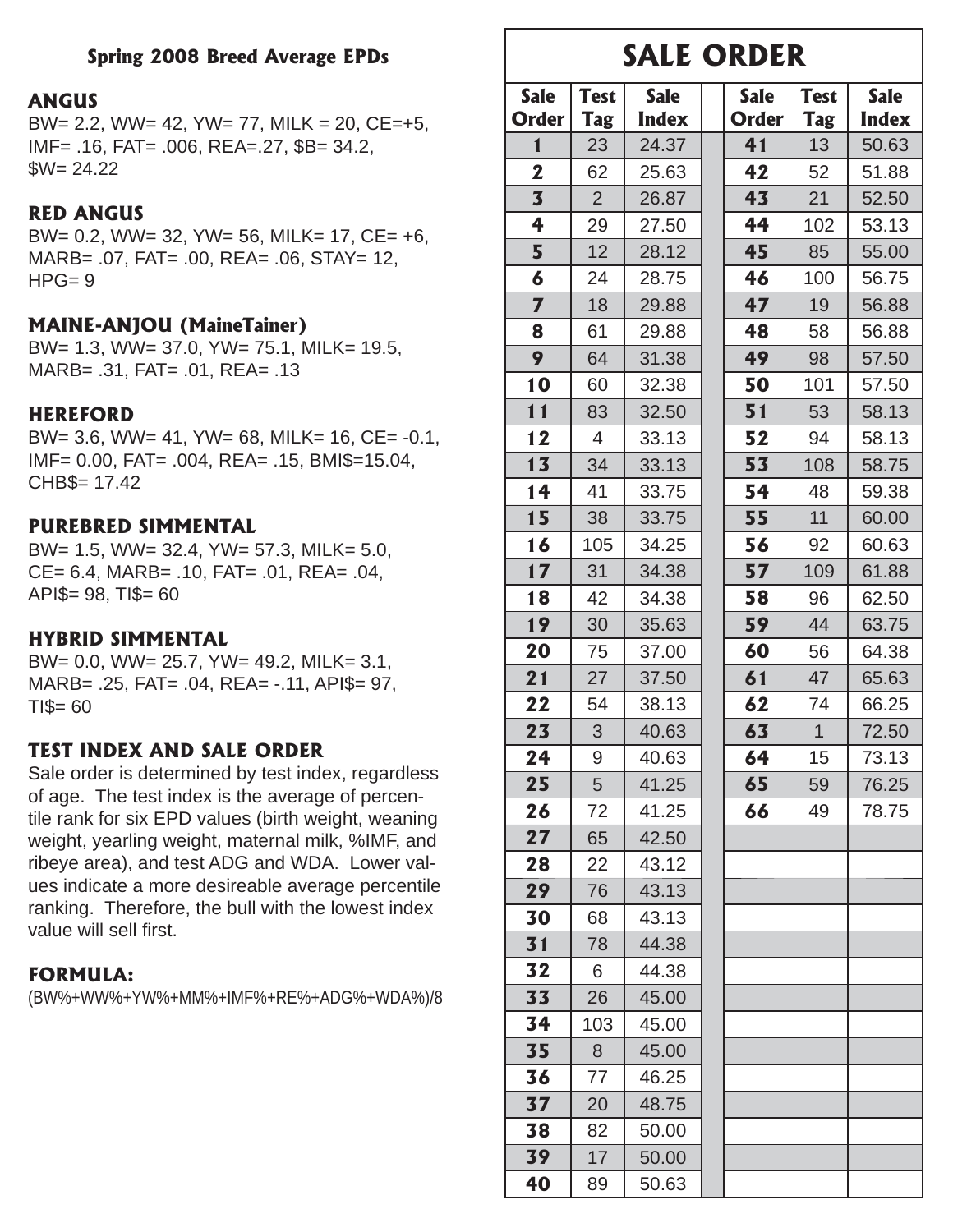## **Tag 1 CC COUGAR CC1T**

| Calved: 01/04/2007           | Tatto: CC1T | Reg#: 15905292 |
|------------------------------|-------------|----------------|
| Consigned by: Double C Angus |             |                |

CH STACKER 7040

KRUGERAND OF DONAMERE 490

DONAMERE RACHEL BEAUTY 288 WOODHILL VALOR

#### ANCHOR EVERGREEN BMB 624 BJB TOP EVERGREEN 741 **EPD's ANGUS BW** | 4 | 90% | **CE** | 2 | 75% | PB **WW** 40 60% **IMF** -0.17 100% BLACK **YW** | 80 | 45% | **FAT** | -0.007 | 20% | POLLED **MM** | 14 | 90% **REA** | -0.03 | 90% | EMBRYO **TRANSFER** Birth Wt. | 205d Wt | 205d Ratio  $\vert$  \$W | \$B 86 | 689 | 100 | 16.45 | 33.95 **Test** ADG Test **WDA** 112 Day Wt 365d **Scrotal** Pelvic Area Frame 3.75 | 3.07 | 1288 | 32.7 | 152 | 6 365d REA 365d Fat 365d IMF Footnote Across Breed BW: 4  $12.4$  0.39  $\frac{3.47}{ }$ Act. Scrotal: 34 Act. REA 13 Act. IMF: 3.59 Act. Fat: 0.42

## **Tag 2 MSU NEW LOOK 703**

Calved: 01/07/2007 Tatto: 703 Reg#: 15719208

Consigned by: Michigan State University

BON VIEW NEW DESIGN 1407

EXAR NEW LOOK 2971

N BAR PRIMROSE 2424

CONNEALY LEAD ON

MSU ELBA 501

MSU ELBA 0313

|                    |                    |         |                   |               |                                   | <b>EPD's</b>    |  |                                  |                                 |               |  |  |  |  |  |  |  |  |
|--------------------|--------------------|---------|-------------------|---------------|-----------------------------------|-----------------|--|----------------------------------|---------------------------------|---------------|--|--|--|--|--|--|--|--|
| <b>BW</b>          | 2.4                | 60%     |                   | <b>CE</b>     |                                   | 4               |  | 60%                              |                                 | РB            |  |  |  |  |  |  |  |  |
| <b>WW</b>          | 52                 | 10%     |                   | IMF           |                                   | 0.02            |  | 75%                              |                                 | <b>BLACK</b>  |  |  |  |  |  |  |  |  |
| <b>YW</b>          | 96                 | 10%     |                   | <b>FAT</b>    |                                   | $-0.008$        |  | 20%                              |                                 | <b>POLLED</b> |  |  |  |  |  |  |  |  |
| MМ                 | 28                 |         | 10%<br><b>REA</b> |               |                                   | 0.57            |  | 10%                              |                                 | <b>SINGLE</b> |  |  |  |  |  |  |  |  |
|                    |                    |         |                   |               |                                   |                 |  |                                  |                                 |               |  |  |  |  |  |  |  |  |
| Birth Wt.          |                    | 205d Wt |                   | 205d Ratio    | \$W                               |                 |  |                                  | \$Β                             |               |  |  |  |  |  |  |  |  |
| 92                 |                    | 812     |                   | 111           |                                   |                 |  | 28.44                            |                                 | 40.12         |  |  |  |  |  |  |  |  |
| <b>Test</b><br>ADG | <b>Test</b><br>WDA |         |                   | 112<br>Day Wt |                                   | 365d<br>Scrotal |  | <b>Pelvic</b><br>Area            |                                 | Frame         |  |  |  |  |  |  |  |  |
| 4.02               | 3.39               |         |                   | 1413          | 35.6<br>147                       |                 |  | 5.1                              |                                 |               |  |  |  |  |  |  |  |  |
| 365d<br><b>REA</b> | 365d<br>Fat        |         | 365d<br>IMF       |               |                                   |                 |  | Footnote<br>Across Breed BW: 2.4 |                                 |               |  |  |  |  |  |  |  |  |
| 14.6               | 0.31               |         |                   | 2.46          | Act. Scrotal: 36<br>Act. IMF: 2.6 |                 |  |                                  | Act. REA 15.2<br>Act. Fat: 0.34 |               |  |  |  |  |  |  |  |  |

## **Tag 3 MSU MC 2500 704**

Calved: 01/08/2007 Tatto: 704 Reg#: 15719209 Consigned by: Michigan State University

SCHURRTOP MC

SCHURRTOP MC 2500

SCHURRTOP R S 1413 2153

HYLINE RIGHT TIME 338

MSU ELBA 520

#### MSU ELBA 0117

|           | <b>ANGUS</b> |     |            |          |     |               |
|-----------|--------------|-----|------------|----------|-----|---------------|
| <b>BW</b> | 3.9          | 90% | <b>CE</b>  | 3        | 70% | РB            |
| <b>WW</b> | 52           | 10% | <b>IMF</b> | 0.07     | 65% | <b>BLACK</b>  |
| YW        | 94           | 10% | <b>FAT</b> | $-0.024$ | 10% | <b>POLLED</b> |
| <b>MM</b> | 27           | 10% | <b>REA</b> | 0.4      | 30% | <b>SINGLE</b> |
|           |              |     |            |          |     |               |

| Birth Wt.                 | 205d Wt            |               | 205d Ratio         |                        | \$W           |                                  | \$Β                             |  |
|---------------------------|--------------------|---------------|--------------------|------------------------|---------------|----------------------------------|---------------------------------|--|
| 94                        | 780                |               |                    | 106                    | 25.43         |                                  | 42.33                           |  |
| <b>Test</b><br><b>ADG</b> | Test<br><b>WDA</b> | 112<br>Day Wt |                    | 365d<br><b>Scrotal</b> |               | <b>Pelvic</b><br>Area            | Frame                           |  |
| 3.53                      | 3.19               |               | 1325               | 35.6                   |               | 189                              | 5.5                             |  |
| 365d<br><b>REA</b>        | 365d<br>Fat        |               | 365d<br><b>IMF</b> |                        |               | Footnote<br>Across Breed BW: 3.9 |                                 |  |
| 13.3                      | 0.32               |               | 3.76               | Act. Scrotal: 36       | Act. IMF: 3.9 |                                  | Act. REA 13.8<br>Act. Fat: 0.35 |  |

## **Tag 4 MSU MC 2500 713**

Calved: 02/15/2007 Tatto: 713 Reg#: 15719217

Consigned by: Michigan State University

SCHURRTOP MC

SCHURRTOP MC 2500

SCHURRTOP R S 1413 2153

ALBERDA TRAVELER 416

MSU BLACKBIRD 0405

### MSU BLACKBIRD 0151

|                    |                       |     |                    | EPD's         |       |                 |                                      |                                  |               | <b>ANGUS</b>                    |
|--------------------|-----------------------|-----|--------------------|---------------|-------|-----------------|--------------------------------------|----------------------------------|---------------|---------------------------------|
| <b>BW</b>          | 5.1                   |     | 100%               | <b>CE</b>     |       | 1               |                                      | 85%                              |               | РB                              |
| <b>WW</b>          | 48                    | 25% |                    | <b>IMF</b>    |       | 0.15            |                                      | 50%                              |               | <b>BLACK</b>                    |
| <b>YW</b>          | 89                    |     | 20%<br><b>FAT</b>  |               | 0.004 |                 | 50%                                  |                                  | <b>POLLED</b> |                                 |
| <b>MM</b>          | 22                    | 35% |                    | <b>REA</b>    |       | 0.46            |                                      | 20%                              |               | <b>SINGLE</b>                   |
|                    |                       |     |                    |               |       |                 |                                      |                                  |               |                                 |
| Birth Wt.          | 205d Wt<br>205d Ratio |     |                    |               |       |                 |                                      | \$W                              | <b>\$B</b>    |                                 |
| 99                 |                       | 814 |                    | 111           |       |                 |                                      | 20.01                            |               | 40.91                           |
| <b>Test</b><br>ADG | <b>Test</b><br>WDA    |     |                    | 112<br>Day Wt |       | 365d<br>Scrotal |                                      | <b>Pelvic</b><br>Area            |               | Frame                           |
| 4.13               | 3.82                  |     |                    | 1443          |       | 38.7            |                                      | 155                              |               | 6.1                             |
| 365d<br><b>REA</b> | 365d<br>Fat           |     | 365d<br><b>IMF</b> |               |       |                 |                                      | Footnote<br>Across Breed BW: 5.1 |               |                                 |
| 15.7               | 0.54                  |     |                    | 4.25          |       |                 | Act. Scrotal: 37.5<br>Act. IMF: 4.24 |                                  |               | Act. REA 15.6<br>Act. Fat: 0.53 |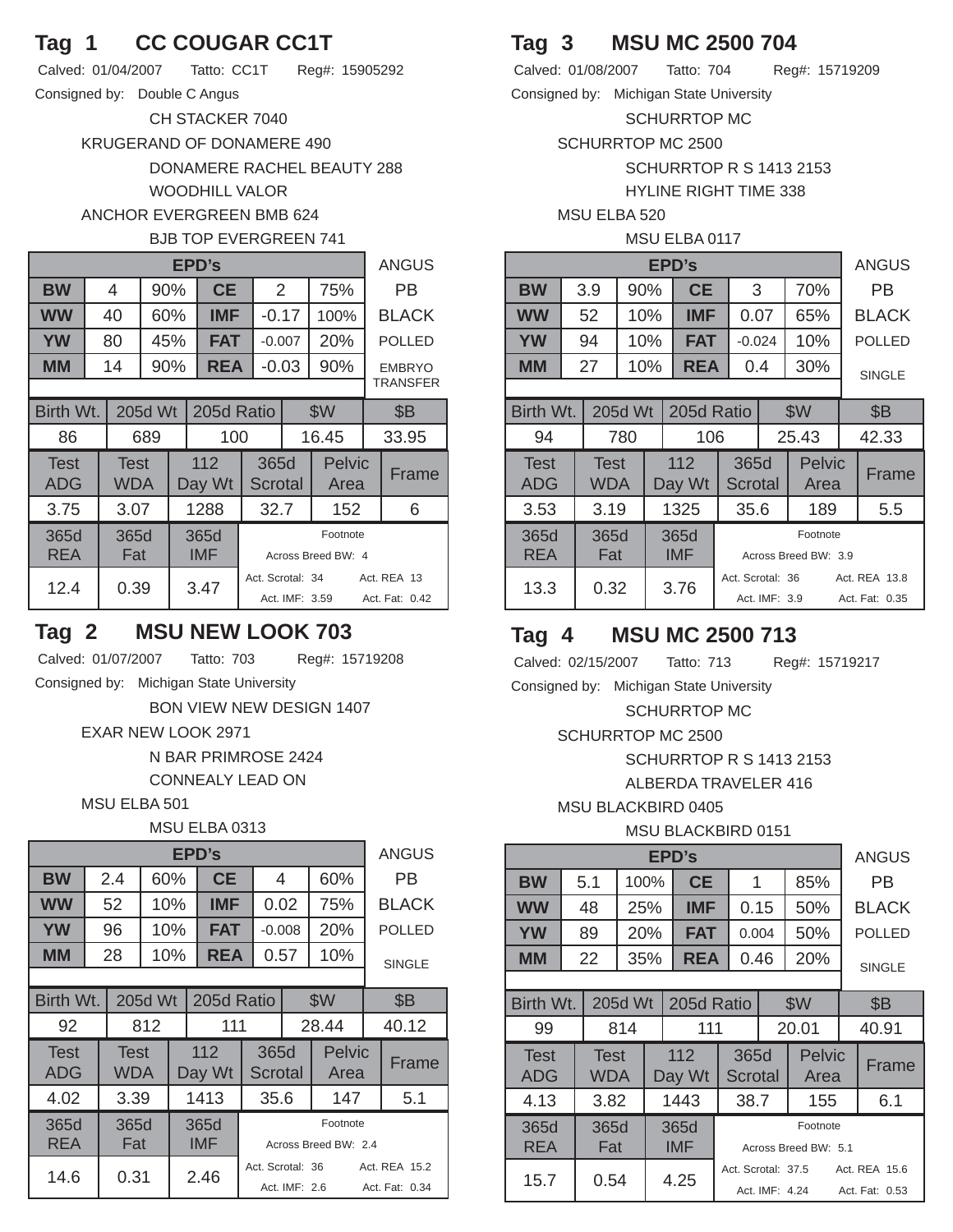## **Tag 5 MSU 004 TRAVELER 718**

Calved: 02/24/2007 Tatto: 718 Reg#: 15720325

Consigned by: Michigan State University

SITZ TRAVELER 8180

#### SAV 8180 TRAVELER 004 BOYD FOREVER LADY 8003

BON VIEW NEW DESIGN 1407

### BOYD BLACKLASS 2108

### GAR PRECISION 903

|                    | EPD's |                    |                              |            |               |                                    |          |  |                       |    |                                 |  |  |
|--------------------|-------|--------------------|------------------------------|------------|---------------|------------------------------------|----------|--|-----------------------|----|---------------------------------|--|--|
| <b>BW</b>          |       | 2.1                | 50%                          |            | <b>CE</b>     |                                    | 20%<br>8 |  |                       | РB |                                 |  |  |
| <b>WW</b>          |       | 46                 |                              | 30%        | IMF           |                                    | 0.16     |  | 45%                   |    | <b>BLACK</b>                    |  |  |
| <b>YW</b>          |       | 89                 |                              | 20%<br>FAT |               | 0.007                              |          |  | 60%                   |    | <b>POLLED</b>                   |  |  |
| MМ                 |       | 24                 |                              | 25%        | <b>REA</b>    |                                    | 0.38     |  | 35%                   |    | <b>EMBRYO</b><br>TRANSFER       |  |  |
|                    |       |                    |                              |            |               |                                    |          |  |                       |    |                                 |  |  |
| Birth Wt.          |       |                    | 205d Wt<br>\$W<br>205d Ratio |            |               |                                    |          |  |                       |    | <b>\$B</b>                      |  |  |
| 91                 |       |                    | 638                          |            | 100           |                                    |          |  | 29.08                 |    | 42.52                           |  |  |
| <b>Test</b><br>ADG |       | <b>Test</b><br>WDA |                              |            | 112<br>Day Wt | Scrotal                            | 365d     |  | <b>Pelvic</b><br>Area |    | Frame                           |  |  |
| 3.46               |       | 3.09               |                              |            | 1140          | 35.2                               |          |  | 150                   |    | 5.7                             |  |  |
| 365d<br><b>REA</b> |       | 365d<br>Fat        |                              |            | 365d<br>IMF   | Footnote<br>Across Breed BW: 2.1   |          |  |                       |    |                                 |  |  |
| 16.2               |       | 0.37               |                              |            | 3.76          | Act. Scrotal: 34<br>Act. IMF: 3.72 |          |  |                       |    | Act. REA 15.9<br>Act. Fat: 0.36 |  |  |

## **Tag 6 MSU NETWORK 723**

Calved: 03/09/2007 Tatto: 723 Reg#: 15719224

Consigned by: Michigan State University BON VIEW NEW DESIGN 878

### BOYD NETWORK M275

BOYD FOREVER LADY 1066 HYLINE RIGHT TIME 338

MSU BLACKBIRD 506

### MSU BLACKBIRD 0151

|                           |                           |         |                    | EPD's         |                                    |                 |     |                                  |                                 | <b>ANGUS</b>  |
|---------------------------|---------------------------|---------|--------------------|---------------|------------------------------------|-----------------|-----|----------------------------------|---------------------------------|---------------|
| <b>BW</b>                 | 1.2                       | 30%     |                    | <b>CE</b>     | 8                                  |                 |     | 20%                              |                                 | РB            |
| <b>WW</b>                 | 46                        |         | 30%                | <b>IMF</b>    |                                    | 0.01            |     | 80%                              |                                 | <b>BLACK</b>  |
| <b>YW</b>                 | 87                        |         | <b>25%</b>         | <b>FAT</b>    | 0.001                              |                 | 40% |                                  | <b>POLLED</b>                   |               |
| <b>MM</b>                 | 25                        |         | 15%                | <b>REA</b>    |                                    | 0.01            |     | 90%                              |                                 | <b>SINGLE</b> |
|                           |                           |         |                    |               |                                    |                 |     |                                  |                                 |               |
| Birth Wt.                 |                           | 205d Wt |                    | 205d Ratio    | \$W                                |                 |     |                                  | <b>\$B</b>                      |               |
| 85                        |                           | 761     |                    | 104           |                                    |                 |     | 28.22                            |                                 | 30.98         |
| <b>Test</b><br><b>ADG</b> | <b>Test</b><br><b>WDA</b> |         |                    | 112<br>Day Wt |                                    | 365d<br>Scrotal |     | Pelvic<br>Area                   |                                 | Frame         |
| 3.68                      | 3.2                       |         |                    | 1140          | 32.3<br>158                        |                 |     |                                  | 5.6                             |               |
| 365d<br><b>REA</b>        | 365d<br>Fat               |         | 365d<br><b>IMF</b> |               |                                    |                 |     | Footnote<br>Across Breed BW: 1.2 |                                 |               |
| 13.7                      | 0.42                      |         | 3.42               |               | Act. Scrotal: 32<br>Act. IMF: 3.33 |                 |     |                                  | Act. REA 13.1<br>Act. Fat: 0.39 |               |

# **Tag 8 BCCC FREEDOM T706**

Calved: 03/27/2007 Tatto: T706 Reg#: 15805437 Consigned by: Barker Creek Angus

### CONNEALY FOREFRONT

TC FREEDOM 104

TC RUBY 9095

CA FUTURE DIRECTION 5321

### BARKER CREEK ELBA P402

### BARKER CREEK ELBA M239

|                              |                         |                |     | <b>EPD's</b>  |      |      |               | <b>ANGUS</b>  |
|------------------------------|-------------------------|----------------|-----|---------------|------|------|---------------|---------------|
| <b>BW</b>                    | 2.1                     |                | 50% | <b>CE</b>     |      | 6    | 40%           | PB            |
| <b>WW</b>                    | 41                      |                | 55% | <b>IMF</b>    |      | 0.09 | 60%           | <b>BLACK</b>  |
| <b>YW</b>                    | 80                      |                | 45% | <b>FAT</b>    |      | 0.01 | 65%           | <b>POLLED</b> |
| <b>MM</b>                    | 28                      | 10%            |     | <b>REA</b>    |      | 0.07 | 80%           | <b>SINGLE</b> |
|                              |                         |                |     |               |      |      |               |               |
| Birth Wt.                    |                         | <b>205d Wt</b> |     | 205d Ratio    |      |      | \$W           | \$B           |
| 88                           |                         | 736            |     | 99            |      |      | 25.64         | 33.43         |
| <b>Test</b><br>$\sim$ $\sim$ | <b>Test</b><br>$\cdots$ |                |     | 112<br>1.0.11 | 365d |      | <b>Pelvic</b> | Frame         |

| Test<br><b>ADG</b> | lest<br><b>WDA</b> | 112<br>Day Wt      | 3650<br><b>Scrotal</b>            | <b>Pelvic</b><br>Area | Frame                           |
|--------------------|--------------------|--------------------|-----------------------------------|-----------------------|---------------------------------|
| 3.64               | 3.5                | 1183               | 36.4                              | 173                   | 5.1                             |
| 365d<br><b>REA</b> | 365d<br>Fat        | 365d<br><b>IMF</b> | Across Breed BW: 2.1              |                       |                                 |
| 13.6               | 0.45               | 3.91               | Act. Scrotal: 35<br>Act. IMF: 3.8 |                       | Act. REA 12.9<br>Act. Fat: 0.42 |

# **Tag 9 BCCC MARATHON T708**

Calved: 04/13/2007 Tatto: T708 Reg#: 15808879

Consigned by: Barker Creek Angus

OCC KIRBY 633K

BC MARATHON 7022

GIBBET HILL MIGNONNE E37 B/R NEW DESIGN 036

BARKER CREEK ELBA M241

### PAA ELBA 1017

|                    |             |         |               | EPD's       |          |                 |                                      |                                  |               | <b>ANGUS</b>                    |
|--------------------|-------------|---------|---------------|-------------|----------|-----------------|--------------------------------------|----------------------------------|---------------|---------------------------------|
| <b>BW</b>          | 4.5         | 95%     |               | <b>CE</b>   |          | $-3$            |                                      | 100%                             |               | РB                              |
| <b>WW</b>          | 52          |         | 10%           | IMF         | 0.04     |                 |                                      | 70%                              |               | <b>BLACK</b>                    |
| <b>YW</b>          | 86          | 25%     |               | <b>FAT</b>  | $-0.018$ |                 | 10%                                  |                                  | <b>POLLED</b> |                                 |
| MМ                 | 24          | 25%     |               | <b>REA</b>  |          | 0.53            |                                      | 15%                              |               | <b>SINGLE</b>                   |
|                    |             |         |               |             |          |                 |                                      |                                  |               |                                 |
| Birth Wt.          |             | 205d Wt | 205d Ratio    |             |          |                 |                                      | \$W                              |               | <b>\$B</b>                      |
| 98                 |             | 837     |               | 112         |          |                 |                                      | 25.82                            |               | 38.58                           |
| <b>Test</b><br>ADG | Test<br>WDA |         | 112<br>Day Wt |             |          | 365d<br>Scrotal |                                      | <b>Pelvic</b><br>Area            |               | Frame                           |
| 3.24               | 3.79        |         |               | 1218        | 37.8     |                 | 180                                  |                                  | 7.6           |                                 |
| 365d<br><b>REA</b> | 365d<br>Fat |         |               | 365d<br>IMF |          |                 |                                      | Footnote<br>Across Breed BW: 4.5 |               |                                 |
| 15.3               | 0.31        |         |               | 2.61        |          |                 | Act. Scrotal: 34.5<br>Act. IMF: 2.44 |                                  |               | Act. REA 14.4<br>Act. Fat: 0.27 |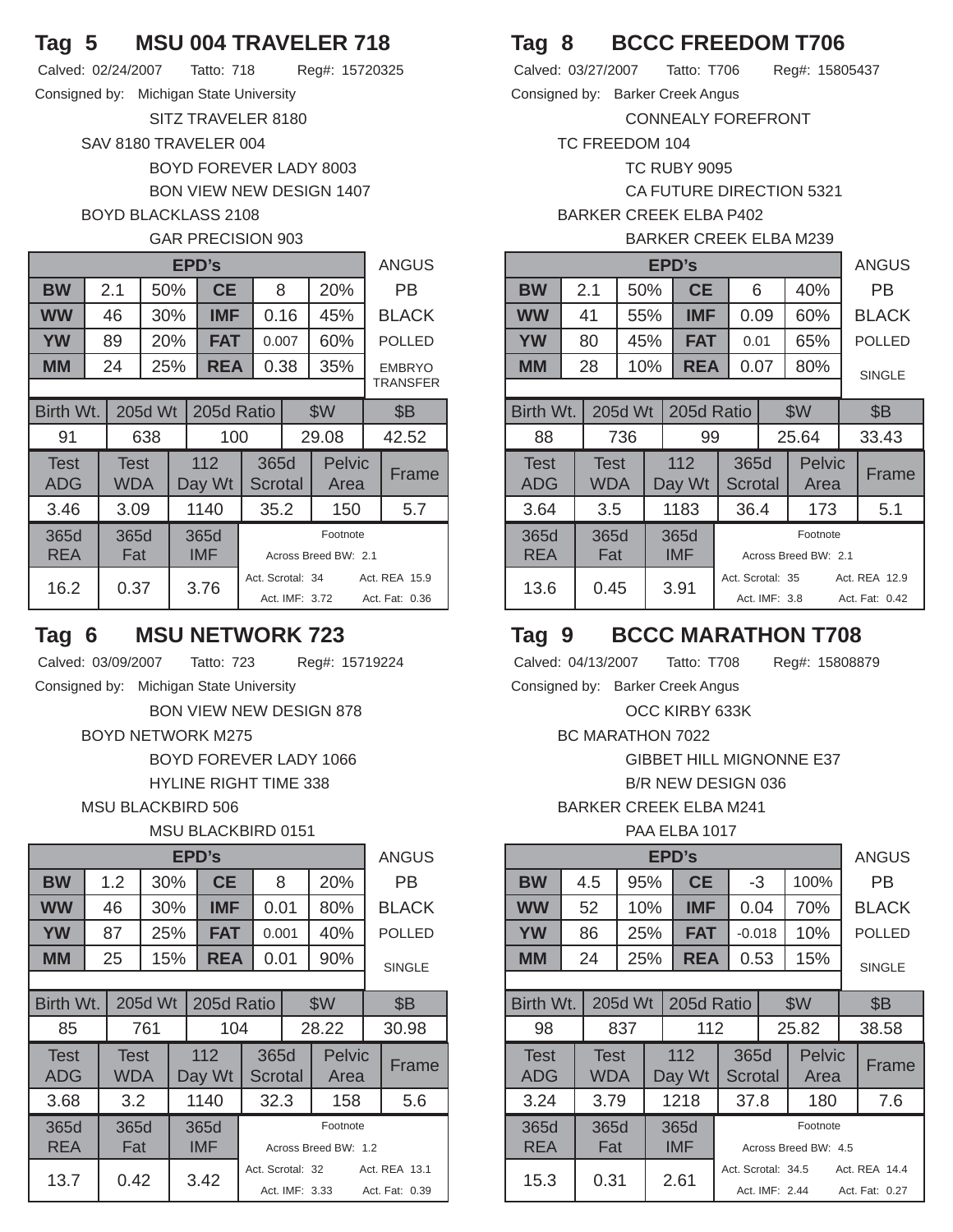## **Tag 11 AHA TRUE NORTH 7420**

Calved: 12/28/2006 Tatto: 7420 Reg#: 15760364 Consigned by: Apple Hill Angus

TC STOCKMAN 365

G13 STRUCTURE

G13 TRAVELER 9428

WHITESONE RIGHT TIME P169

### AHA DAWN 420

#### AHA DAWN 124

|                    | EPD's |             |         |     |                    |                                      |             |                       |  |                                 |  |  |
|--------------------|-------|-------------|---------|-----|--------------------|--------------------------------------|-------------|-----------------------|--|---------------------------------|--|--|
| <b>BW</b>          |       | 2.1         |         | 50% | <b>CE</b>          |                                      | 5           | 50%                   |  | РB                              |  |  |
| <b>WW</b>          |       | 40          |         | 60% | <b>IMF</b>         |                                      | $-0.17$     | 100%                  |  | <b>BLACK</b>                    |  |  |
| <b>YW</b>          |       | 71          |         | 70% | <b>FAT</b>         | $-0.015$                             |             | 10%                   |  | <b>POLLED</b>                   |  |  |
| MМ                 |       | 25          |         | 15% | <b>REA</b>         |                                      | 70%<br>0.14 |                       |  | <b>SINGLE</b>                   |  |  |
|                    |       |             |         |     |                    |                                      |             |                       |  |                                 |  |  |
| Birth Wt.          |       |             | 205d Wt |     | 205d Ratio         |                                      |             | \$W                   |  | <b>\$B</b>                      |  |  |
| 80                 |       |             | 707     |     | 98                 |                                      |             | 26.73                 |  | 19.31                           |  |  |
| <b>Test</b><br>ADG |       | Test<br>WDA |         |     | 112<br>Day Wt      | 365d<br>Scrotal                      |             | <b>Pelvic</b><br>Area |  | Frame                           |  |  |
| 3.57               |       | 3.12        |         |     | 1333               | 33.2                                 |             | 175                   |  | 5.8                             |  |  |
| 365d<br><b>REA</b> |       | 365d<br>Fat |         |     | 365d<br><b>IMF</b> | Footnote<br>Across Breed BW: 2.1     |             |                       |  |                                 |  |  |
| 13                 |       | 0.31        |         |     | 1.97               | Act. Scrotal: 35.5<br>Act. IMF: 2.12 |             |                       |  | Act. REA 13.6<br>Act. Fat: 0.34 |  |  |

## **Tag 12 AHA TRUE NORTH 7522**

Calved: 01/01/2007 Tatto: 7522 Reg#: 15760371

Consigned by: Apple Hill Angus

SAF FOCUS OF ER

#### MYTTY IN FOCUS

MYTTY COUNTESS 906

BCC BUSHWACKER 41-93

#### AHA QUEEN MOTHER 522

### AHA QUEEN MOTHER 034

|                    |                    |         |                    | EPD's         |                                      |       |         |                                  |     | <b>ANGUS</b>                    |
|--------------------|--------------------|---------|--------------------|---------------|--------------------------------------|-------|---------|----------------------------------|-----|---------------------------------|
| <b>BW</b>          | 1.6                | 40%     |                    | <b>CE</b>     |                                      | 4     |         | 60%                              |     | РB                              |
| <b>WW</b>          | 48                 |         | 25%                | IMF           |                                      | 0.28  |         | 25%                              |     | <b>BLACK</b>                    |
| <b>YW</b>          | 85                 |         | $30\%$             | <b>FAT</b>    |                                      | 0.012 |         | 70%                              |     | <b>POLLED</b>                   |
| <b>MM</b>          | 26                 |         | 15%<br><b>REA</b>  |               |                                      | 0.38  |         | 35%                              |     | <b>SINGLE</b>                   |
|                    |                    |         |                    |               |                                      |       |         |                                  |     |                                 |
| Birth Wt.          |                    | 205d Wt |                    | 205d Ratio    |                                      |       |         | \$W                              |     | <b>\$B</b>                      |
| 80                 |                    | 759     |                    | 106           |                                      |       |         | 29.93                            |     | 41.69                           |
| <b>Test</b><br>ADG | <b>Test</b><br>WDA |         |                    | 112<br>Day Wt |                                      | 365d  | Scrotal | <b>Pelvic</b><br>Area            |     | Frame                           |
| 3.84               | 3.35               |         |                    | 1415          | 37.4                                 |       | 154     |                                  | 5.2 |                                 |
| 365d<br><b>REA</b> | 365d<br>Fat        |         | 365d<br><b>IMF</b> |               |                                      |       |         | Footnote<br>Across Breed BW: 1.6 |     |                                 |
| 14.1               | 0.36               |         | 4.36               |               | Act. Scrotal: 38.5<br>Act. IMF: 4.49 |       |         |                                  |     | Act. REA 14.6<br>Act. Fat: 0.38 |

# **Tag 13 AHA TRUE NORTH 757**

Calved: 01/01/2007 Tatto: 757 Reg#: 15760357 Consigned by: Apple Hill Angus

TC STOCKMAN 365]

G13 STRUCTURE

G13 TRAVELER 9428

GAR EXPECTATION 4915

### GAR EXPECTATION 3471

#### GAR PRIME TIME 698

|                           |  |                    |         |     | EPD's              |  |                        |                                    |                                  | <b>ANGUS</b>                    |
|---------------------------|--|--------------------|---------|-----|--------------------|--|------------------------|------------------------------------|----------------------------------|---------------------------------|
| <b>BW</b>                 |  | 2.5                | 60%     |     | <b>CE</b>          |  | 6                      |                                    | 40%                              | РB                              |
| <b>WW</b>                 |  | 39                 | 65%     |     | <b>IMF</b>         |  | $-0.13$                |                                    | 100%                             | <b>BLACK</b>                    |
| <b>YW</b>                 |  | 73                 | 65%     |     | FAT                |  | $-0.013$               |                                    | 10%                              | <b>POLLED</b>                   |
| <b>MM</b>                 |  | 30                 |         | 10% | <b>REA</b>         |  | 0.32                   |                                    | 40%                              | <b>SINGLE</b>                   |
|                           |  |                    |         |     |                    |  |                        |                                    |                                  |                                 |
| Birth Wt.                 |  |                    | 205d Wt |     | 205d Ratio         |  |                        |                                    | \$W                              | <b>\$B</b>                      |
| 86                        |  |                    | 737     |     | 103                |  |                        |                                    | 25.79                            | 27.84                           |
| <b>Test</b><br><b>ADG</b> |  | <b>Test</b><br>WDA |         |     | 112<br>Day Wt      |  | 365d<br><b>Scrotal</b> |                                    | <b>Pelvic</b><br>Area            | Frame                           |
| 3.77                      |  | 3.27               |         |     | 1385               |  | 36.7                   |                                    | 195                              | 6.8                             |
| 365d<br>REA               |  | 365d<br>Fat        |         |     | 365d<br><b>IMF</b> |  |                        |                                    | Footnote<br>Across Breed BW: 2.5 |                                 |
| 14                        |  | 0.29               |         |     | 2.19               |  |                        | Act. Scrotal: 38<br>Act. IMF: 2.32 |                                  | Act. REA 14.6<br>Act. Fat: 0.32 |

## **Tag 15 AHA TRUE NORTH 7403**

Calved: 01/01/2007 Tatto: 7403 Reg#: 15760368

Consigned by: Apple Hill Angus

TC STOCKMAN 365 G13 STRUCTURE

G13 TRAVELER 9428

BR MIDLAND

AHA ROXY 403

### HARRON ROXY 4G

|                           |                    |         |                   | EPD's              |                                    |                 |     |                                  | <b>ANGUS</b>                   |
|---------------------------|--------------------|---------|-------------------|--------------------|------------------------------------|-----------------|-----|----------------------------------|--------------------------------|
| <b>BW</b>                 | 2.4                | 60%     |                   | <b>CE</b>          |                                    | 4               |     | 60%                              | РB                             |
| <b>WW</b>                 | 37                 |         | 75%               | <b>IMF</b>         |                                    | 0.03            |     | 75%                              | <b>BLACK</b>                   |
| YW                        | 65                 |         | 85%               | <b>FAT</b>         | $-0.017$                           |                 | 10% | <b>POLLED</b>                    |                                |
| MМ                        | 19                 |         | 60%<br><b>REA</b> |                    |                                    | 0.01            |     | 90%                              | <b>SINGLE</b>                  |
|                           |                    |         |                   |                    |                                    |                 |     |                                  |                                |
| Birth Wt.                 |                    | 205d Wt |                   | 205d Ratio         |                                    |                 |     | \$W                              | <b>\$B</b>                     |
| 84                        |                    | 677     |                   | 94                 |                                    |                 |     | 23.16                            | 28.52                          |
| <b>Test</b><br><b>ADG</b> | Test<br><b>WDA</b> |         |                   | 112<br>Day Wt      |                                    | 365d<br>Scrotal |     | <b>Pelvic</b><br>Area            | Frame                          |
| 3.55                      | 2.97               |         |                   | 1255               | 33.9                               |                 | 174 | 5.8                              |                                |
| 365d<br><b>REA</b>        | 365d<br>Fat        |         |                   | 365d<br><b>IMF</b> |                                    |                 |     | Footnote<br>Across Breed BW: 2.4 |                                |
| 12.2                      | 0.28               |         | 2.71              |                    | Act. Scrotal: 35<br>Act. IMF: 2.84 |                 |     |                                  | Act. REA 12.7<br>Act. Fat: 0.3 |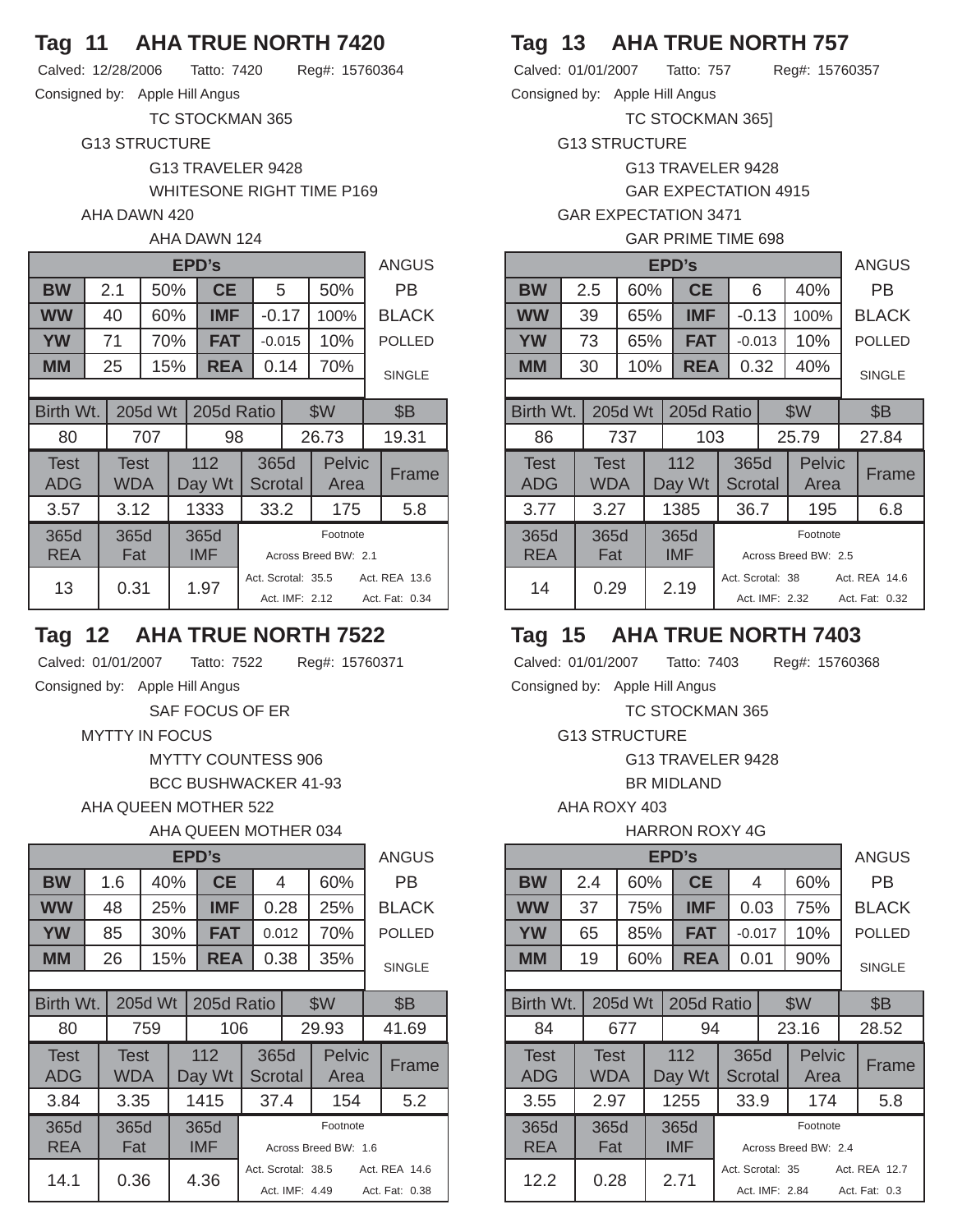## **Tag 17 WOLFLAND BANDO 819**

Calved: 03/18/2007 Tatto: T819 Reg#: 15766630 Consigned by: Wolfland Farms

SAF 598 BANDO 5175

SAV 5175 BANDO 1024

CHAMPION HILL SLEEPY MISS BCC BUSHWACKER 41-93

#### CVAF ELBA 7998

#### CVAF ELBA 2295

|                           | EPD's |                    |         |     |               |                                  |                 |                                      |                       |               |                                 |  |
|---------------------------|-------|--------------------|---------|-----|---------------|----------------------------------|-----------------|--------------------------------------|-----------------------|---------------|---------------------------------|--|
| <b>BW</b>                 |       | 3.8                |         | 85% | <b>CE</b>     |                                  | 1               |                                      | 85%                   |               | РB                              |  |
| <b>WW</b>                 |       | 47                 |         | 25% | <b>IMF</b>    | 0.1                              |                 |                                      | 60%                   |               | <b>BLACK</b>                    |  |
| <b>YW</b>                 |       | 78                 |         | 50% | <b>FAT</b>    | $-0.006$                         |                 | 25%                                  |                       | <b>POLLED</b> |                                 |  |
| MМ                        |       | 22                 |         | 35% | <b>REA</b>    |                                  | 0.14            |                                      | 70%                   |               | <b>SINGLE</b>                   |  |
|                           |       |                    |         |     |               |                                  |                 |                                      |                       |               |                                 |  |
| Birth Wt.                 |       |                    | 205d Wt |     | 205d Ratio    |                                  |                 |                                      | \$W                   |               | <b>\$B</b>                      |  |
| 89                        |       |                    | 751     |     | 102           |                                  |                 |                                      | 25.49                 |               | 33.19                           |  |
| <b>Test</b><br><b>ADG</b> |       | <b>Test</b><br>WDA |         |     | 112<br>Day Wt |                                  | 365d<br>Scrotal |                                      | <b>Pelvic</b><br>Area |               | Frame                           |  |
| 3.62                      |       | 3.45               |         |     | 1198          |                                  | 33.3            |                                      | 149                   |               | 5.9                             |  |
| 365d<br><b>REA</b>        |       | 365d<br>Fat        |         |     | 365d<br>IMF   | Footnote<br>Across Breed BW: 3.8 |                 |                                      |                       |               |                                 |  |
| 13.2                      |       | 0.38               |         |     | 3.59          |                                  |                 | Act. Scrotal: 32.5<br>Act. IMF: 3.46 |                       |               | Act. REA 12.4<br>Act. Fat: 0.34 |  |

## **Tag 18 REITBERG MIDLAND 7110**

Calved: 01/01/2007 Tatto: 7110 Reg#: 15763521

Consigned by: Rietberg Farms

TWIN VALLEY PRECISION E161

B/R MIDLAND

BR ROYAL LASS 7036-19

B/R NEW FRONTEIR 095

#### CLAYLICK RUN BARBARA R011

#### CLAYLICK RUN BARBARA 2015

|                           |                    |         |                   | <b>EPD's</b>  |       |                 |                    |                       | ANGUS         |
|---------------------------|--------------------|---------|-------------------|---------------|-------|-----------------|--------------------|-----------------------|---------------|
| ВW                        | 2.2                | 50%     |                   | <b>CE</b>     |       | 8               |                    | 20%                   | РB            |
| <b>WW</b>                 | 53                 |         | 10%               | <b>IMF</b>    |       | 0.55            |                    | 4%                    | <b>BLACK</b>  |
| <b>YW</b>                 | 93                 |         | 15%<br><b>FAT</b> |               | 0.021 |                 | 90%                | <b>POLLED</b>         |               |
| MМ                        | 16                 |         | 80%<br><b>REA</b> |               |       | 0.5             |                    | 20%                   | <b>SINGLE</b> |
|                           |                    |         |                   |               |       |                 |                    |                       |               |
| Birth Wt.                 |                    | 205d Wt |                   | 205d Ratio    |       |                 |                    | \$W                   | <b>\$B</b>    |
| 82                        |                    | 624     |                   | 112           |       |                 |                    | 28.23                 | 47.25         |
| <b>Test</b><br><b>ADG</b> | <b>Test</b><br>WDA |         |                   | 112<br>Day Wt |       | 365d<br>Scrotal |                    | <b>Pelvic</b><br>Area | Frame         |
| 5.22                      | 3.14               |         |                   | 1328          |       | 33.4            |                    | 137                   | 4.7           |
| 365d                      | 365d               |         |                   | 365d          |       |                 |                    | Footnote              |               |
| <b>REA</b>                | Fat                |         |                   | <b>IMF</b>    |       |                 |                    | Across Breed BW: 2.2  |               |
| 14.8                      | 0.37               |         | 4.06              |               |       |                 | Act. Scrotal: 34.5 |                       | Act. REA 15.4 |
|                           |                    |         |                   |               |       |                 | Act. IMF: 4.19     |                       | Act. Fat: 0.4 |

## **Tag 19 FF TRAVELER 703**

Calved: 03/17/2007 Tatto: 703 Reg#: 15765790 Consigned by: Fitzner Farms SITZ TRAVELER 8180

SAV 8180 TRAVELER 004

BOYD FOREVER LADY 8003

N BAR EMULATION EXT

### MERCER EXT 0907

|  | GAR BANDO 62 |
|--|--------------|
|--|--------------|

|                    |                           |         |     | EPD's         |                      |                 |                                    |                       |                           | <b>ANGUS</b>                    |
|--------------------|---------------------------|---------|-----|---------------|----------------------|-----------------|------------------------------------|-----------------------|---------------------------|---------------------------------|
| <b>BW</b>          | 2.5                       |         | 60% | <b>CE</b>     |                      | 4               |                                    | 60%                   |                           | РB                              |
| <b>WW</b>          | 46                        |         | 30% | <b>IMF</b>    |                      | 0.01            |                                    | 80%                   |                           | <b>BLACK</b>                    |
| <b>YW</b>          | 86                        |         | 25% | FAT           |                      | 0.018           |                                    | 85%                   |                           | <b>POLLED</b>                   |
| MМ                 | 18                        |         | 65% | <b>REA</b>    | 0.25<br>55%          |                 |                                    |                       | <b>EMBRYO</b><br>TRANSFER |                                 |
|                    |                           |         |     |               |                      |                 |                                    |                       |                           |                                 |
| Birth Wt.          |                           | 205d Wt |     | 205d Ratio    |                      |                 |                                    | \$W                   |                           | <b>\$B</b>                      |
| 86                 |                           | 664     |     | 100           |                      |                 |                                    | 26.55                 |                           | 33.01                           |
| <b>Test</b><br>ADG | <b>Test</b><br><b>WDA</b> |         |     | 112<br>Day Wt |                      | 365d<br>Scrotal |                                    | <b>Pelvic</b><br>Area |                           | Frame                           |
| 3.55               | 2.98                      |         |     | 1038          |                      | 34.8            |                                    | 168                   |                           | 5.1                             |
| 365d<br>REA        | 365d<br>Fat               |         |     | 365d<br>IMF   | Across Breed BW: 2.5 |                 |                                    | Footnote              |                           |                                 |
| 12.8               | 0.3                       |         |     | 3.53          |                      |                 | Act. Scrotal: 34<br>Act. IMF: 3.41 |                       |                           | Act. REA 12.3<br>Act. Fat: 0.28 |

### **Tag 20 FF TRAVELER 705**

Calved: 03/19/2007 Tatto: 705 Reg#: 15765791

Consigned by: Fitzner Farms

SITZ TRAVELER 8180

SAV 8180 TRAVELER 004

BOYD FOREVER LADY 8003

N BAR EMULATION EXT

MERCER EXT 0907

#### GAR BANDO 62

|                    |      |             |         |               | EPD's       |       |      |                  |                                  |                | <b>ANGUS</b>    |  |
|--------------------|------|-------------|---------|---------------|-------------|-------|------|------------------|----------------------------------|----------------|-----------------|--|
| BW                 |      | 2.5         | 60%     |               | <b>CE</b>   |       | 4    |                  | 60%                              |                | РB              |  |
| <b>WW</b>          |      | 46          | 30%     |               | IMF         |       | 0.01 |                  | 80%                              |                | <b>BLACK</b>    |  |
| <b>YW</b>          |      | 86          |         | 25%           | <b>FAT</b>  | 0.018 |      |                  | 85%                              |                | <b>POLLED</b>   |  |
| MМ                 |      | 18          | 65%     |               | <b>REA</b>  |       | 0.25 |                  | 55%                              |                | <b>EMBRYO</b>   |  |
|                    |      |             |         |               |             |       |      |                  |                                  |                | <b>TRANSFER</b> |  |
| Birth Wt.          |      |             | 205d Wt |               | 205d Ratio  |       |      |                  | \$W                              |                | <b>\$B</b>      |  |
| 95                 |      |             | 685     | 100           |             |       |      |                  | 26.55                            |                | 33.01           |  |
| <b>Test</b><br>ADG |      | Test<br>WDA |         | 112<br>Day Wt |             |       | 365d | Scrotal          | <b>Pelvic</b><br>Area            |                | Frame           |  |
| 3.71               |      | 3.28        |         |               | 1135        |       | 34.8 |                  | 180                              |                | 6.3             |  |
| 365d<br><b>REA</b> |      | 365d<br>Fat |         |               | 365d<br>IMF |       |      |                  | Footnote<br>Across Breed BW: 3.6 |                |                 |  |
| 11.6               | 0.57 |             |         |               | 3.46        |       |      | Act. Scrotal: 34 |                                  |                | Act. REA 10.9   |  |
|                    |      |             |         |               |             |       |      | Act. IMF: 3.33   |                                  | Act. Fat: 0.54 |                 |  |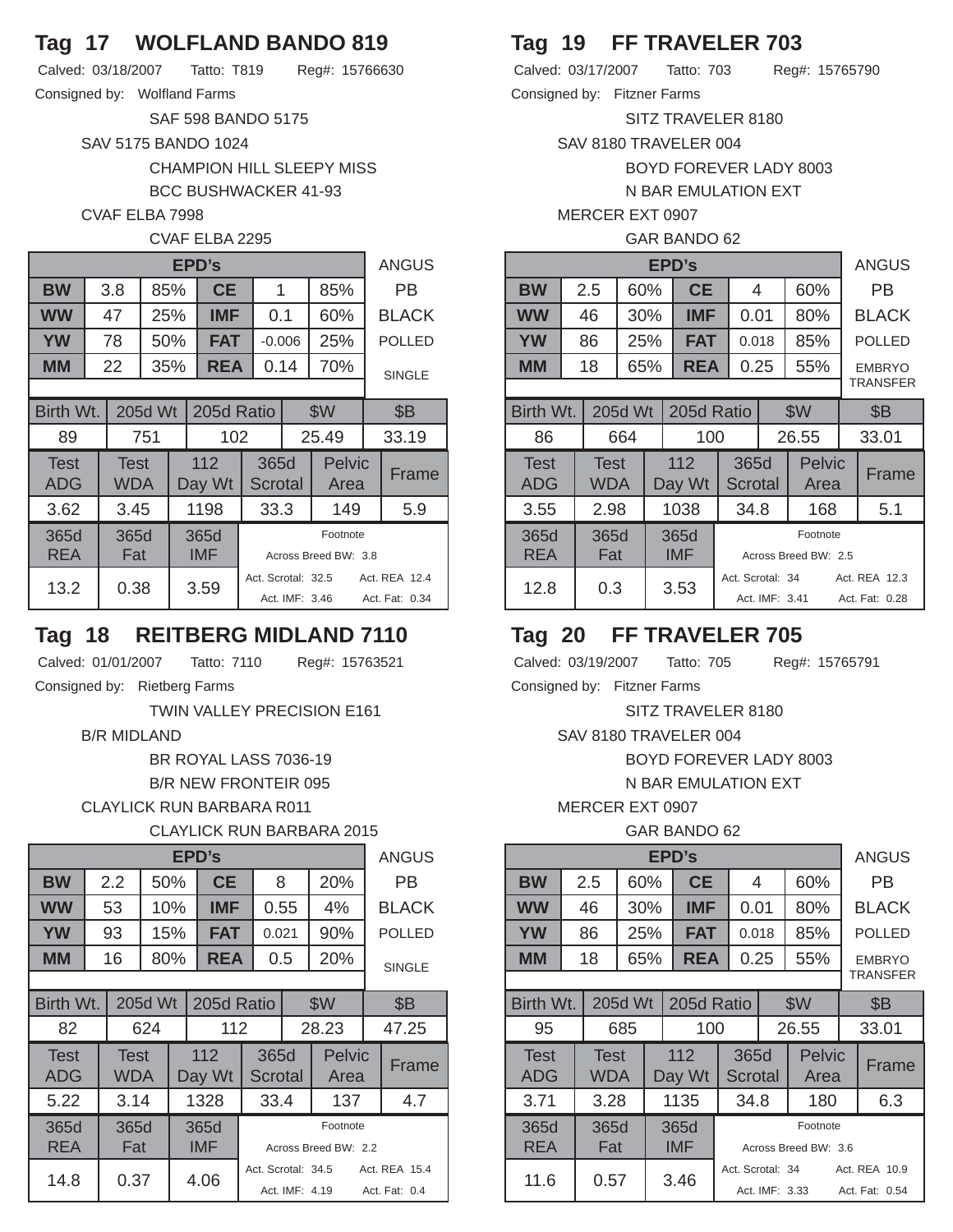# **Tag 21 ZB BLACKBIRD OF 2K2-2536**

| Calved: 01/30/2007             | Tatto: 270 | Reg#: 15905399 |
|--------------------------------|------------|----------------|
| Consigned by: Zelinko Brothers |            |                |

RITO 3X25 OF 5H11 EXT RITO 2K2 OF 2536 RITO 3X25 GAR PRECISION 2536 BUTCHS MAXIMUM 3130 SYD GEN BLACKBIRD 1085

### SAF BLACKBIRD 3044

|            | EPD's |            |         |     |            |                  |                |                      |  |                |  |
|------------|-------|------------|---------|-----|------------|------------------|----------------|----------------------|--|----------------|--|
| <b>BW</b>  |       | 3.5        |         | 80% | <b>CE</b>  |                  | 3              | 70%                  |  | РB             |  |
| <b>WW</b>  |       | 39         |         | 65% | <b>IMF</b> |                  | 0.25           | 30%                  |  | <b>BLACK</b>   |  |
| <b>YW</b>  |       | 82         |         | 35% | <b>FAT</b> |                  | 0.002          | 45%                  |  | <b>POLLED</b>  |  |
| MМ         |       | 21         |         | 45% | <b>REA</b> |                  | 0.1            | 80%                  |  | <b>SINGLE</b>  |  |
|            |       |            |         |     |            |                  |                |                      |  |                |  |
| Birth Wt.  |       |            | 205d Wt |     | 205d Ratio | \$W              |                |                      |  | <b>\$B</b>     |  |
| 82         |       |            | 680     |     | 91         |                  |                | 39.02                |  | 18.87          |  |
| Test       |       | Test       |         |     | 112        | 365d             |                | <b>Pelvic</b>        |  | Frame          |  |
| <b>ADG</b> |       | <b>WDA</b> |         |     | Day Wt     | Scrotal          |                | Area                 |  |                |  |
| 3.59       |       | 3.28       |         |     | 1293       | 35.1             |                | 178                  |  | 6.1            |  |
| 365d       |       | 365d       |         |     | 365d       |                  |                | Footnote             |  |                |  |
| <b>REA</b> |       | Fat        |         |     | <b>IMF</b> |                  |                | Across Breed BW: 3.5 |  |                |  |
| 12.1       |       | 0.26       |         |     | 3.32       | Act. Scrotal: 35 |                |                      |  | Act. REA 12.4  |  |
|            |       |            |         |     |            |                  | Act. IMF: 3.37 |                      |  | Act. Fat: 0.27 |  |

### **Tag 22 ZB 2536 OF FOREVER LADY 2521**

Calved: 02/06/2007 Tatto: 37 Reg#: 15905400

Consigned by: Zelinko Brothers

RITO 3X25 OF 5H11 EXT RITO 2K2 OF 2536 RITO 3X25 GAR PRECISION 2536 B/R NEW DESIGN 323-8212

LHR FOREVER LADY 2521

#### SVF FOREVER LADY 176J

|                           |                    |         |            | EPD's         |                      |                 |                |  | ANGUS          |
|---------------------------|--------------------|---------|------------|---------------|----------------------|-----------------|----------------|--|----------------|
| BW                        | N/A                |         | N/A        | <b>CE</b>     | N/A                  |                 | N/A            |  | РB             |
| <b>WW</b>                 | 48                 |         | 25%<br>IMF |               |                      | 0.24            | 30%            |  | <b>BLACK</b>   |
| <b>YW</b>                 | N/A                |         | N/A        | <b>FAT</b>    |                      | 0.014           | 75%            |  | <b>POLLED</b>  |
| MМ                        | 23                 |         | 30%        | <b>REA</b>    |                      | 0.36            | 35%            |  | <b>SINGLE</b>  |
|                           |                    |         |            |               |                      |                 |                |  |                |
| Birth Wt.                 |                    | 205d Wt |            | 205d Ratio    |                      |                 | \$W            |  | <b>\$B</b>     |
| 80                        |                    | 793     |            | 106           |                      |                 | N/A            |  | N/A            |
| <b>Test</b><br><b>ADG</b> | <b>Test</b><br>WDA |         |            | 112<br>Day Wt |                      | 365d<br>Scrotal | Pelvic<br>Area |  | Frame          |
| 4.02                      | 3.54               |         |            | 1370          |                      | 35.6            | 154            |  | 6.5            |
| 365d                      | 365d               |         |            | 365d          |                      |                 | Footnote       |  |                |
| <b>REA</b>                | Fat                |         |            | <b>IMF</b>    | Across Breed BW: N/A |                 |                |  |                |
| 13.2                      | 0.34               |         |            | 3.31          | Act. Scrotal: 35     |                 |                |  | Act. REA 13.3  |
|                           |                    |         |            |               |                      | Act. IMF: 3.34  |                |  | Act. Fat: 0.35 |

## **Tag 23 ZB 2536 OF LHR BLOSSOM 2531**

Calved: 02/08/2007 Tatto: 444 Reg#: 15896504

Consigned by: Zelinko Brothers

RITO 3X25 OF 5H11 EXT

RITO 2K2 OF 2536 RITO 3X25

GAR PRECISION 2536

WHITESTONE MIGHTY M097

LHR BLOSSOM 2531

#### MASTERFARE BLOSSOM 0268

|           |     | <b>ANGUS</b> |            |       |      |               |  |  |  |  |  |  |
|-----------|-----|--------------|------------|-------|------|---------------|--|--|--|--|--|--|
| <b>BW</b> | 3.7 | 85%          | <b>CE</b>  | 3     | 70%  | PB            |  |  |  |  |  |  |
| <b>WW</b> | 50  | 15%          | <b>IMF</b> | 0.35  | 20%  | <b>BLACK</b>  |  |  |  |  |  |  |
| <b>YW</b> | 94  | 10%          | <b>FAT</b> | 0.035 | 100% | <b>POLLED</b> |  |  |  |  |  |  |
| <b>MM</b> | 26  | 15%          | <b>REA</b> | 0.61  | 10%  | <b>SINGLE</b> |  |  |  |  |  |  |
|           |     |              |            |       |      |               |  |  |  |  |  |  |

| Birth Wt.                 | 205d Wt                   |                    | 205d Ratio             |                | \$W                              |  | <b>\$B</b>                   |  |
|---------------------------|---------------------------|--------------------|------------------------|----------------|----------------------------------|--|------------------------------|--|
| 75                        | 769                       | 103                |                        | 46.96          |                                  |  | 24.39                        |  |
| <b>Test</b><br><b>ADG</b> | <b>Test</b><br><b>WDA</b> | 112<br>Day Wt      | 365d<br><b>Scrotal</b> |                | <b>Pelvic</b><br>Area            |  | Frame                        |  |
| 3.79                      | 3.53                      | 1360               | 37.3                   |                | 160                              |  | 5.5                          |  |
| 365d<br><b>REA</b>        | 365d<br>Fat               | 365d<br><b>IMF</b> |                        |                | Footnote<br>Across Breed BW: 3.7 |  |                              |  |
| 13.9                      | 0.5                       | 4.95               | Act. Scrotal: 37       | Act. IMF: 4.97 |                                  |  | Act. REA 14<br>Act. Fat: 0.5 |  |

## **Tag 24 BAF NEW DESIGN 878-627**

Calved: 09/24/2006 Tatto: 627 Reg#: 15865902

Consigned by: Bordner Angus Farm

B/R NEW DESIGN 036

BON VIEW NEW DESIGN 878

BON VIEW GAMMER 85

TC FREEDOM 104

BAF EMMA 406

### JKB MISS PRECISE EMMA 201

|                    |             |         |     | EPD's              |                  |                |                                  | <b>ANGUS</b>                    |
|--------------------|-------------|---------|-----|--------------------|------------------|----------------|----------------------------------|---------------------------------|
| <b>BW</b>          | 2.1         | 50%     |     | <b>CE</b>          |                  | 8              | 20%                              | РB                              |
| <b>WW</b>          | 51          |         | 15% | IMF                | $-0.02$          |                | 85%                              | <b>BLACK</b>                    |
| <b>YW</b>          | 91          |         | 15% | <b>FAT</b>         | $-0.004$         |                | 30%                              | <b>POLLED</b>                   |
| <b>MM</b>          | 32          |         | 10% | <b>REA</b>         |                  | 0.64           | 10%                              | <b>SINGLE</b>                   |
|                    |             |         |     |                    |                  |                |                                  |                                 |
| Birth Wt.          |             | 205d Wt |     | 205d Ratio         |                  |                | \$W                              | <b>\$B</b>                      |
| 78                 |             | 739     |     | 112                |                  |                | 30.45                            | 37.88                           |
| <b>Test</b><br>ADG | Test<br>WDA |         |     | 112<br>Day Wt      | 365d<br>Scrotal  |                | <b>Pelvic</b><br>Area            | Frame                           |
| 4.35               | 3.27        |         |     | 1705               | 33.9             |                | 208                              | 6                               |
| 365d<br><b>REA</b> | 365d<br>Fat |         |     | 365d<br><b>IMF</b> |                  |                | Footnote<br>Across Breed BW: 2.1 |                                 |
| 13.4               |             |         |     | 2.06               | Act. Scrotal: 37 | Act. IMF: 2.83 |                                  | Act. REA 14.8<br>Act. Fat: 0.16 |
|                    |             |         |     |                    |                  |                |                                  |                                 |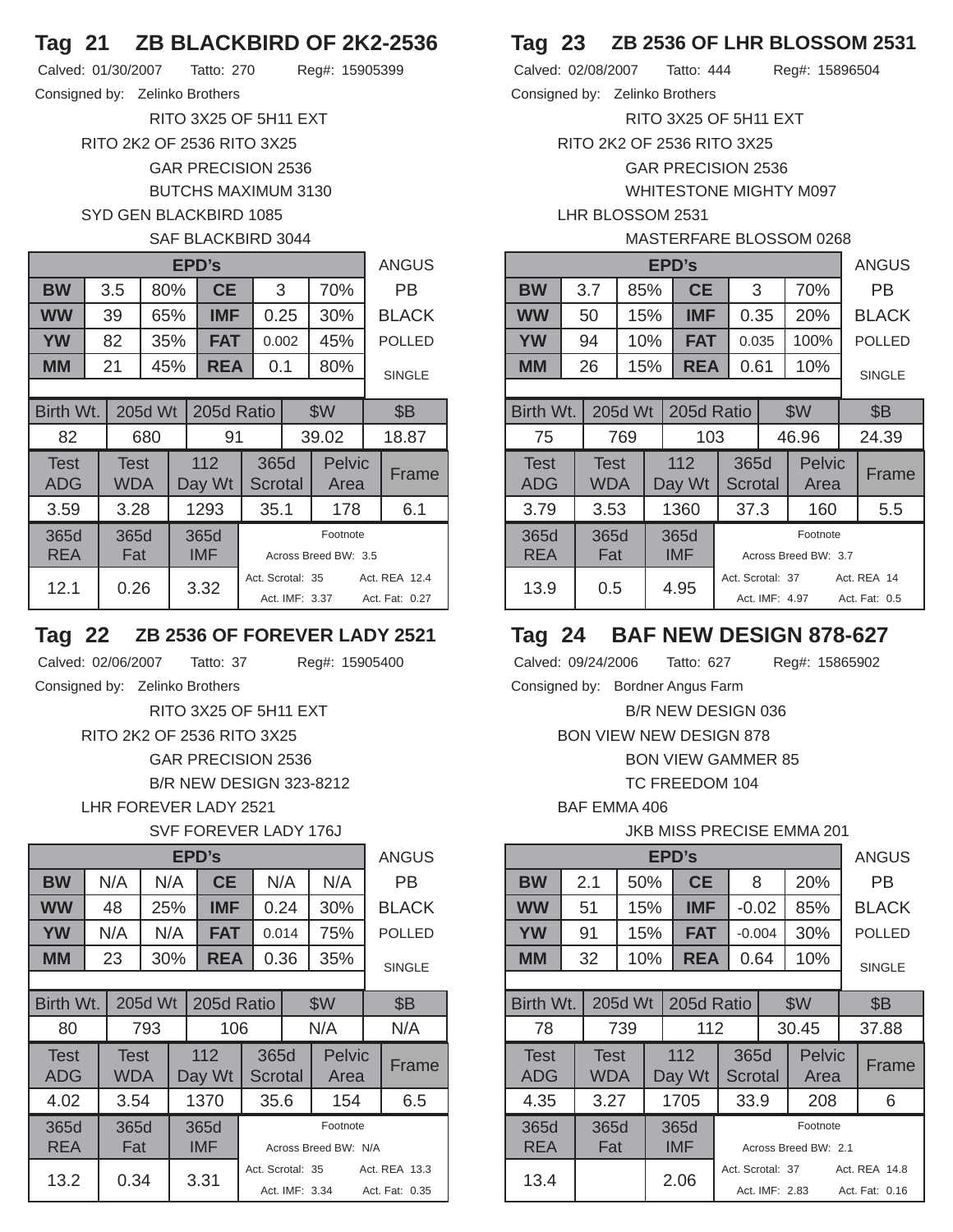### **Tag 26 BAF SPECIAL DESIGN 0570-719**

Calved: 03/15/2007 Tatto: 719 Reg#: 15867038

Consigned by: Bordner Angus Farm

WCC SPECIAL DESIGN L039

WGA CLARENCE 0570

CLARA 33 OF WOODLAWN

FAMOUS 7001

BAF BLACKBIRD 116

### BAF BLACKBIRD 365-9917

|                    |             |         |     | EPD's              |                  |                |                                  | <b>ANGUS</b>                    |
|--------------------|-------------|---------|-----|--------------------|------------------|----------------|----------------------------------|---------------------------------|
| <b>BW</b>          | 3.6         |         | 85% | <b>CE</b>          |                  | 5              | 50%                              | РB                              |
| <b>WW</b>          | 52          |         | 10% | <b>IMF</b>         |                  | 0.07           | 65%                              | <b>BLACK</b>                    |
| YW                 | 91          |         | 15% | <b>FAT</b>         |                  | $-0.003$       | 30%                              | <b>POLLED</b>                   |
| MМ                 | 24          |         | 25% | <b>REA</b>         |                  | 0.4            | 30%                              | <b>SINGLE</b>                   |
|                    |             |         |     |                    |                  |                |                                  |                                 |
| Birth Wt.          |             | 205d Wt |     | 205d Ratio         |                  |                | \$W                              | <b>\$B</b>                      |
| N/A                |             | 607     |     | 99                 |                  |                | 26.4                             | 38.92                           |
| <b>Test</b><br>ADG | Test<br>WDA |         |     | 112<br>Day Wt      | 365d<br>Scrotal  |                | <b>Pelvic</b><br>Area            | Frame                           |
| 3.57               | 3.03        |         |     | 1060               | 35.7             |                | 178                              | 5.4                             |
| 365d<br><b>REA</b> | 365d<br>Fat |         |     | 365d<br><b>IMF</b> |                  |                | Footnote<br>Across Breed BW: 3.6 |                                 |
| 13.7               | 0.25        |         |     | 4.44               | Act. Scrotal: 35 | Act. IMF: 4.34 |                                  | Act. REA 13.2<br>Act. Fat: 0.23 |

## **Tag 27 BAF BANDO 0699-706**

Calved: 02/03/2007 Tatto: 706 Reg#: 15865901

Consigned by: Bordner Angus Farm

SAF 598 BANDO 5175

## SAV 5175 BANDO 0699

LLA GEORGINA 419

THREE TREES ROCK ON 0059

BAF BONNIE LASS 9711-315

### BAF BONNIE LASS 9711

|                           |                    |         |     | EPD's              |   |                 |                                    |                                  | <b>ANGUS</b>                  |
|---------------------------|--------------------|---------|-----|--------------------|---|-----------------|------------------------------------|----------------------------------|-------------------------------|
| <b>BW</b>                 | 4.2                |         | 95% | <b>CE</b>          | 2 |                 |                                    | 75%                              | РB                            |
| <b>WW</b>                 | 55                 |         | 5%  | IMF                |   | 0.2             |                                    | 40%                              | <b>BLACK</b>                  |
| <b>YW</b>                 | 98                 |         | 10% | <b>FAT</b>         |   | $-0.003$        |                                    | 30%                              | <b>POLLED</b>                 |
| <b>MM</b>                 | 22                 |         | 35% | <b>REA</b>         |   | 0.48            |                                    | 20%                              | <b>SINGLE</b>                 |
|                           |                    |         |     |                    |   |                 |                                    |                                  |                               |
| Birth Wt.                 |                    | 205d Wt |     | 205d Ratio         |   |                 |                                    | \$W                              | <b>\$B</b>                    |
| 88                        |                    | 656     |     | 107                |   |                 |                                    | 24.64                            | 46.56                         |
| <b>Test</b><br><b>ADG</b> | <b>Test</b><br>WDA |         |     | 112<br>Day Wt      |   | 365d<br>Scrotal |                                    | <b>Pelvic</b><br>Area            | Frame                         |
| 3.88                      | 3.05               |         |     | 1190               |   | 31.9            |                                    | 135                              | 6.2                           |
| 365d<br><b>REA</b>        | 365d<br>Fat        |         |     | 365d<br><b>IMF</b> |   |                 |                                    | Footnote<br>Across Breed BW: 4.2 |                               |
| 14.8                      | 0.3                |         |     | 4.8                |   |                 | Act. Scrotal: 32<br>Act. IMF: 4.84 |                                  | Act. REA 15<br>Act. Fat: 0.31 |

# **Tag 29 BAF SPECIAL DESIGN 0570-717**

Calved: 03/06/2007 Tatto: 717 Reg#: 15867039 Consigned by: Bordner Angus Farm

WCC SPECIAL DESIGN L039

WGA CLARENCE 0570

CLARA 33 OF WOODLAWN

RITO 6I6 OF 4B20 6807

BAF BLACKCAP 6I6 303

#### BAF MISS BLACKCAP 9949

|           | EPD's                |     |     |  |            |       |  |       |               |  |  |  |  |  |
|-----------|----------------------|-----|-----|--|------------|-------|--|-------|---------------|--|--|--|--|--|
| <b>BW</b> |                      | 1.2 | 30% |  | <b>CE</b>  | 9     |  | 15%   | PB            |  |  |  |  |  |
| <b>WW</b> |                      | 50  | 15% |  | <b>IMF</b> | 0.16  |  | 45%   | <b>BLACK</b>  |  |  |  |  |  |
| <b>YW</b> |                      | 92  | 15% |  | <b>FAT</b> | 0.026 |  | 95%   | <b>POLLED</b> |  |  |  |  |  |
| <b>MM</b> |                      | 24  | 25% |  | <b>REA</b> | 0.31  |  | 45%   | <b>SINGLE</b> |  |  |  |  |  |
|           |                      |     |     |  |            |       |  |       |               |  |  |  |  |  |
|           | 205d Wt<br>Birth Wt. |     |     |  | 205d Ratio |       |  | \$W   | <b>\$B</b>    |  |  |  |  |  |
| 81        |                      |     | 612 |  | 100        |       |  | 29.43 | 37.98         |  |  |  |  |  |

| . .                       | UIL                                                                  | i vv               |                  |                | ∠∪. ⊤∪                           | <u>JI.JU</u>                    |
|---------------------------|----------------------------------------------------------------------|--------------------|------------------|----------------|----------------------------------|---------------------------------|
| <b>Test</b><br><b>ADG</b> | 112<br>365d<br><b>Test</b><br><b>WDA</b><br><b>Scrotal</b><br>Day Wt |                    |                  |                | <b>Pelvic</b><br>Area            | Frame                           |
| 4.46                      | 3.25                                                                 | 1168               | 33.1             |                | 158                              | 6.1                             |
| 365d<br><b>REA</b>        | 365d<br>Fat                                                          | 365d<br><b>IMF</b> |                  |                | Footnote<br>Across Breed BW: 1.2 |                                 |
| 13.2                      | 0.41                                                                 | 4.93               | Act. Scrotal: 33 | Act. IMF: 4.85 |                                  | Act. REA 12.7<br>Act. Fat: 0.39 |

## **Tag 30 DF NEW FRONTIER 7028**

Calved: 01/09/2007 Tatto: 7028 Reg#: 15773615

Consigned by: Dawson Farms

B/R NEW DESIGN 036

B/R NEW FRONTIER 095

WHITE FENCE PRIDE H1

HOFF SENSATION SC 5160 150

HOFF LADY SC 3V13 2324

HOFF SUPREME LADY SC 6033

|                           |             |         |                  | EPD's         |                 |                  |                       | <b>ANGUS</b>   |
|---------------------------|-------------|---------|------------------|---------------|-----------------|------------------|-----------------------|----------------|
| <b>BW</b>                 | 1.4         |         | <b>CE</b><br>35% |               | 10              |                  | 10%                   | РB             |
| <b>WW</b>                 | 50          |         | 15%              | <b>IMF</b>    | 0.21            |                  | 35%                   | <b>BLACK</b>   |
| <b>YW</b>                 | 88          |         | 20%              | <b>FAT</b>    | $-0.006$        |                  | 25%                   | <b>POLLED</b>  |
| <b>MM</b>                 | 20          |         | 50%              | <b>REA</b>    | 0.12            |                  | 75%                   | <b>SINGLE</b>  |
|                           |             |         |                  |               |                 |                  |                       |                |
| Birth Wt.                 |             | 205d Wt |                  | 205d Ratio    |                 |                  | \$W                   | <b>\$B</b>     |
| 76                        |             | 798     |                  | 113           |                 |                  | 29.2                  | 41.12          |
| <b>Test</b><br><b>ADG</b> | Test<br>WDA |         |                  | 112<br>Day Wt | 365d<br>Scrotal |                  | <b>Pelvic</b><br>Area | Frame          |
| 3.68                      | 3.51        |         |                  | 1455          | 34.8            |                  | 165                   | 7.3            |
| 365d                      | 365d        |         |                  | 365d          |                 |                  | Footnote              |                |
| <b>REA</b>                | Fat         |         |                  | <b>IMF</b>    |                 |                  | Across Breed BW: 1.4  |                |
| 14.5                      | 0.35        |         |                  | 4.02          |                 | Act. Scrotal: 35 |                       | Act. REA 15.3  |
|                           |             |         |                  |               |                 | Act. IMF: 4.15   |                       | Act. Fat: 0.39 |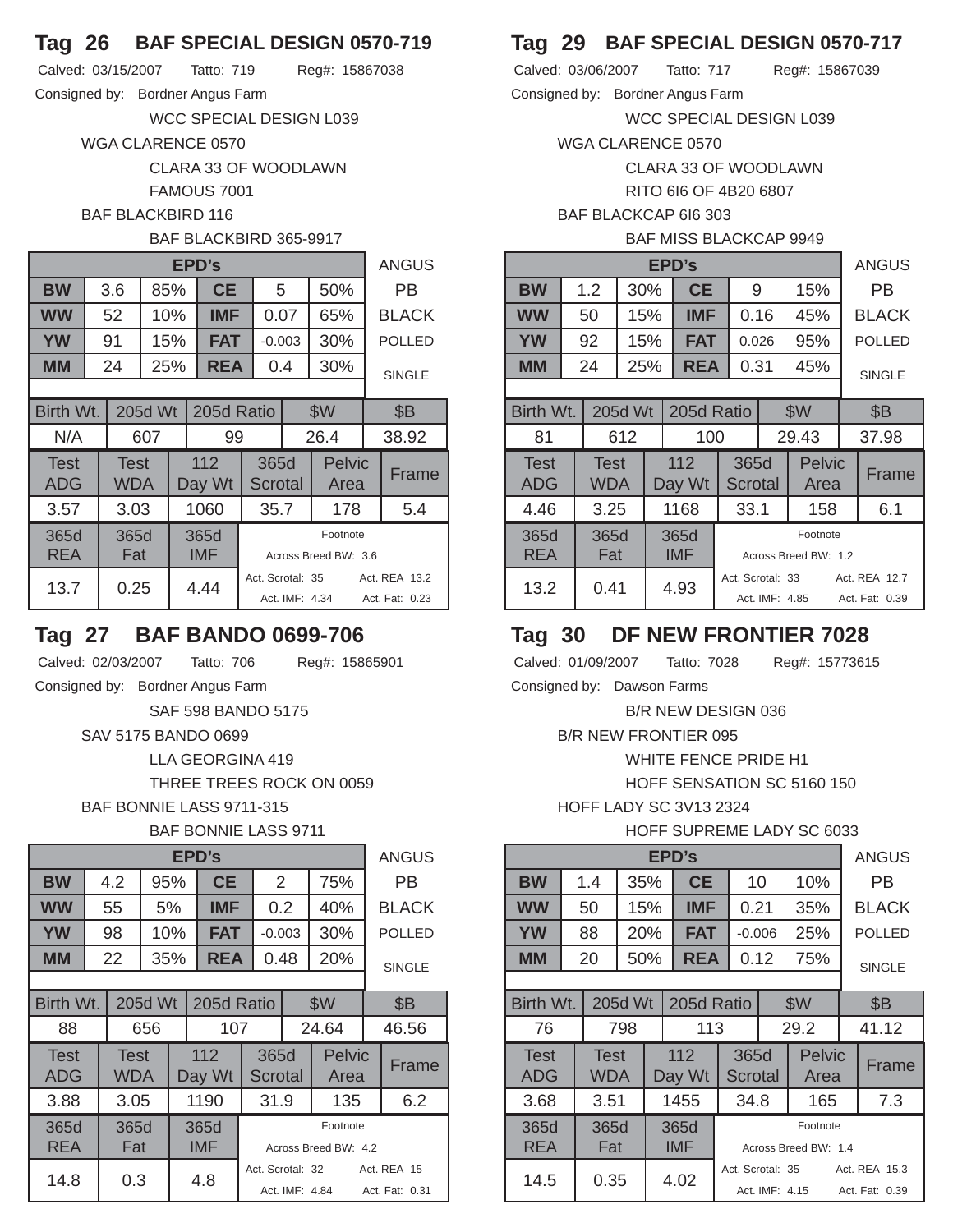## **Tag 31 DF NEW DESIGN 1407 7047**

Calved: 01/22/2007 Tatto: 7047 Reg#: 15773624 Consigned by: Dawson Farms

> B/R NEW DESIGN 036 BON VIEW NEW DESIGN 1407 BON VIEW PRIDE 664 HOFF LIMITED EDITION S C 594 DF BURGESS 594 0447

#### MSU MISS BURGESS 9930

|                           |                    |         |     | EPD's         |                    |                |                                  | <b>ANGUS</b>                    |
|---------------------------|--------------------|---------|-----|---------------|--------------------|----------------|----------------------------------|---------------------------------|
| <b>BW</b>                 | 3.3                |         | 80% | <b>CE</b>     |                    | 4              | 60%                              | РB                              |
| <b>WW</b>                 | 46                 |         | 30% | <b>IMF</b>    |                    | 0.3            | 25%                              | <b>BLACK</b>                    |
| <b>YW</b>                 | 89                 |         | 20% | <b>FAT</b>    |                    | 0.012          | 70%                              | <b>POLLED</b>                   |
| MМ                        | 28                 |         | 10% | <b>REA</b>    |                    | 0.21           | 60%                              | <b>SINGLE</b>                   |
|                           |                    |         |     |               |                    |                |                                  |                                 |
| Birth Wt.                 |                    | 205d Wt |     | 205d Ratio    |                    |                | \$W                              | <b>\$B</b>                      |
| 90                        |                    | 762     |     | 108           |                    |                | 24.23                            | 42.86                           |
| <b>Test</b><br><b>ADG</b> | Test<br><b>WDA</b> |         |     | 112<br>Day Wt | 365d<br>Scrotal    |                | <b>Pelvic</b><br>Area            | Frame                           |
| 3.82                      | 3.37               |         |     | 1355          | 34.3               |                | 209                              | 6.5                             |
| 365d<br><b>REA</b>        | 365d<br>Fat        |         |     | 365d<br>IMF   |                    |                | Footnote<br>Across Breed BW: 3.3 |                                 |
| 14.5                      | 0.45               |         |     | 4.33          | Act. Scrotal: 34.5 | Act. IMF: 4.41 |                                  | Act. REA 14.9<br>Act. Fat: 0.47 |

## **Tag 34 VF FOCUSED DESIGN 703**

Calved: 01/11/2007 Tatto: 703 Reg#: 15806477

Consigned by: Voogt Farms

SAF FOCUS OF ER

MYTTY IN FOCUS

MYTTY COUNTESS 906

BON VIEW NEW DESIGN 1407

VF MISS NEW DESIGN 1407 305

OHA MISS 132-128-451

|                    |                    |         |     | <b>EPD's</b>  |                 |                                    |                       | <b>ANGUS</b>                    |
|--------------------|--------------------|---------|-----|---------------|-----------------|------------------------------------|-----------------------|---------------------------------|
| BW                 | 1.1                |         | 25% | <b>CE</b>     | 8               |                                    | 20%                   | РB                              |
| <b>WW</b>          | 49                 |         | 20% | IMF           | 0.19            |                                    | 40%                   | <b>BLACK</b>                    |
| <b>YW</b>          | 91                 |         | 15% | <b>FAT</b>    | 0.006           |                                    | 55%                   | <b>POLLED</b>                   |
| MМ                 | 27                 |         | 10% | <b>REA</b>    | 0.07            |                                    | 80%                   | <b>SINGLE</b>                   |
|                    |                    |         |     |               |                 |                                    |                       |                                 |
| Birth Wt.          |                    | 205d Wt |     | 205d Ratio    |                 |                                    | \$W                   | <b>\$B</b>                      |
| 88                 |                    | 638     |     | 109           |                 |                                    | 30.06                 | 39.45                           |
| Test<br><b>ADG</b> | <b>Test</b><br>WDA |         |     | 112<br>Day Wt | 365d<br>Scrotal |                                    | <b>Pelvic</b><br>Area | Frame                           |
| 3.82               | 3.18               |         |     | 1313          | 37.4            |                                    | 162                   | 5.9                             |
| 365d               | 365d               |         |     | 365d          |                 |                                    | Footnote              |                                 |
| <b>REA</b>         | Fat                |         |     | <b>IMF</b>    |                 |                                    | Across Breed BW: 1.1  |                                 |
| 11.3               | 0.24               |         |     | 2.97          |                 | Act. Scrotal: 38<br>Act. IMF: 3.06 |                       | Act. REA 11.8<br>Act. Fat: 0.26 |

## **Tag 38 S/F TRAVELER 605**

Calved: 10/30/2006 Tatto: 605 Reg#: 15633153 Consigned by: Sumerix Angus

SITZ TRAVELER 8180

SAV 8180 TRAVELER 004

BOYD FOREVER LADY 8003

SITZ PCAR EMULATION EXT 8668

BT EVERELDA ENTENSE 145M

#### BT EVERELDA ENTENSE 25J

|                           |                    |         |     | EPD's         |   |                 |                                      |                       | <b>ANGUS</b>                  |
|---------------------------|--------------------|---------|-----|---------------|---|-----------------|--------------------------------------|-----------------------|-------------------------------|
| <b>BW</b>                 | 3.4                |         | 80% | <b>CE</b>     | 4 |                 |                                      | 60%                   | РB                            |
| <b>WW</b>                 | 50                 |         | 15% | IMF           |   | $-0.05$         |                                      | 90%                   | <b>BLACK</b>                  |
| <b>YW</b>                 | 92                 |         | 15% | <b>FAT</b>    |   | 0.018           |                                      | 85%                   | <b>POLLED</b>                 |
| <b>MM</b>                 | 21                 |         | 45% | <b>REA</b>    |   | 0.55            |                                      | 15%                   | <b>EMBRYO</b>                 |
|                           |                    |         |     |               |   |                 |                                      |                       | <b>TRANSFER</b>               |
| Birth Wt.                 |                    | 205d Wt |     | 205d Ratio    |   |                 |                                      | \$W                   | <b>\$B</b>                    |
| 114                       |                    | 752     |     | 100           |   |                 |                                      | 24.27                 | 32.82                         |
| <b>Test</b><br><b>ADG</b> | <b>Test</b><br>WDA |         |     | 112<br>Day Wt |   | 365d<br>Scrotal |                                      | <b>Pelvic</b><br>Area | Frame                         |
| 4.46                      | 3.63               |         |     | 1763          |   | 36.4            |                                      | 154                   | 6.5                           |
| 365d                      | 365d               |         |     | 365d          |   |                 |                                      | Footnote              |                               |
| <b>REA</b>                | Fat                |         |     | <b>IMF</b>    |   |                 |                                      | Across Breed BW: 3.4  |                               |
| 14.2                      | 0.22               |         |     | 2.88          |   |                 | Act. Scrotal: 39.5<br>Act. IMF: 2.96 |                       | Act RFA 146<br>Act. Fat: 0.24 |

### **Tag 41 WLB PRFT DSGN PREM DSGN 6033**

Calved: 10/30/2006 Tatto: 6033 Reg#: 15767115 Consigned by: W. L. Bryson

WCC SPECIAL DESIGN L309

WCC PERFECT DESIGN N251

TWIN VALLEY BLACKCAP 108

G T PREMIUM DESIGN 919

WLB DESIGN QUEEN 0393

#### ABERLEA QUEEN 0393

|                           | <b>EPD's</b> |                    |         |                   |                    |                                                                       |                 |     |                       |               |               |  |  |
|---------------------------|--------------|--------------------|---------|-------------------|--------------------|-----------------------------------------------------------------------|-----------------|-----|-----------------------|---------------|---------------|--|--|
| <b>BW</b>                 |              | 2.3                |         | 55%               | <b>CE</b>          |                                                                       | 5               |     | 50%                   |               | РB            |  |  |
| <b>WW</b>                 |              | 50                 |         | 15%               | <b>IMF</b>         | 0.23                                                                  |                 |     | 35%                   |               | <b>BLACK</b>  |  |  |
| <b>YW</b>                 |              | 86                 |         | <b>FAT</b><br>25% |                    | 0.012                                                                 |                 | 70% |                       | <b>POLLED</b> |               |  |  |
| MМ                        |              | 26                 |         | 15%               | <b>REA</b>         |                                                                       | 0.07            |     | 80%                   |               | <b>SINGLE</b> |  |  |
|                           |              |                    |         |                   |                    |                                                                       |                 |     |                       |               |               |  |  |
| Birth Wt.                 |              |                    | 205d Wt |                   | 205d Ratio         |                                                                       | \$W             |     |                       |               | <b>\$B</b>    |  |  |
| 85                        |              |                    | 853     |                   | 110                |                                                                       |                 |     | 29.65                 |               | 38.45         |  |  |
| <b>Test</b><br><b>ADG</b> |              | <b>Test</b><br>WDA |         |                   | 112<br>Day Wt      |                                                                       | 365d<br>Scrotal |     | <b>Pelvic</b><br>Area |               | Frame         |  |  |
| 4.42                      |              | 3.25               |         |                   | 1578               |                                                                       | 34.5            |     | 217                   |               | 6.2           |  |  |
| 365d<br><b>REA</b>        |              | 365d<br>Fat        |         |                   | 365d<br><b>IMF</b> | Footnote<br>Across Breed BW: 2.3                                      |                 |     |                       |               |               |  |  |
| 11.9                      |              | C                  |         |                   | 2.18               | Act. Scrotal: 34<br>Act. REA 12.3<br>Act. IMF: 2.46<br>Act. Fat: 0.22 |                 |     |                       |               |               |  |  |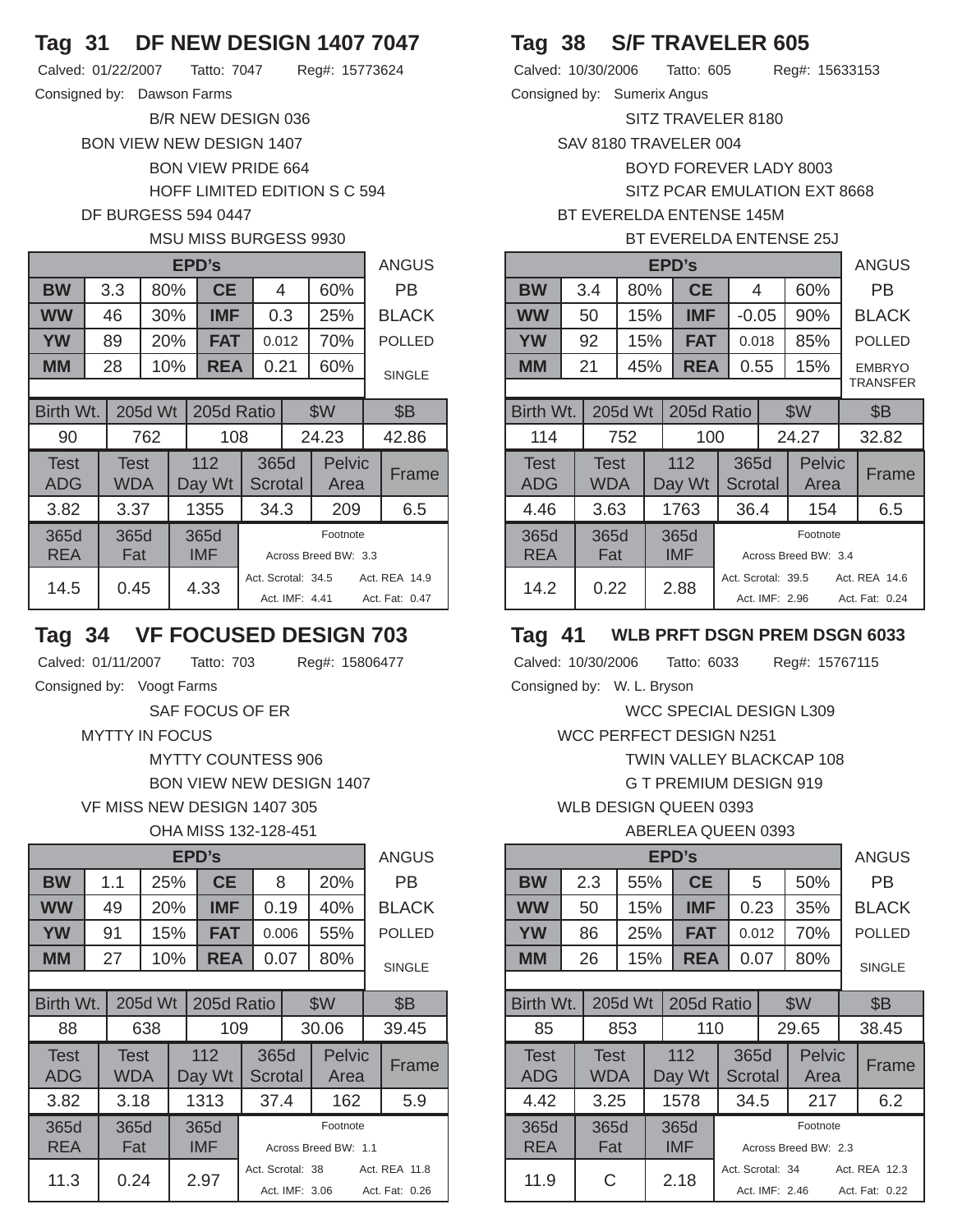### **Tag 42 WLB PERFECT DESIGN FLYT 6039**

Calved: 11/12/2006 Tatto: 6039 Reg#: 15767116 Consigned by: W. L. Bryson

> WCC SPECIAL DESIGN L309 WCC PERFECT DESIGN N251 TWIN VALLEY BLACKCAP 108 WHITESTONE FLY TRAVELER 3006 ABERLEA QUEEN 39

#### PAF MISS JANE 659

|                    | EPD's |                    |         |     |                    |                                    |      |      |                       |               |                                 |  |
|--------------------|-------|--------------------|---------|-----|--------------------|------------------------------------|------|------|-----------------------|---------------|---------------------------------|--|
| <b>BW</b>          |       | 2                  |         | 45% | <b>CE</b>          |                                    | 6    |      | 40%                   |               | РB                              |  |
| <b>WW</b>          |       | 50                 |         | 15% | IMF                | $-0.1$                             |      |      | 95%                   |               | <b>BLACK</b>                    |  |
| <b>YW</b>          |       | 89                 |         | 20% | FAT                | 0                                  |      | 40%  |                       | <b>POLLED</b> |                                 |  |
| MМ                 |       | 24                 |         | 25% | <b>REA</b>         |                                    |      | 0.19 | 65%                   |               | <b>SINGLE</b>                   |  |
|                    |       |                    |         |     |                    |                                    |      |      |                       |               |                                 |  |
| Birth Wt.          |       |                    | 205d Wt |     | 205d Ratio         |                                    |      |      | \$W                   |               | <b>\$B</b>                      |  |
| 85                 |       |                    | 893     |     | 115                |                                    |      |      | 28.93                 |               | 28.48                           |  |
| <b>Test</b><br>ADG |       | <b>Test</b><br>WDA |         |     | 112<br>Day Wt      | 365d<br>Scrotal                    |      |      | <b>Pelvic</b><br>Area |               | Frame                           |  |
| 4.55               |       | 3.63               |         |     | 1715               |                                    | 38.4 |      | 193                   |               | 8.6                             |  |
| 365d<br><b>REA</b> |       | 365d<br>Fat        |         |     | 365d<br><b>IMF</b> | Footnote<br>Across Breed BW: 2     |      |      |                       |               |                                 |  |
| 12                 |       | N/A                |         |     | 2.48               | Act. Scrotal: 38<br>Act. IMF: 2.58 |      |      |                       |               | Act. REA 12.1<br>Act. Fat: 0.22 |  |

### **Tag 44 4-M MIDLAND FOREVER**

Calved: 02/28/2007 Tatto: K724 Reg#: 15794251

Consigned by: Kuntz''s 4-M Cattle Farm IRONWOOD NEW DESIGN 022 701

IRONWOOD NEW LEVEL

WARDENS BLACKCAP 6148 6309 NORTHERN IMPROVEMENT 4480 GF 4-M BINGOS IMPROVEMENT

4-M BINGOS ANGEL

|                    | EPD's |             |         |                   |               |                                   |                 |                |                    |     |                |  |  |
|--------------------|-------|-------------|---------|-------------------|---------------|-----------------------------------|-----------------|----------------|--------------------|-----|----------------|--|--|
| <b>BW</b>          |       | 0           |         | 10%               | <b>CE</b>     |                                   | 9               |                | 15%                |     | РB             |  |  |
| <b>WW</b>          |       | 36          |         | 75%               | <b>IMF</b>    |                                   | 0.08            |                | 65%                |     | <b>BLACK</b>   |  |  |
| <b>YW</b>          |       | 66          | 80%     |                   | <b>FAT</b>    |                                   | $-0.006$        |                | 25%                |     | <b>POLLED</b>  |  |  |
| <b>MM</b>          |       | 26          |         | <b>REA</b><br>15% |               |                                   | 0.06            |                | 85%                |     | <b>SINGLE</b>  |  |  |
|                    |       |             |         |                   |               |                                   |                 |                |                    |     |                |  |  |
| Birth Wt.          |       |             | 205d Wt |                   | 205d Ratio    | \$W                               |                 |                |                    | \$Β |                |  |  |
| 71                 |       |             | 607     |                   | 98            |                                   |                 |                | 28.1               |     | 28.23          |  |  |
| Test<br><b>ADG</b> |       | Test<br>WDA |         |                   | 112<br>Day Wt |                                   | 365d<br>Scrotal |                | Pelvic<br>Area     |     | Frame          |  |  |
| 3.04               |       | 2.75        |         |                   | 1003          | 37.6                              |                 | 130            |                    | 4.7 |                |  |  |
| 365d               |       | 365d        |         |                   | 365d          | Footnote                          |                 |                |                    |     |                |  |  |
| <b>REA</b>         |       | Fat         |         |                   | <b>IMF</b>    |                                   |                 |                | Across Breed BW: 0 |     |                |  |  |
| 11.5               |       | 0.28        |         |                   | 4.45          | Act. Scrotal: 35<br>Act. REA 11.2 |                 |                |                    |     |                |  |  |
|                    |       |             |         |                   |               |                                   |                 | Act. IMF: 4.39 |                    |     | Act. Fat: 0.26 |  |  |

## **Tag 47 C4 EMBLAZON 729**

| Calved: 03/25/2007                    | Tatto: 729 |  | Reg#: 15765831 |  |
|---------------------------------------|------------|--|----------------|--|
| Consigned by: Cherry Creek Cattle Co. |            |  |                |  |

DHD TRAVELER 6807

OCC EMBLAZON 854E

DIXIE ERICA OF CH 1019

TAYLORS HAMILTON 831

### TAYLORS MISS BELL 918

#### TAYLORS MISS BELL 918

|           | EPD's |                |      |            |            |      |     |     |                      |  |  |  |  |
|-----------|-------|----------------|------|------------|------------|------|-----|-----|----------------------|--|--|--|--|
| <b>BW</b> |       | 2.6            | 65%  |            | <b>CE</b>  | 4    |     | 60% | <b>P<sub>B</sub></b> |  |  |  |  |
| <b>WW</b> |       | 35             | 80%  |            | <b>IMF</b> | 0.01 |     | 80% | <b>BLACK</b>         |  |  |  |  |
| <b>YW</b> |       | 55             | 95%  |            | <b>FAT</b> | 0.02 |     | 85% | <b>POLLED</b>        |  |  |  |  |
| <b>MM</b> |       | 8              | 100% |            | <b>REA</b> | 0.3  |     | 45% | <b>SINGLE</b>        |  |  |  |  |
|           |       |                |      |            |            |      |     |     |                      |  |  |  |  |
| Birth Wt. |       | <b>205d Wt</b> |      | 205d Ratio |            |      | \$W | \$B |                      |  |  |  |  |
|           |       |                |      |            |            |      |     |     |                      |  |  |  |  |

| 71                        | 738                       |  |                    | 93                     |               | 19.89                            |  | 14.88                           |
|---------------------------|---------------------------|--|--------------------|------------------------|---------------|----------------------------------|--|---------------------------------|
| <b>Test</b><br><b>ADG</b> | <b>Test</b><br><b>WDA</b> |  | 112<br>Day Wt      | 365d<br><b>Scrotal</b> |               | <b>Pelvic</b><br>Area            |  | Frame                           |
| 3.59                      | 3.53                      |  | 1200               | 34.4                   |               | 149                              |  | 5.3                             |
| 365d<br><b>REA</b>        | 365d<br>Fat               |  | 365d<br><b>IMF</b> |                        |               | Footnote<br>Across Breed BW: 2.6 |  |                                 |
| 16                        | 0.49                      |  | 3.95               | Act. Scrotal: 33.5     | Act. IMF: 3.8 |                                  |  | Act. REA 14.9<br>Act. Fat: 0.44 |

## **Tag 48 HUTCHINGS PAYWEIGHT 758**

Calved: 02/02/2007 Tatto: 758 Reg#: 15746991

Consigned by: Hutchings Angus Farm

VERMILION DATELINE 7078

VERMILLION PAYWEIGHT J847

VERMILION LASS 7969

EVERGREEN CASEY 361

HUTCHINGS BARENA

### EVERGREEN BARENA 756

|                    | EPD's                              |                           |     |                   |                    |          |                                     |     |                                  |               |                                |  |  |
|--------------------|------------------------------------|---------------------------|-----|-------------------|--------------------|----------|-------------------------------------|-----|----------------------------------|---------------|--------------------------------|--|--|
| <b>BW</b>          |                                    | 3.8                       |     | 85%               | <b>CE</b>          |          | -5                                  |     | 100%                             |               | РB                             |  |  |
| <b>WW</b>          |                                    | 47                        |     | <b>IMF</b><br>25% |                    |          | $-0.05$                             |     | 90%                              |               | <b>BLACK</b>                   |  |  |
| <b>YW</b>          |                                    | 81                        | 40% |                   | <b>FAT</b>         | $-0.009$ |                                     | 20% |                                  | <b>POLLED</b> |                                |  |  |
| <b>MM</b>          |                                    | 14                        | 90% |                   | <b>REA</b>         |          | 0.28                                |     | 50%                              |               | <b>SINGLE</b>                  |  |  |
|                    |                                    |                           |     |                   |                    |          |                                     |     |                                  |               |                                |  |  |
|                    | 205d Wt<br>Birth Wt.<br>205d Ratio |                           |     |                   |                    |          |                                     | \$W |                                  |               | <b>\$B</b>                     |  |  |
| 87                 |                                    |                           | 629 |                   | 99                 |          |                                     |     | 21.81                            |               | 29.49                          |  |  |
| <b>Test</b><br>ADG |                                    | <b>Test</b><br><b>WDA</b> |     |                   | 112<br>Day Wt      |          | 365d<br>Scrotal                     |     | <b>Pelvic</b><br>Area            |               | Frame                          |  |  |
| 3.75               |                                    | 3.11                      |     |                   | 1215               | 34.4     |                                     |     | 154                              |               | 5                              |  |  |
| 365d<br><b>REA</b> |                                    | 365d<br>Fat               |     |                   | 365d<br><b>IMF</b> |          |                                     |     | Footnote<br>Across Breed BW: 3.8 |               |                                |  |  |
| 12.9               |                                    | 0.31                      |     |                   | 2.79               |          | Act. Scrotal: 34.5<br>Act. IMF: 2.8 |     |                                  |               | Act. REA 12.7<br>Act. Fat: 0.3 |  |  |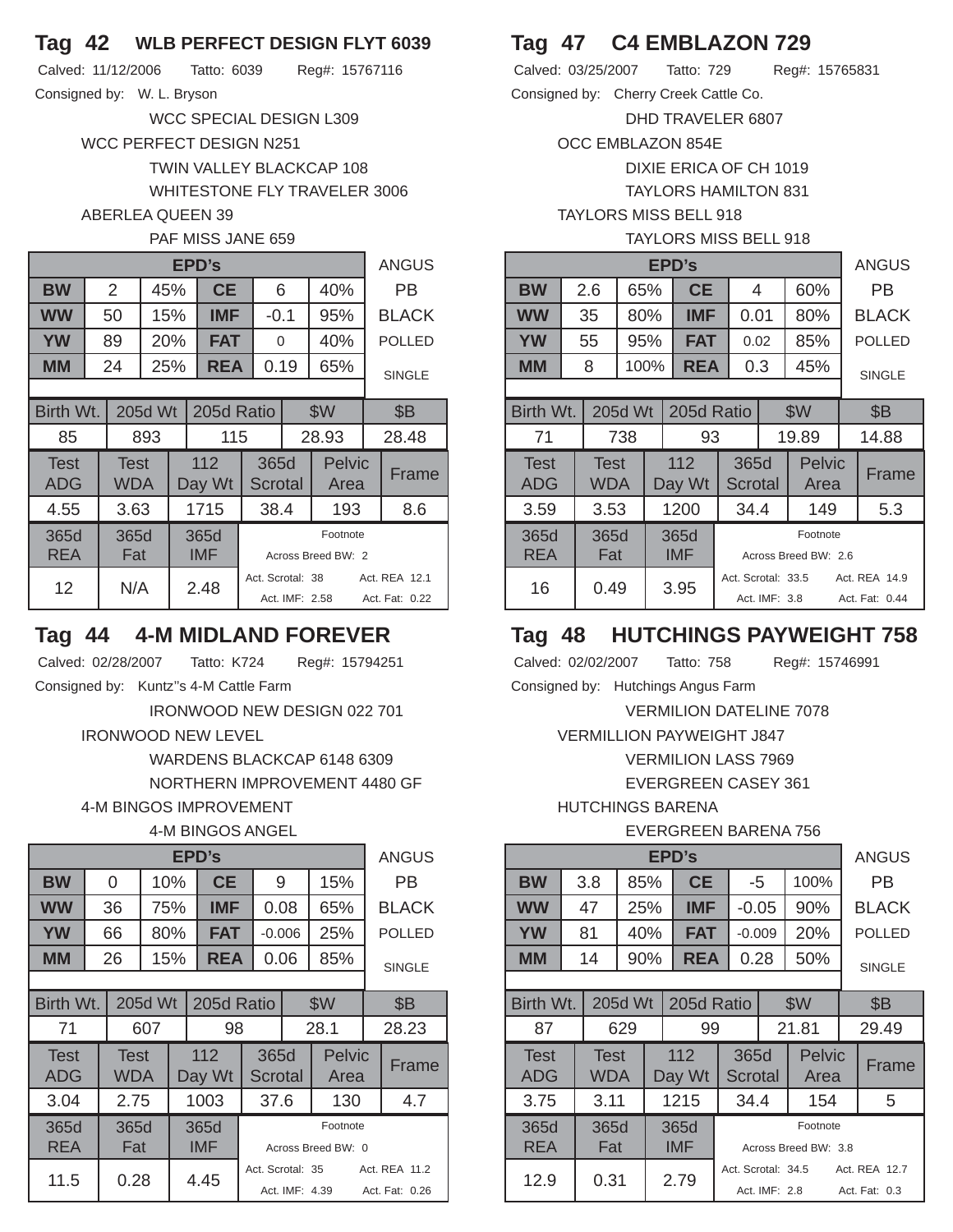## **Tag 49 HUTCHINGS STRUCTURE 724**

| Calved: 02/04/2007 | Tatto: 724 |  | Reg#: 15747909 |
|--------------------|------------|--|----------------|
|                    |            |  |                |

Consigned by: Hutchings Angus Farm

TC STOCKMAN 365

G13 STRUCTURE

## G13 TRAVELER 9428 EVERGREEN CASEY 301 HUTCHINGS CASEY BLACKBIRD

### BLACKBIRD EVERGREEN 423

|                           | EPD's |             |         |     |                    |                  |                |                                  |                                 |               |  |  |  |
|---------------------------|-------|-------------|---------|-----|--------------------|------------------|----------------|----------------------------------|---------------------------------|---------------|--|--|--|
| <b>BW</b>                 |       | 1.2         |         | 30% | <b>CE</b>          |                  | 4              | 60%                              |                                 | РB            |  |  |  |
| <b>WW</b>                 |       | 34          | 85%     |     | <b>IMF</b>         |                  | $-0.08$        | 95%                              |                                 | <b>BLACK</b>  |  |  |  |
| <b>YW</b>                 |       | 60          |         | 90% | <b>FAT</b>         |                  | $-0.019$       | 10%                              |                                 | <b>POLLED</b> |  |  |  |
| <b>MM</b>                 |       | 13          |         | 95% | <b>REA</b>         |                  | 0.06<br>85%    |                                  |                                 | <b>SINGLE</b> |  |  |  |
|                           |       |             |         |     |                    |                  |                |                                  |                                 |               |  |  |  |
| Birth Wt.                 |       |             | 205d Wt |     | 205d Ratio         |                  | \$W            |                                  |                                 | <b>\$B</b>    |  |  |  |
| 80                        |       |             | 575     |     | 93                 |                  |                | 22.76                            |                                 | 16.67         |  |  |  |
| <b>Test</b><br><b>ADG</b> |       | Test<br>WDA |         |     | 112<br>Day Wt      | 365d<br>Scrotal  |                | <b>Pelvic</b><br>Area            |                                 | Frame         |  |  |  |
| 3.46                      |       | 2.85        |         |     | 1110               | 40<br>168        |                |                                  |                                 | 4.9           |  |  |  |
| 365d<br><b>REA</b>        |       | 365d<br>Fat |         |     | 365d<br><b>IMF</b> |                  |                | Footnote<br>Across Breed BW: 1.2 |                                 |               |  |  |  |
| 11.7                      |       | 0.27        |         |     | 2.78               | Act. Scrotal: 40 | Act. IMF: 2.78 |                                  | Act. REA 11.7<br>Act. Fat: 0.27 |               |  |  |  |

# **Tag 52 EVAF BLACKBOLD 322**

Calved: 02/19/2007 Tatto: 322 Reg#: 15820481 Consigned by: Eastview Angus Farm LLC TWIN VALLEY PRECISION E161 WOODLAWN /LS BLACK GOLD 293 NER RACHEL 0152 CAR DON FOREFRONT B591 EASTVIEW BARB 322

ASCENT BARB 489

|                    | EPD's |             |         |                   |                    |                                                                       |          |                       |  |               |  |  |
|--------------------|-------|-------------|---------|-------------------|--------------------|-----------------------------------------------------------------------|----------|-----------------------|--|---------------|--|--|
| <b>BW</b>          |       | 0.9         |         | 25%               | <b>CE</b>          |                                                                       | 11<br>4% |                       |  | РB            |  |  |
| <b>WW</b>          |       | 39          |         | 65%               | IMF                | 0.17                                                                  |          | 45%                   |  | <b>BLACK</b>  |  |  |
| <b>YW</b>          |       | 78          |         | <b>FAT</b><br>50% |                    | 0.009                                                                 |          | 65%                   |  | <b>POLLED</b> |  |  |
| MМ                 |       | 23          | 30%     |                   | REA                | 0.13                                                                  |          | 75%                   |  | <b>SINGLE</b> |  |  |
|                    |       |             |         |                   |                    |                                                                       |          |                       |  |               |  |  |
| Birth Wt.          |       |             | 205d Wt |                   | 205d Ratio         | \$W                                                                   |          |                       |  | <b>\$B</b>    |  |  |
| 76                 |       |             | 660     |                   | 98                 |                                                                       |          | 25.4                  |  | 33.99         |  |  |
| <b>Test</b><br>ADG |       | Test<br>WDA |         |                   | 112<br>Day Wt      | 365d<br>Scrotal                                                       |          | <b>Pelvic</b><br>Area |  | Frame         |  |  |
| 3.57               |       | 3.07        |         |                   | 1150               | 35.5                                                                  |          | 174                   |  | 6.1           |  |  |
| 365d<br><b>REA</b> |       | 365d<br>Fat |         |                   | 365d<br><b>IMF</b> | Footnote<br>Across Breed BW: 0.9                                      |          |                       |  |               |  |  |
| 13.4               |       | 0.27        |         |                   | 4.44               | Act. Scrotal: 34<br>Act. REA 13.2<br>Act. IMF: 4.42<br>Act. Fat: 0.26 |          |                       |  |               |  |  |

# **Tag 53 EVAF BLACKBOLD 353**

Calved: 02/20/2007 Tatto: 353 Reg#: 15820482 Consigned by: Eastview Angus Farm LLC

TWIN VALLEY PRECISION E161

WOODLAWN/LS BLACK GOLD 293

NER RACHEL 0152

CAR DON FOREFRONT B591

EASTVIEW MS SUSAN 353

| <b>CABIN CREEK MS SUSAN 050</b> |
|---------------------------------|
|---------------------------------|

|                           | <b>EPD's</b> |                           |         |             |                                  |   |                        |  |                       |  |               |  |  |  |
|---------------------------|--------------|---------------------------|---------|-------------|----------------------------------|---|------------------------|--|-----------------------|--|---------------|--|--|--|
| <b>BW</b>                 |              | 3.7                       |         | 85%         | <b>CE</b>                        | 5 |                        |  | 50%                   |  | PB            |  |  |  |
| <b>WW</b>                 |              | 43                        |         | 45%         | <b>IMF</b>                       |   | 0.01                   |  | 80%                   |  | <b>BLACK</b>  |  |  |  |
| <b>YW</b>                 |              | 84                        |         | 30%         | <b>FAT</b>                       |   | $-0.001$               |  | 35%                   |  | <b>POLLED</b> |  |  |  |
| <b>MM</b>                 |              | 23                        |         | 30%         | <b>REA</b>                       |   | 0.17                   |  | 65%                   |  | <b>SINGLE</b> |  |  |  |
|                           |              |                           |         |             |                                  |   |                        |  |                       |  |               |  |  |  |
| Birth Wt.                 |              |                           | 205d Wt |             | 205d Ratio                       |   |                        |  | \$W                   |  | <b>\$B</b>    |  |  |  |
| 89                        |              |                           | 683     |             | 101                              |   |                        |  | 21.4                  |  | 31.59         |  |  |  |
| <b>Test</b><br><b>ADG</b> |              | <b>Test</b><br><b>WDA</b> |         |             | 112<br>Day Wt                    |   | 365d<br><b>Scrotal</b> |  | <b>Pelvic</b><br>Area |  | Frame         |  |  |  |
| 3.37                      |              | 3.13                      |         |             | 1168                             |   | 39.3                   |  | 143                   |  | 5.9           |  |  |  |
| 365d<br><b>REA</b>        |              | 365d<br>Fat               |         | 365d<br>IMF | Footnote<br>Across Breed BW: 3.7 |   |                        |  |                       |  |               |  |  |  |

## **Tag 54 DF NEW DESIGN 1407 7081**

Calved: 02/09/2007 Tatto: 7081 Reg#: 15773629

13.2 0.21 3.75

Consigned by: Dawson Farms

Act. Scrotal: 38 Act. REA 13 Act. IMF: 3.72 Act. Fat: 0.2

B/R NEW DESIGN 036

BON VIEW NEW DESIGN 1407

BON VIEW PRIDE 664

SUMMITCREST HIGH PRIME 0H29

DF BURGESS 0H29 0211

### SPRINGFIELD BURGESS 0049

|                    | EPD's |                    |         |                                          |               |                 |                 |                                   |                       |            |                                 |  |
|--------------------|-------|--------------------|---------|------------------------------------------|---------------|-----------------|-----------------|-----------------------------------|-----------------------|------------|---------------------------------|--|
| <b>BW</b>          |       | 1                  | 25%     |                                          | <b>CE</b>     |                 | $\overline{7}$  |                                   | 30%                   |            | РB                              |  |
| <b>WW</b>          |       | 44                 |         | 40%                                      | <b>IMF</b>    | 0.28            |                 |                                   | 25%                   |            | <b>BLACK</b>                    |  |
| <b>YW</b>          |       | 82                 |         | 35%                                      | <b>FAT</b>    | 0.022           |                 |                                   | 90%                   |            | <b>POLLED</b>                   |  |
| <b>MM</b>          |       | 31                 |         | 10%                                      | <b>REA</b>    |                 | 0.15            |                                   | 70%                   |            | <b>EMBRYO</b>                   |  |
|                    |       |                    |         |                                          |               | <b>TRANSFER</b> |                 |                                   |                       |            |                                 |  |
| Birth Wt.          |       |                    | 205d Wt |                                          | 205d Ratio    | \$W             |                 |                                   |                       | <b>\$B</b> |                                 |  |
| 69                 |       |                    | 614     |                                          | 100           |                 |                 |                                   | 29.56                 |            | 39.96                           |  |
| <b>Test</b><br>ADG |       | <b>Test</b><br>WDA |         |                                          | 112<br>Day Wt |                 | 365d<br>Scrotal |                                   | <b>Pelvic</b><br>Area |            | Frame                           |  |
| 3.68               |       | 3.13               |         |                                          | 1203          | 33.3            |                 | 138                               |                       | 5          |                                 |  |
| 365d<br><b>REA</b> |       | 365d<br>Fat        |         | 365d<br><b>IMF</b><br>Across Breed BW: 1 |               |                 |                 |                                   | Footnote              |            |                                 |  |
| 12.7               |       | 0.51               |         |                                          | 4.28          |                 |                 | Act. Scrotal: 33<br>Act. IMF: 4.3 |                       |            | Act. REA 12.8<br>Act. Fat: 0.51 |  |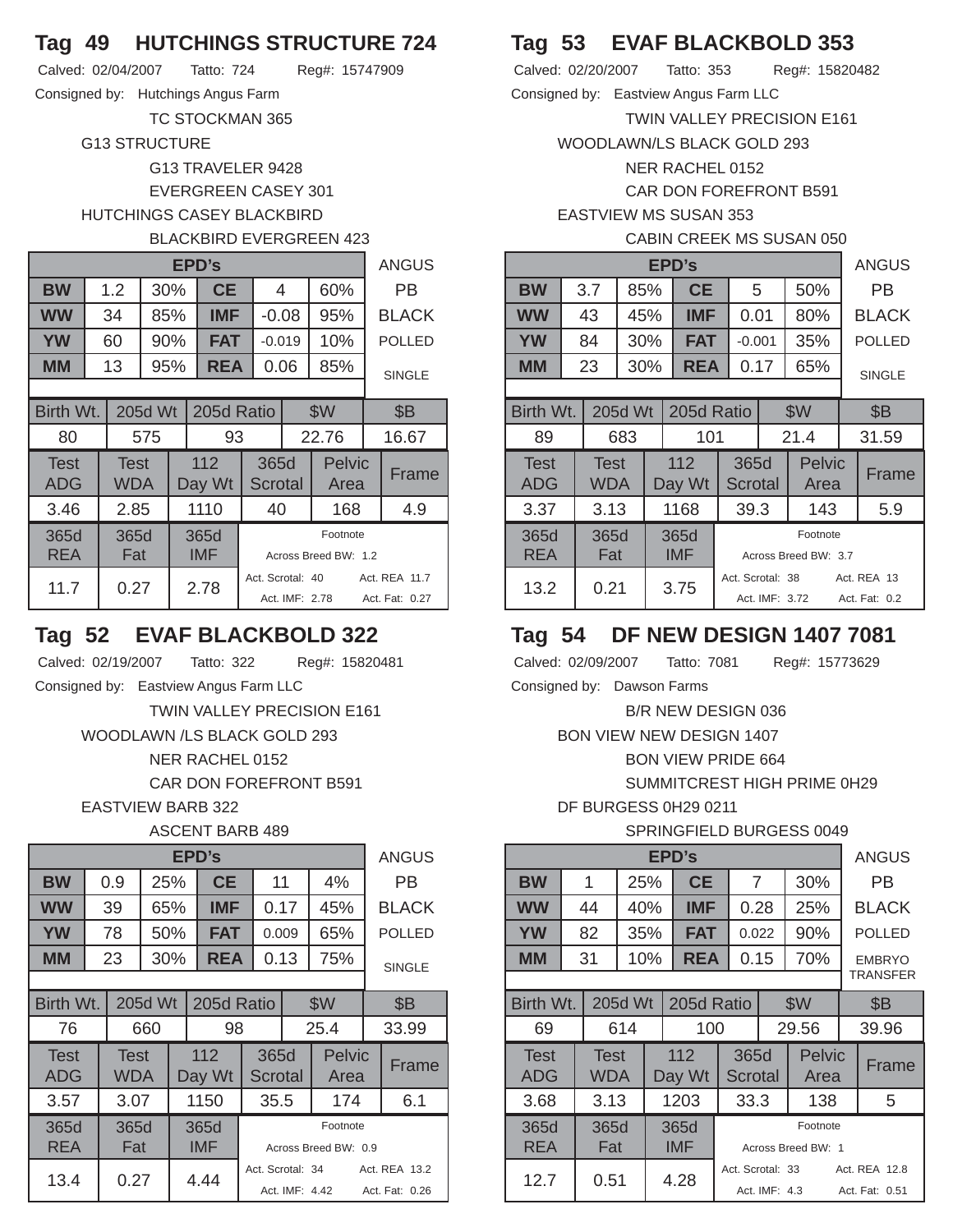### **Tag 56 WSF RED MASTER TRN0187 T2207**

| Calved: 02/20/2007                | Tatto: T2207 | Reg#: 1172056 |
|-----------------------------------|--------------|---------------|
| Consigned by: Walnut Springs Farm |              |               |

BASIN SENSATION 702E RED BRYLOR MAESTER PLAN 17M RED BRYLOR BONITA 66K RED NORTHLINE ROB ROY 122K WSF MS OLIVIA ROY

#### WSF MI MS OLIVIA 0187

|                           | EPD's |                    |         |                                                        |               |                 |            |                       |  |                                 |  |  |
|---------------------------|-------|--------------------|---------|--------------------------------------------------------|---------------|-----------------|------------|-----------------------|--|---------------------------------|--|--|
| <b>BW</b>                 |       | 1.4                | 75%     |                                                        | <b>CE</b>     |                 | 5          | 60%                   |  | РB                              |  |  |
| <b>WW</b>                 |       | 31                 |         | 55%                                                    | IMF           | $-0.01$         |            | 80%                   |  | RED                             |  |  |
| <b>YW</b>                 |       | 67                 |         | 20%                                                    | <b>FAT</b>    | $-0.01$         |            | 30%                   |  | <b>POLLED</b>                   |  |  |
| <b>MM</b>                 |       | 15                 |         | 65%                                                    | <b>REA</b>    |                 | $-0.13$    | 90%                   |  | <b>SINGLE</b>                   |  |  |
|                           |       |                    |         |                                                        |               |                 |            |                       |  |                                 |  |  |
| Birth Wt.                 |       |                    | 205d Wt |                                                        | 205d Ratio    |                 | <b>HPG</b> |                       |  | <b>STAY</b>                     |  |  |
| 70                        |       |                    | 750     |                                                        | 100           |                 |            | 9                     |  | 12                              |  |  |
| <b>Test</b><br><b>ADG</b> |       | Test<br><b>WDA</b> |         |                                                        | 112<br>Day Wt | 365d<br>Scrotal |            | <b>Pelvic</b><br>Area |  | Frame                           |  |  |
| 3.04                      |       | 3.2                |         |                                                        | 1195          | 37.3<br>162     |            |                       |  | 5.5                             |  |  |
| 365d<br><b>REA</b>        |       | 365d<br>Fat        |         | 365d<br>Footnote<br><b>IMF</b><br>Across Breed BW: 3.9 |               |                 |            |                       |  |                                 |  |  |
| 13.9                      |       | 0.26               |         | Act. Scrotal: 36<br>3.36<br>Act. IMF: 3.31             |               |                 |            |                       |  | Act. REA 13.8<br>Act. Fat: 0.25 |  |  |

## **Tag 58 WSF MI RED CANYON T299**

Calved: 02/22/2007 Tatto: T224 Reg#: 2419522

Consigned by: Walnut Springs Farm

BH TRACKER 998J

THSF FREEDOM 300N

PIE BOS PRINCESS 0137

BUF CRK CHF 824-1658

PIE CANYON 299

### PIE MISS FIRE DUKE 403

|                           | EPD's |                    |              |     |                    |                                  |                                                                       |     |                       |               |               |  |
|---------------------------|-------|--------------------|--------------|-----|--------------------|----------------------------------|-----------------------------------------------------------------------|-----|-----------------------|---------------|---------------|--|
| <b>BW</b>                 |       | 0.6                |              | 65% | <b>CE</b>          | N/A                              |                                                                       | N/A |                       | 1/2           |               |  |
| <b>WW</b>                 |       | 23.2               |              | 65% | IMF                | 0.19                             |                                                                       | 65% |                       | RED           |               |  |
| <b>YW</b>                 |       | 49.5               |              | 50% | <b>FAT</b>         | 0.05                             |                                                                       | 80% |                       | <b>POLLED</b> |               |  |
| MМ                        |       | 4.8                |              | 40% | <b>REA</b>         |                                  | $-0.43$                                                               |     | 95%                   |               | <b>SINGLE</b> |  |
|                           |       |                    |              |     |                    |                                  |                                                                       |     |                       |               |               |  |
| Birth Wt.                 |       |                    | 205d Wt      |     | 205d Ratio         | TI                               |                                                                       |     |                       |               | <b>API</b>    |  |
| 79                        |       |                    | 622          |     | 100                |                                  |                                                                       |     | 52                    |               | 84            |  |
| <b>Test</b><br><b>ADG</b> |       | <b>Test</b><br>WDA |              |     | 112<br>Day Wt      |                                  | Ontest<br>Scrotal                                                     |     | <b>Pelvic</b><br>Area |               | Frame         |  |
| 3.66                      |       | 3.29               |              |     | 1220               |                                  | 37.1                                                                  |     | 143                   |               | 5.7           |  |
| 365d<br><b>REA</b>        |       | 365d<br>Fat        |              |     | 365d<br><b>IMF</b> | Footnote<br>Across Breed BW: 6.3 |                                                                       |     |                       |               |               |  |
| 15.2                      |       |                    | 2.41<br>0.18 |     |                    |                                  | Act. Scrotal: 35.5<br>Act. REA 15<br>Act. IMF: 2.41<br>Act. Fat: 0.18 |     |                       |               |               |  |

# **Tag 59 WSF MI OTSEGO 0339 T337**

Calved: 03/03/2007 Tatto: T337 Reg#: 2419521

Consigned by: Walnut Springs Farm SAFN COWTOWN 6L

CIRCLE S DIESEL 582R

CIRCLE S MS TASK 204L

TKP FARGO 7064

PIE MS FIREGO 0339

#### PIE MISS FIRE DUKE 403

|                    | EPD's |                    |         |     |                                            |                                  |                          |  |                |  |                                 |  |
|--------------------|-------|--------------------|---------|-----|--------------------------------------------|----------------------------------|--------------------------|--|----------------|--|---------------------------------|--|
| <b>BW</b>          |       | $-0.9$             |         | 35% | <b>CE</b>                                  |                                  | N/A                      |  | N/A            |  | 1/2                             |  |
| <b>WW</b>          |       | 9.1                | 100%    |     | <b>IMF</b>                                 |                                  | 0.12                     |  | 80%            |  | RED                             |  |
| YW                 |       | 13.4               | 100%    |     | <b>FAT</b>                                 |                                  | 0.02                     |  | 35%            |  | <b>POLLED</b>                   |  |
| MМ                 |       | 1.3                |         | 65% | <b>REA</b>                                 |                                  | $-0.29$                  |  | 80%            |  | <b>SINGLE</b>                   |  |
|                    |       |                    |         |     |                                            |                                  |                          |  |                |  |                                 |  |
| Birth Wt.          |       |                    | 205d Wt |     | 205d Ratio                                 |                                  |                          |  | ΤI             |  | API                             |  |
| 87                 |       |                    | 645     | 100 |                                            |                                  |                          |  | 48             |  | 81                              |  |
| <b>Test</b><br>ADG |       | <b>Test</b><br>WDA |         |     | 112<br>Day Wt                              |                                  | <b>Ontest</b><br>Scrotal |  | Pelvic<br>Area |  | Frame                           |  |
| 3.15               |       | 3.1                |         |     | 1123                                       |                                  | 36.9                     |  | 176            |  | 5.7                             |  |
| 365d<br><b>REA</b> |       | 365d<br>Fat        |         |     | 365d<br><b>IMF</b>                         | Footnote<br>Across Breed BW: 4.8 |                          |  |                |  |                                 |  |
| 11.8               |       | 0.24               |         |     | Act. Scrotal: 37<br>3.36<br>Act. IMF: 3.36 |                                  |                          |  |                |  | Act. REA 11.5<br>Act. Fat: 0.24 |  |

## **Tag 60 MSU TRUSTEE 7T**

Calved: 01/12/2007 Tatto: 7T Reg#: P42827446

Consigned by: Michigan State University

REMITALL ONLINE 122L

BR MOLER ET

DM L1 DOMINETTE 820

NJW 1Y WRANGLER 19D

MSU MISS WRANGLER 48J

MSU VICTORIA 9F

|                           | EPD's |                       |                                   |                  |               |                      |                        |                |                       |               |                |  |
|---------------------------|-------|-----------------------|-----------------------------------|------------------|---------------|----------------------|------------------------|----------------|-----------------------|---------------|----------------|--|
| <b>BW</b>                 |       | 2.4                   |                                   | 25%              | <b>CE</b>     |                      | 2.4                    |                | 15%                   |               | РB             |  |
| <b>WW</b>                 |       | 52                    |                                   | 10%              | IMF           |                      | $-0.07$                |                | 85%                   |               | RED            |  |
| <b>YW</b>                 |       | 91                    |                                   | 5%<br><b>FAT</b> |               | $-0.009$             |                        | 10%            |                       | <b>POLLED</b> |                |  |
| <b>MM</b>                 |       | 20                    |                                   | 25%              | <b>REA</b>    |                      | 0.46                   |                | 4%                    |               | <b>SINGLE</b>  |  |
|                           |       |                       |                                   |                  |               |                      |                        |                |                       |               |                |  |
| Birth Wt.                 |       | 205d Wt<br>205d Ratio |                                   |                  |               |                      |                        |                | <b>CHB</b>            |               | <b>BMI</b>     |  |
| 92                        |       |                       | 741                               |                  | 102           |                      |                        |                | 24                    |               | 16             |  |
| <b>Test</b><br><b>ADG</b> |       | <b>Test</b><br>WDA    |                                   |                  | 112<br>Day Wt |                      | 365d<br><b>Scrotal</b> |                | <b>Pelvic</b><br>Area |               | Frame          |  |
| 3.44                      |       | 3.25                  |                                   |                  | 1340<br>31    |                      |                        |                | 218                   |               | 6.2            |  |
| 365d                      |       | 365d                  |                                   |                  | 365d          | Footnote             |                        |                |                       |               |                |  |
| <b>REA</b>                |       | Fat                   |                                   |                  | <b>IMF</b>    | Across Breed BW: 5.1 |                        |                |                       |               |                |  |
| 14.6                      |       |                       | Act. Scrotal: 31.5<br>2.3<br>0.17 |                  |               |                      |                        | Act. REA 15.1  |                       |               |                |  |
|                           |       |                       |                                   |                  |               |                      |                        | Act. IMF: 2.36 |                       |               | Act. Fat: 0.19 |  |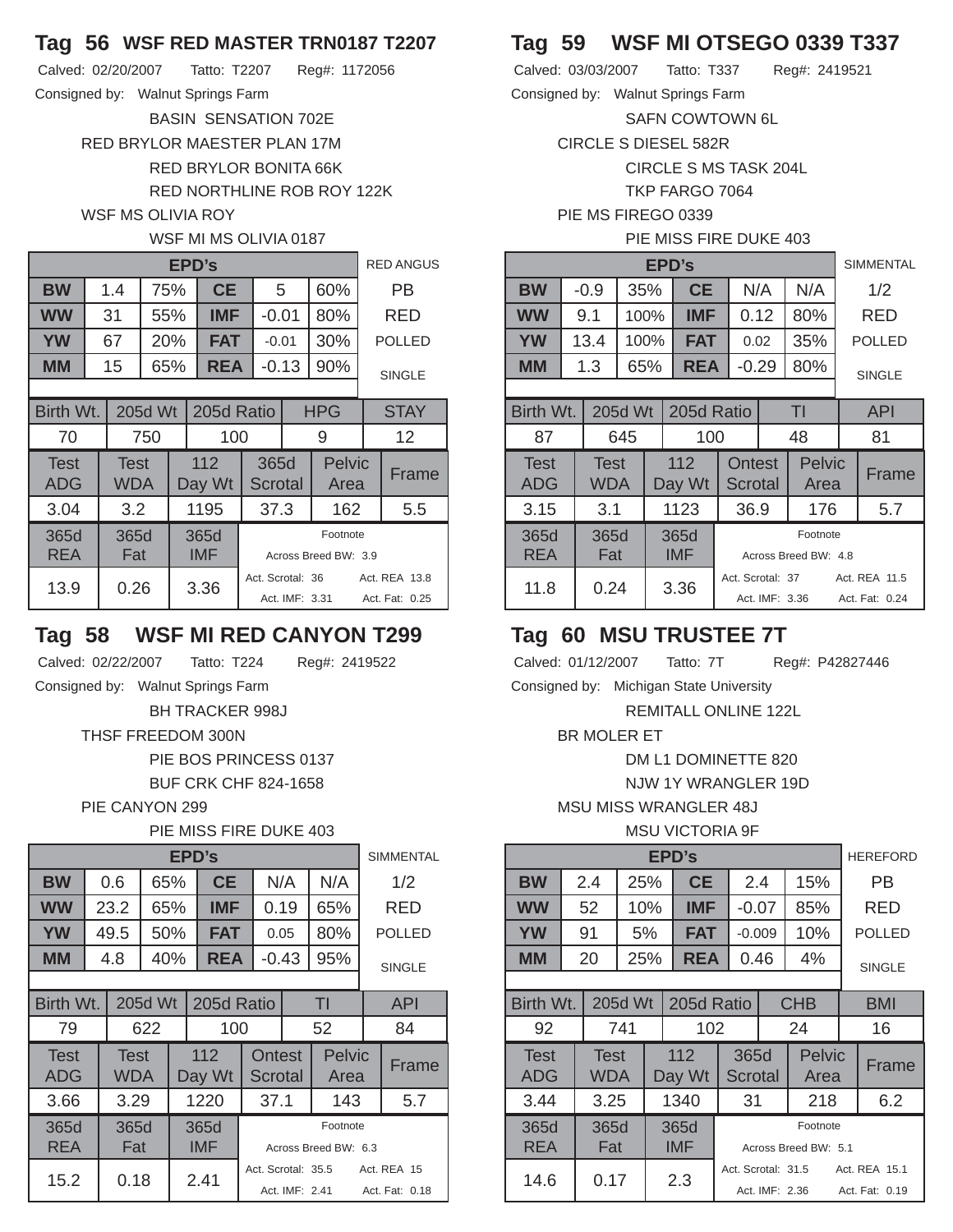## **Tag 61 MSU TAURUS 26T**

Calved: 03/18/2007 Tatto: 26T Reg#: P42809181

Consigned by: Michigan State University

REMITALL ONLINE 122L

BR MOLER ET

DM L1 DOMINETTE 820 SHF INTERSTATE 20X D03

MSU D03 PANDORA 12P

### MSU MISS WRANGLER 48J

|                    | EPD's |                           |         |                                                        |                                                                                |                        |         |                       |  |               |  |  |
|--------------------|-------|---------------------------|---------|--------------------------------------------------------|--------------------------------------------------------------------------------|------------------------|---------|-----------------------|--|---------------|--|--|
| BW                 |       | 4.9                       |         | 80%                                                    | <b>CE</b>                                                                      |                        | $-0.7$  | 60%                   |  | РB            |  |  |
| <b>WW</b>          |       | 59                        |         | 2%                                                     | <b>IMF</b>                                                                     |                        | $-0.11$ | 95%                   |  | RED           |  |  |
| <b>YW</b>          |       | 101                       |         | $1\%$                                                  | FAT                                                                            | $-0.008$               |         | 10%                   |  | <b>POLLED</b> |  |  |
| MМ                 |       | 21                        |         | 20%                                                    | <b>REA</b>                                                                     |                        | 0.57    | 1%                    |  | <b>SINGLE</b> |  |  |
|                    |       |                           |         |                                                        |                                                                                |                        |         |                       |  |               |  |  |
| Birth Wt.          |       |                           | 205d Wt |                                                        | 205d Ratio                                                                     |                        |         | <b>CHB</b>            |  | <b>BMI</b>    |  |  |
| 95                 |       |                           | 740     |                                                        | N/A                                                                            |                        |         | 26                    |  | 15            |  |  |
| <b>Test</b><br>ADG |       | <b>Test</b><br><b>WDA</b> |         |                                                        | 112<br>Day Wt                                                                  | 365d<br><b>Scrotal</b> |         | <b>Pelvic</b><br>Area |  | Frame         |  |  |
| 3.97               |       | 3.47                      |         |                                                        | 1205                                                                           | 189<br>34.6            |         |                       |  | 6.5           |  |  |
| 365d<br><b>REA</b> |       | 365d<br>Fat               |         | 365d<br>Footnote<br><b>IMF</b><br>Across Breed BW: 7.6 |                                                                                |                        |         |                       |  |               |  |  |
| 12.9               |       | 0.28                      |         |                                                        | Act. REA 12.4<br>Act. Scrotal: 33.5<br>2.4<br>Act. IMF: 2.34<br>Act. Fat: 0.26 |                        |         |                       |  |               |  |  |

# **Tag 62 PCR ADVISOR JUSTIN 701T**

Calved: 02/08/2007 Tatto: 701T Reg#: 42799028 Consigned by: Phil and Chris Rottman HUTH FULL HOUSE N003 PCR 286 MR ADVISOR 502R PCR JACKLYN NIKOLE 344N STAR 8006 JUSTICE 155M PCR LIBERTY KAYTE 510R

PCR KAYTE X4 5K

|                    |                    | <b>HEREFORD</b> |                     |                    |                                                      |      |                       |  |               |
|--------------------|--------------------|-----------------|---------------------|--------------------|------------------------------------------------------|------|-----------------------|--|---------------|
| <b>BW</b>          | 3                  | 40%             |                     | <b>CE</b>          |                                                      | 1.9  | 25%                   |  | FB            |
| <b>WW</b>          | 59                 |                 | <b>IMF</b><br>2%    |                    | 0.05                                                 |      | 25%                   |  | RED           |
| <b>YW</b>          | 102                |                 | <b>FAT</b><br>$1\%$ |                    | 0.007                                                |      | 70%                   |  | <b>POLLED</b> |
| MМ                 | 20                 | 25%             |                     | <b>REA</b>         |                                                      | 0.51 | 2%                    |  | <b>SINGLE</b> |
|                    |                    |                 |                     |                    |                                                      |      |                       |  |               |
| Birth Wt.          |                    | 205d Wt         |                     | 205d Ratio         |                                                      |      | <b>CHB</b>            |  | BMI           |
| 78                 |                    | 696             |                     | 112                |                                                      |      | 29                    |  | 18            |
| <b>Test</b><br>ADG | <b>Test</b><br>WDA |                 |                     | 112<br>Day Wt      | 365d<br>Scrotal                                      |      | <b>Pelvic</b><br>Area |  | Frame         |
| 3.5                | 3.17               |                 |                     | 1220               | 35                                                   |      | 140                   |  | 5.2           |
| 365d<br><b>REA</b> | 365d               |                 |                     | 365d<br><b>IMF</b> | Footnote<br>Across Breed BW: 5.7                     |      |                       |  |               |
|                    | Fat                |                 |                     |                    |                                                      |      |                       |  | Act. REA 13.9 |
| 13.8               | 0.39               |                 | 2.2                 |                    | Act. Scrotal: 35<br>Act. IMF: 2.21<br>Act. Fat: 0.39 |      |                       |  |               |

# **Tag 64 NPH 2B MOLERS ADVANCE**

Calved: 01/03/2007 Tatto: 701 Reg#: P42820710 Consigned by: Neals Hereford Farm

REMITALL ONLINE 122L

BP MOLER ET

DM L1 DOMINETTE 820

OXH STEALTH 2073

CH PRINCESS 7211 ET

| <b>L3 GENETIC LADY</b> |
|------------------------|
|------------------------|

|                    | EPD's |                    |         |           |                    |                                      |                 |  |                       |                               |               |  |
|--------------------|-------|--------------------|---------|-----------|--------------------|--------------------------------------|-----------------|--|-----------------------|-------------------------------|---------------|--|
| <b>BW</b>          |       | 5.3                | 85%     |           | <b>CE</b>          |                                      | $-0.6$          |  | 60%                   |                               | РB            |  |
| <b>WW</b>          |       | 56                 |         | 4%<br>IMF |                    |                                      | $-0.04$         |  | 70%                   |                               | RED           |  |
| <b>YW</b>          |       | 100                |         | 2%        | <b>FAT</b>         |                                      | $-0.003$        |  | 25%                   |                               | <b>POLLED</b> |  |
| <b>MM</b>          |       | 21                 |         | 20%       | <b>REA</b>         |                                      | 0.38            |  | 10%                   |                               | <b>SINGLE</b> |  |
|                    |       |                    |         |           |                    |                                      |                 |  |                       |                               |               |  |
| Birth Wt.          |       |                    | 205d Wt |           | 205d Ratio         | <b>CHB</b>                           |                 |  |                       | BMI                           |               |  |
| 85                 |       |                    | 756     |           | 105                |                                      |                 |  | 25                    |                               | 16            |  |
| <b>Test</b><br>ADG |       | <b>Test</b><br>WDA |         |           | 112<br>Day Wt      |                                      | 365d<br>Scrotal |  | <b>Pelvic</b><br>Area |                               | Frame         |  |
| 3.75               |       | 3.41               |         |           | 1438               |                                      | 36.5            |  | 161                   |                               | 5.1           |  |
| 365d<br><b>REA</b> |       | 365d<br>Fat        |         |           | 365d<br><b>IMF</b> | Footnote<br>Across Breed BW: 8       |                 |  |                       |                               |               |  |
| 15                 |       | 0.21               |         |           | 2.14               | Act. Scrotal: 35.5<br>Act. IMF: 2.21 |                 |  |                       | Act RFA 156<br>Act. Fat: 0.23 |               |  |

## **Tag 65 NPH 002 BOOMER 15T**

Calved: 03/17/2007 Tatto: 15T Reg#: P42837278

Consigned by: Neals Hereford Farm

JSF 37 271 DEVO 23C

NS LAKES KILO 002

GK APPOLLONIA 834Z

CS BOOMER 29F

NPH FPC 29F MS KEYBOOM 29R ET

RU 20X SUSAN 54C

|                           | EPD's |                    |         |                                                        |               |                  |                |                       |     |                                 |  |  |
|---------------------------|-------|--------------------|---------|--------------------------------------------------------|---------------|------------------|----------------|-----------------------|-----|---------------------------------|--|--|
| <b>BW</b>                 |       | 6                  | 95%     |                                                        | <b>CE</b>     |                  | 0.4            | 45%                   |     | РB                              |  |  |
| <b>WW</b>                 |       | 57                 | 3%      |                                                        | <b>IMF</b>    |                  | $-0.21$        |                       |     | RED                             |  |  |
| <b>YW</b>                 |       | 98                 |         | <b>FAT</b><br>2%                                       |               | $-0.011$         |                | 10%                   |     | <b>POLLED</b>                   |  |  |
| MМ                        |       | 24                 | 10%     |                                                        | <b>REA</b>    |                  | 0.32           | 15%                   |     | <b>SINGLE</b>                   |  |  |
|                           |       |                    |         |                                                        |               |                  |                |                       |     |                                 |  |  |
| Birth Wt.                 |       |                    | 205d Wt |                                                        | 205d Ratio    |                  |                | <b>CHB</b>            | BMI |                                 |  |  |
| N/A                       |       |                    | 821     |                                                        | 104           |                  |                | 22                    |     | 12                              |  |  |
| <b>Test</b><br><b>ADG</b> |       | <b>Test</b><br>WDA |         |                                                        | 112<br>Day Wt | 365d<br>Scrotal  |                | <b>Pelvic</b><br>Area |     | Frame                           |  |  |
| 3.35                      |       | 3.23               |         |                                                        | 1123          | 33.5             |                | 155                   |     | 6.7                             |  |  |
| 365d<br><b>REA</b>        |       | 365d<br>Fat        |         | Footnote<br>365d<br><b>IMF</b><br>Across Breed BW: 8.7 |               |                  |                |                       |     |                                 |  |  |
| 13.2                      |       | 0.23               |         |                                                        | 2.35          | Act. Scrotal: 33 | Act. IMF: 2.29 |                       |     | Act. REA 12.7<br>Act. Fat: 0.21 |  |  |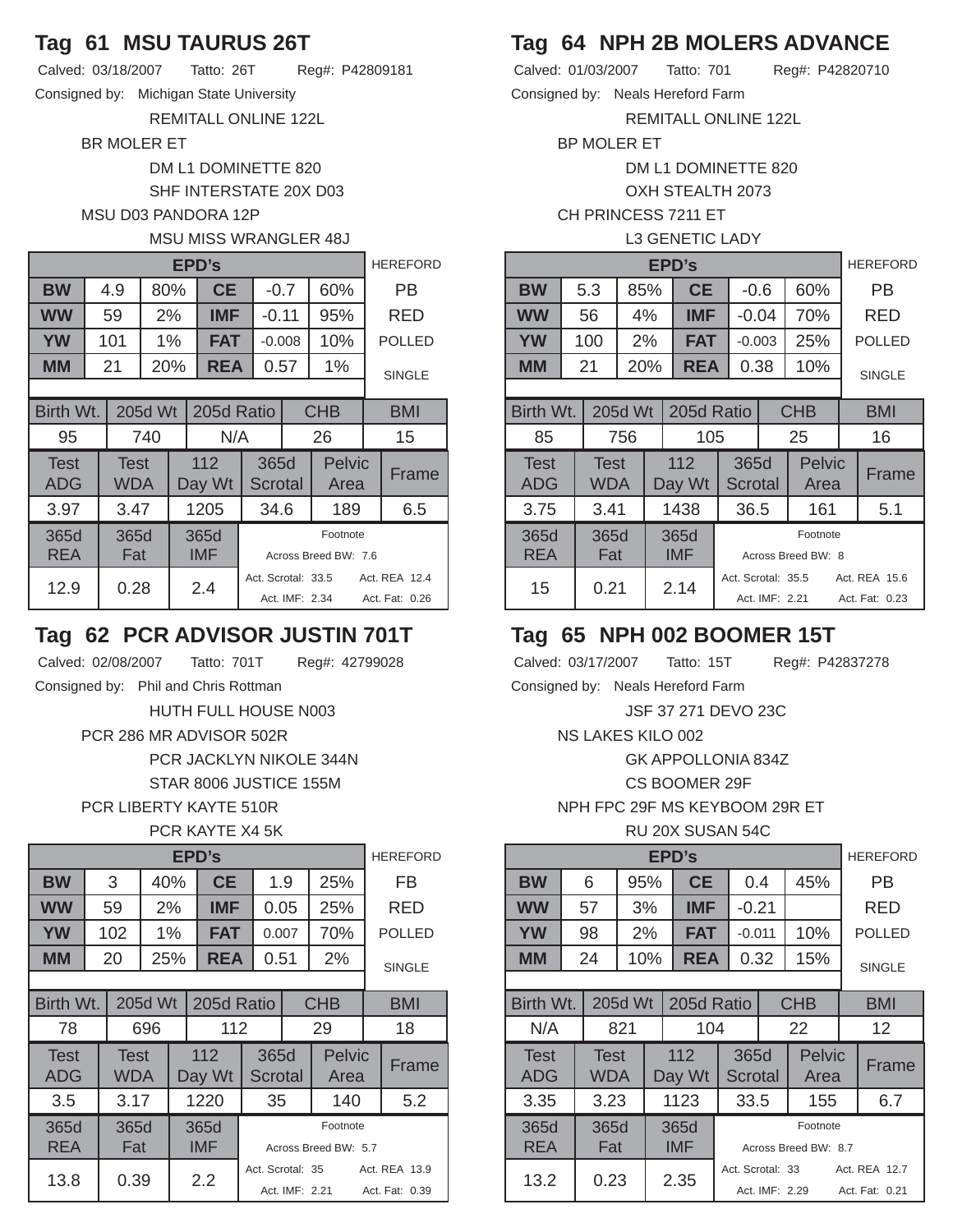## **Tag 68 MBR MAINE MAN**

| Calved: 03/08/2007   Tatto: 31YI  |                 |             |                         | Reg#: |
|-----------------------------------|-----------------|-------------|-------------------------|-------|
| Consigned by: Middle Branch Ranch |                 |             |                         |       |
|                                   |                 | SM X AN 199 |                         |       |
|                                   | OCC LEGEND 616L |             |                         |       |
|                                   |                 |             | OCC BLACKBIRD 632J      |       |
|                                   |                 |             | COWANS ALI 4M           |       |
|                                   |                 |             | BOLANS MISS ALISSA 5199 |       |

|             |  |            | MAINE-ANJOU |     |            |                    |  |  |                      |       |                |
|-------------|--|------------|-------------|-----|------------|--------------------|--|--|----------------------|-------|----------------|
| BW          |  | $-2$       |             | 10% | <b>CE</b>  | N/A                |  |  | N/A                  | 1/2   |                |
| <b>WW</b>   |  | 36.1       |             | 45% | IMF        | 0                  |  |  | 100%                 |       | <b>BLACK</b>   |
| <b>YW</b>   |  | 73.4       |             | 35% | <b>FAT</b> | 0.01               |  |  | 40%                  |       | <b>POLLED</b>  |
| MМ          |  | 18.9       |             | 55% | <b>REA</b> | 0.05               |  |  | 65%                  |       | <b>SINGLE</b>  |
|             |  |            |             |     |            |                    |  |  |                      |       |                |
| Birth Wt.   |  |            | 205d Wt     |     | 205d Ratio |                    |  |  |                      |       |                |
| 86          |  |            | 593         |     | 98         |                    |  |  |                      |       |                |
| <b>Test</b> |  | Test       |             |     | 112        | 365d               |  |  | <b>Pelvic</b>        | Frame |                |
| <b>ADG</b>  |  | <b>WDA</b> |             |     | Day Wt     | <b>Scrotal</b>     |  |  |                      | Area  |                |
| 3.73        |  | 2.98       |             |     | 1063       | 33.7               |  |  |                      | 144   | 4.6            |
| 365d        |  | 365d       |             |     | 365d       |                    |  |  | Footnote             |       |                |
| <b>REA</b>  |  | Fat        |             |     | <b>IMF</b> |                    |  |  | Across Breed BW: 5.1 |       |                |
| 14<br>N/A   |  |            |             |     | 4.12       | Act. Scrotal: 33.5 |  |  |                      |       | Act. REA 12.6  |
|             |  |            |             |     |            | Act. IMF: 3.87     |  |  |                      |       | Act. Fat: 0.25 |

## **Tag 72 KKK STEW MEAT T39**

Calved: 03/09/2007 Tatto: T39 Reg#: 2389999

376731

Consigned by: Klein Cattle Co.

MR BEEF E141

KKK BEEF STEW R131

BAR CK C ME TWINKLE

PVF-RF RF26 BLACK JOKER

KKK BAT PRINCESS P29

CHLC BATGIRL J921

|                    | EPD's                                    |                    |     |                   |                    |                                                                         |      |                          |                |  |               |  |  |
|--------------------|------------------------------------------|--------------------|-----|-------------------|--------------------|-------------------------------------------------------------------------|------|--------------------------|----------------|--|---------------|--|--|
| <b>BW</b>          |                                          | 1.4                | 50% |                   | <b>CE</b>          |                                                                         | 5.7  |                          | 60%            |  | РB            |  |  |
| <b>WW</b>          |                                          | 33.8               |     | <b>IMF</b><br>45% |                    |                                                                         | 0.11 |                          | 45%            |  | <b>BLACK</b>  |  |  |
| <b>YW</b>          |                                          | 59                 |     | 45%<br><b>FAT</b> |                    |                                                                         | 0.03 |                          | 95%            |  | <b>POLLED</b> |  |  |
| MМ                 |                                          | 5.2                |     | 50%               | <b>REA</b>         |                                                                         |      | 0.13                     | 30%            |  | <b>SINGLE</b> |  |  |
|                    |                                          |                    |     |                   |                    |                                                                         |      |                          |                |  |               |  |  |
|                    | Birth Wt.<br>205d Wt<br>TI<br>205d Ratio |                    |     |                   |                    |                                                                         |      |                          |                |  | <b>API</b>    |  |  |
| 73                 |                                          |                    | 777 |                   | 111                |                                                                         |      |                          | 63             |  | 103           |  |  |
| <b>Test</b><br>ADG |                                          | <b>Test</b><br>WDA |     |                   | 112<br>Day Wt      |                                                                         |      | <b>Ontest</b><br>Scrotal | Pelvic<br>Area |  | Frame         |  |  |
| 3.68               |                                          | 3.36               |     |                   | 1195               |                                                                         | 35.7 |                          | 162            |  | 5.9           |  |  |
| 365d<br><b>REA</b> |                                          | 365d<br>Fat        |     |                   | 365d<br><b>IMF</b> | Footnote<br>Across Breed BW: 7.1                                        |      |                          |                |  |               |  |  |
| 12.8               |                                          | 0.18               |     |                   | 3.06               | Act. Scrotal: 35.5<br>Act. REA 12.4<br>Act. IMF: 3.06<br>Act. Fat: 0.18 |      |                          |                |  |               |  |  |

## **Tag 74 RF MR TONY T10**

Calved: 03/04/2007 Tatto: T10 Reg#: 2396491 Consigned by: Reeser Farms

KENCO/MF POWERLINE 204L

K&L P14 POWERLINE

GW MISS LUCKY BREAK 227L

MV RED LIGHT 406

GW MISS RED LIGHT 194L

|  | <b>GW MISS CARLENE 507D</b> |  |  |  |
|--|-----------------------------|--|--|--|
|--|-----------------------------|--|--|--|

|                           | EPD's |                    |         |      |               |         |      |                          |                       |               |                |  |
|---------------------------|-------|--------------------|---------|------|---------------|---------|------|--------------------------|-----------------------|---------------|----------------|--|
| <b>BW</b>                 |       | $-0.2$             |         | 20%  | <b>CE</b>     |         | 5.6  |                          | 60%                   |               | РB             |  |
| <b>WW</b>                 |       | 22.3               |         | 95%  | IMF           | 0.15    |      | 35%                      |                       | <b>BLACK</b>  |                |  |
| <b>YW</b>                 |       | 47.5               |         | 80%  | <b>FAT</b>    | 0.01    |      | 65%                      |                       | <b>POLLED</b> |                |  |
| <b>MM</b>                 |       | 3.7                |         | 65%  | <b>REA</b>    | $-0.06$ |      | 75%                      |                       | <b>SINGLE</b> |                |  |
|                           |       |                    |         |      |               |         |      |                          |                       |               |                |  |
| Birth Wt.                 |       |                    | 205d Wt |      | 205d Ratio    | TI      |      |                          |                       |               | API            |  |
| 86                        |       |                    | 612     |      | 96            |         |      |                          | 59                    |               | 103            |  |
| <b>Test</b><br><b>ADG</b> |       | <b>Test</b><br>WDA |         |      | 112<br>Day Wt |         |      | Ontest<br><b>Scrotal</b> | <b>Pelvic</b><br>Area |               | Frame          |  |
| 3.37                      |       | 2.89               |         |      | 1043          |         | 33.5 |                          | 163                   |               | 5              |  |
| 365d                      |       | 365d               |         | 365d |               |         |      |                          | Footnote              |               |                |  |
| <b>REA</b>                |       | Fat                |         |      | <b>IMF</b>    |         |      |                          | Across Breed BW: 5.5  |               |                |  |
| 12.1                      |       | 0.23               |         |      | 2.49          |         |      | Act. Scrotal: 33.5       |                       |               | Act. REA 11.8  |  |
|                           |       |                    |         |      |               |         |      | Act. IMF: 2.49           |                       |               | Act. Fat: 0.23 |  |

## **Tag 75 RBG MR TRUE STYLE T23**

Calved: 01/06/2007 Tatto: T23 Reg#: 2403478

Consigned by: Rich Beef & Grain

CNS DREAM ON L186

MASS TRUE DREAM

VPF AVA

NICHOLS BLK DESTINY D12

STOUGHS STYLE DES N211

STOUGHS MS STYLE Y338

|                           | EPD's |             |                            |  |               |            |                   |                                    |                                  |                |                                 |  |  |
|---------------------------|-------|-------------|----------------------------|--|---------------|------------|-------------------|------------------------------------|----------------------------------|----------------|---------------------------------|--|--|
| <b>BW</b>                 |       | 2.5         | 75%                        |  | <b>CE</b>     |            | 6.9               |                                    | 45%                              |                | РB                              |  |  |
| <b>WW</b>                 |       | 39.7        | <b>20%</b>                 |  | IMF           |            | 0                 |                                    | 85%                              |                | <b>BLACK</b>                    |  |  |
| <b>YW</b>                 |       | 68.1        | 20%                        |  | FAT           | 0.01       |                   | 65%                                |                                  | <b>SCURRED</b> |                                 |  |  |
| <b>MM</b>                 |       | 0.8         | 85%                        |  | <b>REA</b>    | 0.42<br>1% |                   |                                    |                                  | <b>SINGLE</b>  |                                 |  |  |
|                           |       |             |                            |  |               |            |                   |                                    |                                  |                |                                 |  |  |
| Birth Wt.                 |       |             | 205d Wt                    |  | 205d Ratio    |            |                   |                                    | TI                               |                | <b>API</b>                      |  |  |
| 85                        |       |             | 797                        |  | 101           |            |                   |                                    | 62                               |                | 96                              |  |  |
| <b>Test</b><br><b>ADG</b> |       | Test<br>WDA |                            |  | 112<br>Day Wt |            | Ontest<br>Scrotal |                                    | <b>Pelvic</b><br>Area            |                | Frame                           |  |  |
| 4.96                      |       | 3.92        |                            |  | 1640          |            | 37.6              |                                    | 155                              |                | 7.9                             |  |  |
| 365d<br><b>REA</b>        |       |             | 365d<br>365d<br>IMF<br>Fat |  |               |            |                   |                                    | Footnote<br>Across Breed BW: 8.2 |                |                                 |  |  |
| 16.8                      |       | 0.32        |                            |  | 2.27          |            |                   | Act. Scrotal: 39<br>Act. IMF: 2.27 |                                  |                | Act. REA 17.4<br>Act. Fat: 0.33 |  |  |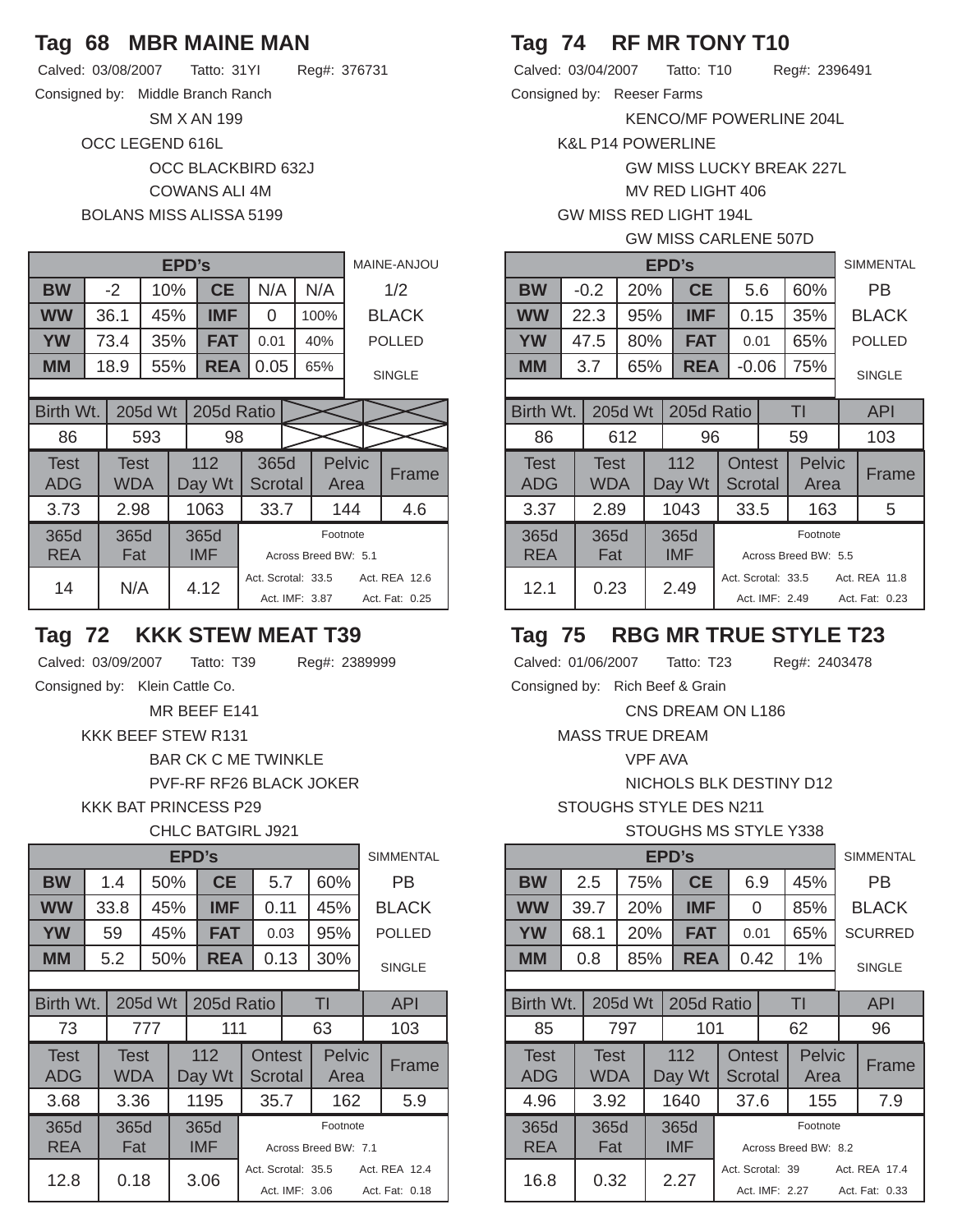## **Tag 76 RBG MR TRUE SIGHT T49**

Calved: 01/13/2007 Tatto: T49 Reg#: 2403509

Consigned by: Rich Beef & Grain

CNS DREAM ON L186

MASS TRUE DREAM

VPF AVA

BLACK IRISH KANSAS

RBG DEJA VU

### ROLLING HILLS CHERRY

|                    | EPD's |             |         |                                                                               |                    |                                  |         |                       |  |               |  |  |  |
|--------------------|-------|-------------|---------|-------------------------------------------------------------------------------|--------------------|----------------------------------|---------|-----------------------|--|---------------|--|--|--|
| <b>BW</b>          |       | 2.2         |         | 70%                                                                           | <b>CE</b>          |                                  | 8.2     | 30%                   |  | РB            |  |  |  |
| <b>WW</b>          |       | 39.7        | 20%     |                                                                               | <b>IMF</b>         |                                  | 0.13    | 40%                   |  | <b>BLACK</b>  |  |  |  |
| <b>YW</b>          |       | 69.7        |         | 20%                                                                           | <b>FAT</b>         | 0.01                             |         | 65%                   |  | <b>POLLED</b> |  |  |  |
| <b>MM</b>          |       | 6.5         |         | 40%<br><b>REA</b>                                                             |                    |                                  | $-0.19$ | 95%                   |  | <b>SINGLE</b> |  |  |  |
|                    |       |             |         |                                                                               |                    |                                  |         |                       |  |               |  |  |  |
| Birth Wt.          |       |             | 205d Wt | TI                                                                            |                    | <b>API</b>                       |         |                       |  |               |  |  |  |
| 92                 |       |             | 799     |                                                                               | 101                | 67                               |         |                       |  | 108           |  |  |  |
| <b>Test</b><br>ADG |       | Test<br>WDA |         |                                                                               | 112<br>Day Wt      | Ontest<br>Scrotal                |         | <b>Pelvic</b><br>Area |  | Frame         |  |  |  |
| 3.79               |       | 3.33        |         |                                                                               | 1368               | 35.5                             |         | 173                   |  | 6.2           |  |  |  |
| 365d<br><b>REA</b> |       | 365d<br>Fat |         |                                                                               | 365d<br><b>IMF</b> | Footnote<br>Across Breed BW: 7.9 |         |                       |  |               |  |  |  |
| 12                 |       | 0.31        |         | Act. Scrotal: 37<br>Act. REA 12.5<br>2.68<br>Act. IMF: 2.68<br>Act. Fat: 0.31 |                    |                                  |         |                       |  |               |  |  |  |

## **Tag 77 RBG MR PRINCE T63**

Calved: 02/10/2007 Tatto: T63 Reg#: 2403472

Consigned by: Rich Beef & Grain

ER BLACK CISCO 532C

#### ASR SHOWCASE

ASR DREAM CATCHER H829

NICHOLS LEGACY G151

## STOUGHS LEG QUEEN 130M

### STOUGHS ONE QUEEN A24

|                           | EPD's                       |                    |      |            |               |                                     |                          |                |                       |  |                |  |  |  |
|---------------------------|-----------------------------|--------------------|------|------------|---------------|-------------------------------------|--------------------------|----------------|-----------------------|--|----------------|--|--|--|
| <b>BW</b>                 |                             | $-0.1$             | 20%  |            | <b>CE</b>     |                                     | 8.2                      |                | 30%                   |  | РB             |  |  |  |
| <b>WW</b>                 |                             | 28.1               |      | 75%        | <b>IMF</b>    |                                     | 0.22                     |                | 15%                   |  | <b>BLACK</b>   |  |  |  |
| <b>YW</b>                 |                             | 50.4               | 75%  |            | <b>FAT</b>    |                                     | 0                        |                | 45%                   |  | <b>SCURRED</b> |  |  |  |
| MМ                        |                             | -3.6               | 100% | <b>REA</b> |               | 0.25<br>10%                         |                          |                | <b>SINGLE</b>         |  |                |  |  |  |
|                           |                             |                    |      |            |               |                                     |                          |                |                       |  |                |  |  |  |
| Birth Wt.                 | 205d Wt<br>205d Ratio<br>TI |                    |      |            |               |                                     |                          |                |                       |  | <b>API</b>     |  |  |  |
| 76                        |                             |                    | 762  |            | 96            | 64                                  |                          |                |                       |  | 112            |  |  |  |
| <b>Test</b><br><b>ADG</b> |                             | <b>Test</b><br>WDA |      |            | 112<br>Day Wt |                                     | <b>Ontest</b><br>Scrotal |                | <b>Pelvic</b><br>Area |  | Frame          |  |  |  |
| 3.82                      |                             | 3.17               |      |            | 1213          |                                     | 37.8                     |                | 181                   |  | 6.1            |  |  |  |
| 365d                      |                             | 365d               |      |            | 365d          | Footnote                            |                          |                |                       |  |                |  |  |  |
| <b>REA</b>                |                             | Fat                |      |            | <b>IMF</b>    |                                     |                          |                | Across Breed BW: 5.6  |  |                |  |  |  |
| 15.6                      | 3.31<br>0.23                |                    |      |            |               | Act. Scrotal: 37.5<br>Act. REA 15.6 |                          |                |                       |  |                |  |  |  |
|                           |                             |                    |      |            |               |                                     |                          | Act. IMF: 3.31 |                       |  | Act. Fat: 0.23 |  |  |  |

# **Tag 78 RBG MR TRUE TOP T67**

Calved: 02/14/2007 Tatto: T67 Reg#: 2403497 Consigned by: Rich Beef & Grain

CNS DREAM ON L186

MASS TRUE DREAM

VPF AVA

BLACK MICK

STF MS CONNIE D150

#### SILVERTOWNES MS CONNIE

|                           | EPD's                                    |                    |     |     |                    |                                    |         |      |                                  |  |                                 |  |  |
|---------------------------|------------------------------------------|--------------------|-----|-----|--------------------|------------------------------------|---------|------|----------------------------------|--|---------------------------------|--|--|
| <b>BW</b>                 |                                          | 1.6                |     | 55% | <b>CE</b>          |                                    | 6.2     |      | 55%                              |  | PB                              |  |  |
| <b>WW</b>                 |                                          | 41.9               |     | 15% | IMF                |                                    | 0.13    |      | 40%                              |  | <b>BLACK</b>                    |  |  |
| <b>YW</b>                 |                                          | 68.5               |     | 20% | <b>FAT</b>         |                                    | $-0.02$ |      | 15%                              |  | <b>POLLED</b>                   |  |  |
| MМ                        |                                          | 5.1                |     | 50% | <b>REA</b>         |                                    |         | 0.18 | 20%                              |  | <b>SINGLE</b>                   |  |  |
|                           |                                          |                    |     |     |                    |                                    |         |      |                                  |  |                                 |  |  |
|                           | Birth Wt.<br>205d Wt<br>205d Ratio<br>ΤI |                    |     |     |                    |                                    |         |      |                                  |  | <b>API</b>                      |  |  |
| 88                        |                                          |                    | 886 |     | 112                | 69                                 |         |      |                                  |  | 101                             |  |  |
| <b>Test</b><br><b>ADG</b> |                                          | <b>Test</b><br>WDA |     |     | 112<br>Day Wt      | <b>Ontest</b><br>Scrotal           |         |      | <b>Pelvic</b><br>Area            |  | Frame                           |  |  |
| 3.17                      |                                          | 3.03               |     |     | 1150               | 36.4                               |         |      | 161                              |  | 6.6                             |  |  |
| 365d<br>REA               |                                          | 365d<br>Fat        |     |     | 365d<br><b>IMF</b> |                                    |         |      | Footnote<br>Across Breed BW: 7.3 |  |                                 |  |  |
| 14.7                      |                                          | 0.21               |     |     | 2.82               | Act. Scrotal: 36<br>Act. IMF: 2.82 |         |      |                                  |  | Act. REA 14.7<br>Act. Fat: 0.21 |  |  |

## **Tag 82 STOUGHS MR DREAM T130**

Calved: 02/02/2007 Tatto: T13 Reg#: 2403820

Consigned by: Stough Simmentals

CNS DREAM ON 404P

MASS TRUE DREAM

VPF AVA

STOUGHS GENERATION 4

R37

#### REFLECTION 60K

|                    | <b>EPD's</b> |             |             |     |                    |                          |      |     |                                  |               |                                 |  |  |
|--------------------|--------------|-------------|-------------|-----|--------------------|--------------------------|------|-----|----------------------------------|---------------|---------------------------------|--|--|
| <b>BW</b>          |              | 0.8         | 40%         |     | <b>CE</b>          |                          | 9    |     | 25%                              |               | РB                              |  |  |
| <b>WW</b>          |              | 36.1        |             | 35% | <b>IMF</b>         |                          | 0.18 |     | 25%                              |               | <b>BLACK</b>                    |  |  |
| <b>YW</b>          |              | 62.7        |             | 35% | <b>FAT</b>         | $-0.03$                  |      | 10% |                                  | <b>POLLED</b> |                                 |  |  |
| MМ                 |              | 2           |             |     | 75%<br><b>REA</b>  |                          | 0.21 |     | 15%                              |               | <b>SINGLE</b>                   |  |  |
|                    |              |             |             |     |                    |                          |      |     |                                  |               |                                 |  |  |
| Birth Wt.          |              |             | 205d Wt     |     | 205d Ratio         | ΤI                       |      |     |                                  |               | <b>API</b>                      |  |  |
| 89                 |              |             | 711         | 94  |                    |                          |      |     | 71                               |               | 109                             |  |  |
| <b>Test</b><br>ADG |              | Test<br>WDA |             |     | 112<br>Day Wt      | <b>Ontest</b><br>Scrotal |      |     | <b>Pelvic</b><br>Area            |               | Frame                           |  |  |
| 3.15               |              | 2.85        |             |     | 1115               |                          | 36.8 |     | 175                              |               | 6.2                             |  |  |
| 365d<br><b>REA</b> |              |             | 365d<br>Fat |     | 365d<br><b>IMF</b> |                          |      |     | Footnote<br>Across Breed BW: 6.5 |               |                                 |  |  |
| 14.3               |              | 0.19        |             |     | 2.32               | Act. Scrotal: 37         |      |     | Act. IMF: 2.32                   |               | Act. REA 14.3<br>Act. Fat: 0.19 |  |  |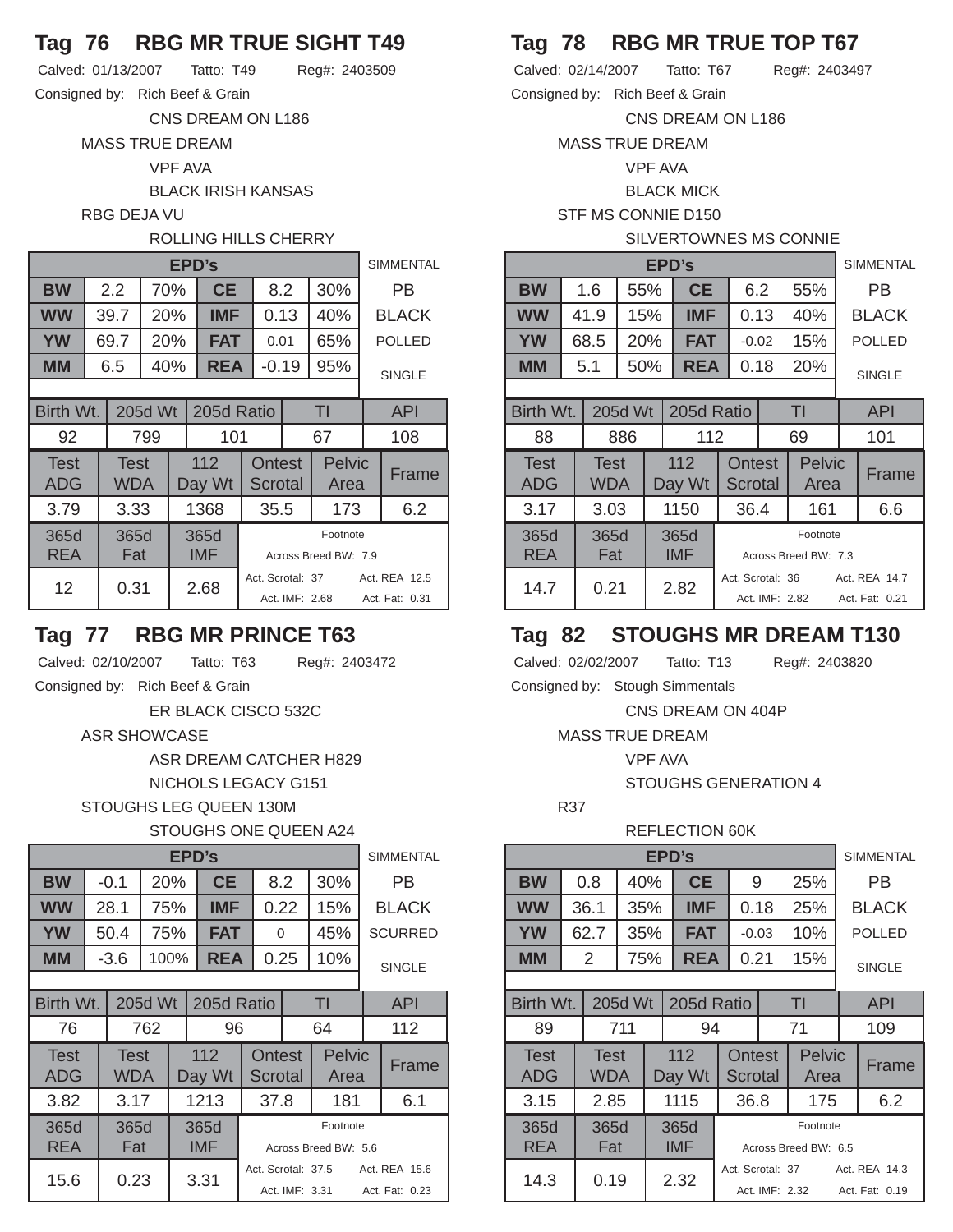## **Tag 83 STOUGHS MR LEGACY T15**

Consigned by: Stough Simmentals

NICHOLS BLK DESTINY D12 NICHOLS LEGACY G151 NICHOLS DEBRA D81 STOUGHS HEARTLAND STOUGHS MS HEARTLAND K44

### BLACK RIDGE LEGGACY

|                           |                           |         | <b>SIMMENTAL</b>                                                                |                    |                          |      |                                  |  |               |
|---------------------------|---------------------------|---------|---------------------------------------------------------------------------------|--------------------|--------------------------|------|----------------------------------|--|---------------|
| <b>BW</b>                 | $-0.3$                    | 20%     |                                                                                 | <b>CE</b>          |                          | 8    | 35%                              |  | PB            |
| <b>WW</b>                 | 35.5                      |         | 35%                                                                             | IMF                |                          | 0.17 | 25%                              |  | <b>BLACK</b>  |
| <b>YW</b>                 | 53.1                      | 65%     |                                                                                 | <b>FAT</b>         |                          | 0.03 | 95%                              |  | <b>POLLED</b> |
| <b>MM</b>                 | 2.1                       |         | 75%<br>REA                                                                      |                    |                          | 0.22 | 15%                              |  | <b>SINGLE</b> |
|                           |                           |         |                                                                                 |                    |                          |      |                                  |  |               |
| Birth Wt.                 |                           | 205d Wt |                                                                                 | 205d Ratio         |                          |      | TI                               |  | <b>API</b>    |
| 97                        |                           | 800     |                                                                                 | 105                | 69                       |      |                                  |  | 103           |
| <b>Test</b><br><b>ADG</b> | <b>Test</b><br><b>WDA</b> |         |                                                                                 | 112<br>Day Wt      | <b>Ontest</b><br>Scrotal |      | <b>Pelvic</b><br>Area            |  | Frame         |
| 4.02                      | 3.54                      |         |                                                                                 | 1363               | 38.1                     |      | 132                              |  | 6.5           |
| 365d<br><b>REA</b>        | 365d<br>Fat               |         |                                                                                 | 365d<br><b>IMF</b> |                          |      | Footnote<br>Across Breed BW: 5.4 |  |               |
| 14.5                      | 0.28                      |         | Act. Scrotal: 37.5<br>Act. REA 14.4<br>2.27<br>Act. IMF: 2.27<br>Act. Fat: 0.28 |                    |                          |      |                                  |  |               |

## **Tag 85 SP THRILL SEEKER**

Calved: 11/26/2006 Tatto: 486S Reg#: 2402835

Consigned by: Spring Pond Farms

JJ E-MAIL 7K

### **TWISTER**

KLS SPLISH SPLASH K1010

HARTS BLACK REWARD D723

MISS SP REWARD

#### MISS SP DESTINY

|                           | EPD's                 |             |     |                   |               |          |                   |                    |                       |               |                |  |  |
|---------------------------|-----------------------|-------------|-----|-------------------|---------------|----------|-------------------|--------------------|-----------------------|---------------|----------------|--|--|
| <b>BW</b>                 |                       | 2.2         |     | 70%               | <b>CE</b>     |          | 4.3               |                    | 75%                   |               | РB             |  |  |
| <b>WW</b>                 |                       | 35.7        |     | 35%               | IMF           |          | 0.17              |                    | 25%                   |               | <b>BLACK</b>   |  |  |
| <b>YW</b>                 |                       | 59.9        |     | 45%               | <b>FAT</b>    | 0.01     |                   | 65%                |                       | <b>POLLED</b> |                |  |  |
| <b>MM</b>                 |                       | 5.4         |     | 50%<br><b>REA</b> |               |          | $-0.07$           |                    | 75%                   |               | <b>SINGLE</b>  |  |  |
|                           |                       |             |     |                   |               |          |                   |                    |                       |               |                |  |  |
| Birth Wt.                 | 205d Wt<br>205d Ratio |             |     |                   |               |          |                   |                    | TI                    |               | <b>API</b>     |  |  |
| 86                        |                       |             | 655 |                   | N/A           | 64       |                   |                    |                       |               | 105            |  |  |
| <b>Test</b><br><b>ADG</b> |                       | Test<br>WDA |     |                   | 112<br>Day Wt |          | Ontest<br>Scrotal |                    | <b>Pelvic</b><br>Area |               | Frame          |  |  |
| 3.59                      |                       | 2.89        |     |                   | 1328          |          | 36.6              |                    | 176                   |               | 5.7            |  |  |
| 365d                      |                       | 365d        |     |                   | 365d          | Footnote |                   |                    |                       |               |                |  |  |
| <b>REA</b>                |                       | Fat         |     |                   | <b>IMF</b>    |          |                   |                    | Across Breed BW: 7.9  |               |                |  |  |
| 14                        |                       |             |     |                   | 2.13          |          |                   | Act. Scrotal: 38.5 |                       |               | Act. REA 15.2  |  |  |
|                           | 0.26                  |             |     |                   |               |          |                   | Act. IMF: 2.13     |                       |               | Act. Fat: 0.27 |  |  |

# **Tag 89 MSU MACK T713**

Calved: 02/17/2007 Tatto: T713 Reg#: 2394773 Consigned by: Lake City Experiment Station GW LUCKY DICE 187H RHS MACK CCS BLACK JOKER CC BLACK MISTRESS LMAN HERO 9558 MSU SPECIAL LADY CC MAGIC LADY

|                    |                    |         |     | <b>EPD's</b>              |                    |                   |                                  |               | <b>SIMMENTAL</b>              |  |
|--------------------|--------------------|---------|-----|---------------------------|--------------------|-------------------|----------------------------------|---------------|-------------------------------|--|
| <b>BW</b>          | $-0.4$             | 45%     |     | <b>CE</b>                 |                    | N/A               | N/A                              |               | 3/4                           |  |
| <b>WW</b>          | 30.3               |         | 30% | <b>IMF</b><br>0.04<br>90% |                    |                   |                                  |               | <b>BLACK</b>                  |  |
| YW                 | 61.7               |         | 25% | <b>FAT</b>                |                    | 0.04              | 65%                              |               | <b>POLLED</b>                 |  |
| <b>MM</b>          | 2.3                |         | 60% | <b>REA</b>                |                    | $-0.19$           | 65%                              | <b>SINGLE</b> |                               |  |
|                    |                    |         |     |                           |                    |                   |                                  |               |                               |  |
| Birth Wt.          |                    | 205d Wt |     | 205d Ratio                |                    |                   | TI                               |               | <b>API</b>                    |  |
| 97                 |                    | 681     |     | 102                       |                    |                   | 60                               | 97            |                               |  |
| Test<br><b>ADG</b> | Test<br><b>WDA</b> |         |     | 112<br>Day Wt             |                    | Ontest<br>Scrotal | <b>Pelvic</b><br>Area            |               | Frame                         |  |
| 3.77               | 3.11               |         |     | 1170                      |                    | 35.2              | 131                              |               | 6.6                           |  |
| 365d<br><b>REA</b> | 365d<br>Fat        |         |     | 365d<br><b>IMF</b>        |                    |                   | Footnote<br>Across Breed BW: 5.3 |               |                               |  |
| 15.1               | 0.27               |         |     | 2.57                      | Act. Scrotal: 34.5 | Act. IMF: 2.57    |                                  |               | Act. REA 15<br>Act. Fat: 0.27 |  |

## **Tag 92 TROOPER T717**

Calved: 02/25/2007 Tatto: T717 Reg#: 2402256

Consigned by: Helen Sill

TNT BRUZER K73

COTT GFI BRUISER R625

ACC BLACK LADY 625H

NICHOLS BLACK DESTINY D12

### KATHY K4

#### SILL COW H800

|                    |                           |            |                                   | <b>EPD's</b>              |                                                                       |      |                |                       |               | <b>SIMMENTAL</b> |
|--------------------|---------------------------|------------|-----------------------------------|---------------------------|-----------------------------------------------------------------------|------|----------------|-----------------------|---------------|------------------|
| <b>BW</b>          | 3.4                       | 90%        |                                   | <b>CE</b>                 |                                                                       | 6.1  |                | 55%                   |               | РB               |
| <b>WW</b>          | 35.2                      | 40%<br>IMF |                                   |                           |                                                                       | 0.08 |                | 60%                   |               | <b>BLACK</b>     |
| <b>YW</b>          | 60.1                      |            | <b>FAT</b><br>45%<br>0.04<br>100% |                           |                                                                       |      | <b>SCURRED</b> |                       |               |                  |
| <b>MM</b>          | 4.2                       |            | 60%                               | 0.09<br><b>REA</b><br>40% |                                                                       |      |                |                       | <b>SINGLE</b> |                  |
|                    |                           |            |                                   |                           |                                                                       |      |                |                       |               |                  |
| Birth Wt.          |                           | 205d Wt    |                                   | 205d Ratio                |                                                                       |      |                | TI                    |               | <b>API</b>       |
| 102                |                           | 599        |                                   | 102                       |                                                                       |      |                | 60                    |               | 107              |
| <b>Test</b><br>ADG | <b>Test</b><br><b>WDA</b> |            |                                   | 112<br>Day Wt             | <b>Ontest</b><br>Scrotal                                              |      |                | <b>Pelvic</b><br>Area |               | Frame            |
| 3.26               | 3.08                      |            |                                   | 1133                      |                                                                       | 37.2 |                | 132                   |               | 5.2              |
| 365d<br>REA        | 365d<br>Fat               |            |                                   | 365d<br><b>IMF</b>        | Footnote<br>Across Breed BW: 9.1                                      |      |                |                       |               |                  |
| 13.8               | 0.33                      |            |                                   | 2.53                      | Act. Scrotal: 36<br>Act. REA 13.6<br>Act. IMF: 2.53<br>Act. Fat: 0.33 |      |                |                       |               |                  |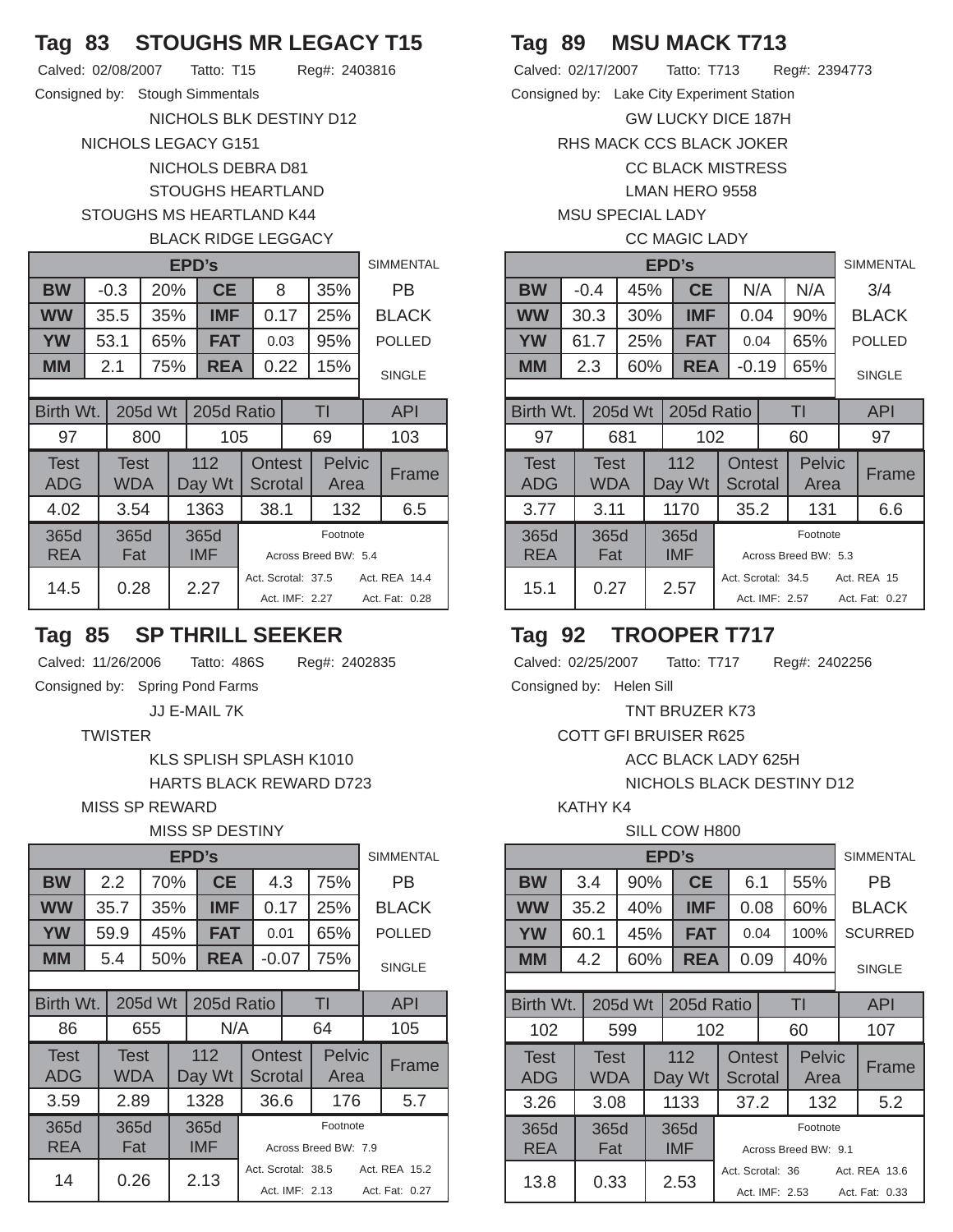# **Tag 94 BETTER ACES 701T**

| Calved: 01/27/2007               | Tatto: 701T | Reg#: 2403289 |
|----------------------------------|-------------|---------------|
| Consigned by: Hidden Creek Farms |             |               |

STF MR MOMENTUM H508

SVF/MJC MO BETTER M217

NJC SVF ANTOINETTE K205

STF ACES HIGH G34

#### CIRCLE S MS ACES 351N

### GW MISS HIGH DESTINY 668

| EPD's                     |  |             |         |     |                    |                                                                       |     |                       |               | <b>SIMMENTAL</b> |  |
|---------------------------|--|-------------|---------|-----|--------------------|-----------------------------------------------------------------------|-----|-----------------------|---------------|------------------|--|
| <b>BW</b>                 |  | -1.6        |         | 10% | <b>CE</b>          |                                                                       | 8.5 | 25%                   |               | РB               |  |
| <b>WW</b>                 |  | 25.3        | 85%     |     | <b>IMF</b>         | 0.21                                                                  |     | 15%                   | <b>BLACK</b>  |                  |  |
| YW                        |  | 49.3        |         | 75% | <b>FAT</b>         | 0.04                                                                  |     |                       |               | <b>POLLED</b>    |  |
| MМ                        |  | $-2.1$      |         | 95% | <b>REA</b>         | $-0.09$                                                               |     | 80%                   | <b>SINGLE</b> |                  |  |
|                           |  |             |         |     |                    |                                                                       |     |                       |               |                  |  |
| Birth Wt.                 |  |             | 205d Wt |     | 205d Ratio         |                                                                       |     | TI                    |               | <b>API</b>       |  |
| 81                        |  |             | 726     |     | 103                |                                                                       |     | 68                    | 110           |                  |  |
| <b>Test</b><br><b>ADG</b> |  | Test<br>WDA |         |     | 112<br>Day Wt      | Ontest<br>Scrotal                                                     |     | <b>Pelvic</b><br>Area |               | Frame            |  |
| 3.39                      |  | 3.28        |         |     | 1303               | 34.7                                                                  |     | 200                   |               | 6.1              |  |
| 365d<br><b>REA</b>        |  | 365d<br>Fat |         |     | 365d<br><b>IMF</b> | Across Breed BW: 4.1                                                  |     |                       |               |                  |  |
| 13.1                      |  | 0.28        |         |     | 2.01               | Act. Scrotal: 35<br>Act. REA 13.2<br>Act. IMF: 2.01<br>Act. Fat: 0.28 |     |                       |               |                  |  |

## **Tag 96 JS ROCK**

Calved: 04/08/2007 Tatto: T67 Reg#: 2419797

Consigned by: Jones Simmentals

KJB 878 BUSTER 7362

#### BF ROCKIN 043 4084

BF MARTIE 4082

BLACK IRISH KANSAS

JS LINDY LOU

### JC MS BLACK PEARL 614F

|                           |                    |         |     | EPD's              |                                                                         |  |                   |                       |              | <b>SIMMENTAL</b> |  |
|---------------------------|--------------------|---------|-----|--------------------|-------------------------------------------------------------------------|--|-------------------|-----------------------|--------------|------------------|--|
| <b>BW</b>                 | 0.3                | 60%     |     | <b>CE</b>          |                                                                         |  | N/A               | N/A                   |              | 1/2              |  |
| <b>WW</b>                 | 18                 |         | 85% | IMF                | 0.27                                                                    |  | 45%               |                       | <b>BLACK</b> |                  |  |
| <b>YW</b>                 | 35.2               |         | 85% |                    | <b>FAT</b><br>80%<br>0.05                                               |  |                   |                       |              | <b>POLLED</b>    |  |
| MМ                        | -0.2               |         | 80% | <b>REA</b>         | 75%<br>$-0.23$                                                          |  |                   |                       |              | <b>SINGLE</b>    |  |
|                           |                    |         |     |                    |                                                                         |  |                   |                       |              |                  |  |
| Birth Wt.                 |                    | 205d Wt |     | 205d Ratio         |                                                                         |  |                   | TI                    |              | <b>API</b>       |  |
| 80                        |                    | N/A     |     | N/A                |                                                                         |  |                   | 52                    |              | 88               |  |
| <b>Test</b><br><b>ADG</b> | <b>Test</b><br>WDA |         |     | 112<br>Day Wt      |                                                                         |  | Ontest<br>Scrotal | <b>Pelvic</b><br>Area |              | Frame            |  |
| 3.48                      | 3.54               |         |     | 1155               | 37.6                                                                    |  |                   | 154                   |              | 6.9              |  |
| 365d<br><b>REA</b>        | 365d<br>Fat        |         |     | 365d<br><b>IMF</b> | Footnote<br>Across Breed BW: 6                                          |  |                   |                       |              |                  |  |
| 15.3                      | 0.22               |         |     | 2.65               | Act. Scrotal: 34.5<br>Act. REA 14.4<br>Act. IMF: 2.65<br>Act. Fat: 0.21 |  |                   |                       |              |                  |  |

## **Tag 98 W&J TYRONE**

Calved: 03/31/2007 Tatto: 71T Reg#: 2399934 Consigned by: W & J Garvey

SRS J914 PREFFERED BEEF

ES DAKOTA NK68

ESK68

MV RED LIGHT 406

W&J KATIE

#### W&J FIFI

|           |      | <b>SIMMENTAL</b> |            |         |     |               |
|-----------|------|------------------|------------|---------|-----|---------------|
| <b>BW</b> | 3.4  | 90%              | <b>CE</b>  | 3.9     | 80% | <b>PR</b>     |
| <b>WW</b> | 43.3 | 10%              | <b>IMF</b> | 0       | 85% | <b>BLACK</b>  |
| <b>YW</b> | 73.3 | 10%              | <b>FAT</b> | $-0.01$ | 30% | <b>POLLED</b> |
| <b>MM</b> | 1.8  | 80%              | <b>REA</b> | $-0.08$ | 80% | <b>SINGLE</b> |
|           |      |                  |            |         |     |               |

| <b>Birth Wt.</b>          | <b>205d Wt</b>            |               | 205d Ratio         |                                 |                | TI                               |  | <b>API</b>                      |
|---------------------------|---------------------------|---------------|--------------------|---------------------------------|----------------|----------------------------------|--|---------------------------------|
| 94                        | 742                       |               | 104                |                                 | 62             |                                  |  | 90                              |
| <b>Test</b><br><b>ADG</b> | <b>Test</b><br><b>WDA</b> | 112<br>Day Wt |                    | <b>Ontest</b><br><b>Scrotal</b> |                | <b>Pelvic</b><br>Area            |  | Frame                           |
| 3.24                      | 3.36                      |               | 1123               | 38.9                            |                | 168                              |  | 6.4                             |
| 365d<br><b>REA</b>        | 365d<br>Fat               |               | 365d<br><b>IMF</b> |                                 |                | Footnote<br>Across Breed BW: 9.1 |  |                                 |
| 13.5                      | 0.13                      | 2.19          |                    | Act. Scrotal: 37                | Act. IMF: 2.19 |                                  |  | Act. REA 12.7<br>Act. Fat: 0.12 |

## **Tag 100 DRF BARCODE**

Calved: 02/28/2007 Tatto: DRF2T Reg#: 2393667

Consigned by: Dusty Road Farm

CNS DREAM ON L186

REMINGTON RED LABEL

HS REFLECTIONS J34

STF JALAPENO

#### DRF MIL

#### DRF NALA

|                    |                    |         |     | <b>EPD's</b>       |                                  |                          |                                    |                       |                                 | <b>SIMMENTAL</b> |  |  |
|--------------------|--------------------|---------|-----|--------------------|----------------------------------|--------------------------|------------------------------------|-----------------------|---------------------------------|------------------|--|--|
| BW                 | 1.5                | 55%     |     | <b>CE</b>          |                                  | 3.3                      |                                    | 85%                   |                                 | РB               |  |  |
| <b>WW</b>          | 32.3               | 55%     |     | IMF                |                                  | 0.3                      |                                    | 4%                    | RED                             |                  |  |  |
| <b>YW</b>          | 51.8               |         | 70% | FAT                |                                  | 0.01                     |                                    | 65%                   |                                 | <b>POLLED</b>    |  |  |
| MМ                 | 4.4                | 55%     |     | REA                |                                  | $-0.27$                  |                                    |                       |                                 | <b>SINGLE</b>    |  |  |
|                    |                    |         |     |                    |                                  |                          |                                    |                       |                                 |                  |  |  |
| Birth Wt.          |                    | 205d Wt |     | 205d Ratio         |                                  |                          |                                    | TI                    |                                 | <b>API</b>       |  |  |
| 98                 |                    | 625     |     | 100                |                                  |                          |                                    | 65                    |                                 | 107              |  |  |
| <b>Test</b><br>ADG | <b>Test</b><br>WDA |         |     | 112<br>Day Wt      |                                  | <b>Ontest</b><br>Scrotal |                                    | <b>Pelvic</b><br>Area |                                 | Frame            |  |  |
| 3.46               | 3.15               |         |     | 1150               |                                  | 35.9                     |                                    | 144                   |                                 | 6.6              |  |  |
| 365d<br><b>REA</b> | 365d<br>Fat        |         |     | 365d<br><b>IMF</b> | Footnote<br>Across Breed BW: 7.2 |                          |                                    |                       |                                 |                  |  |  |
| 13.8               | 0.17               |         |     | 3.49               |                                  |                          | Act. Scrotal: 35<br>Act. IMF: 3.49 |                       | Act. REA 13.5<br>Act. Fat: 0.17 |                  |  |  |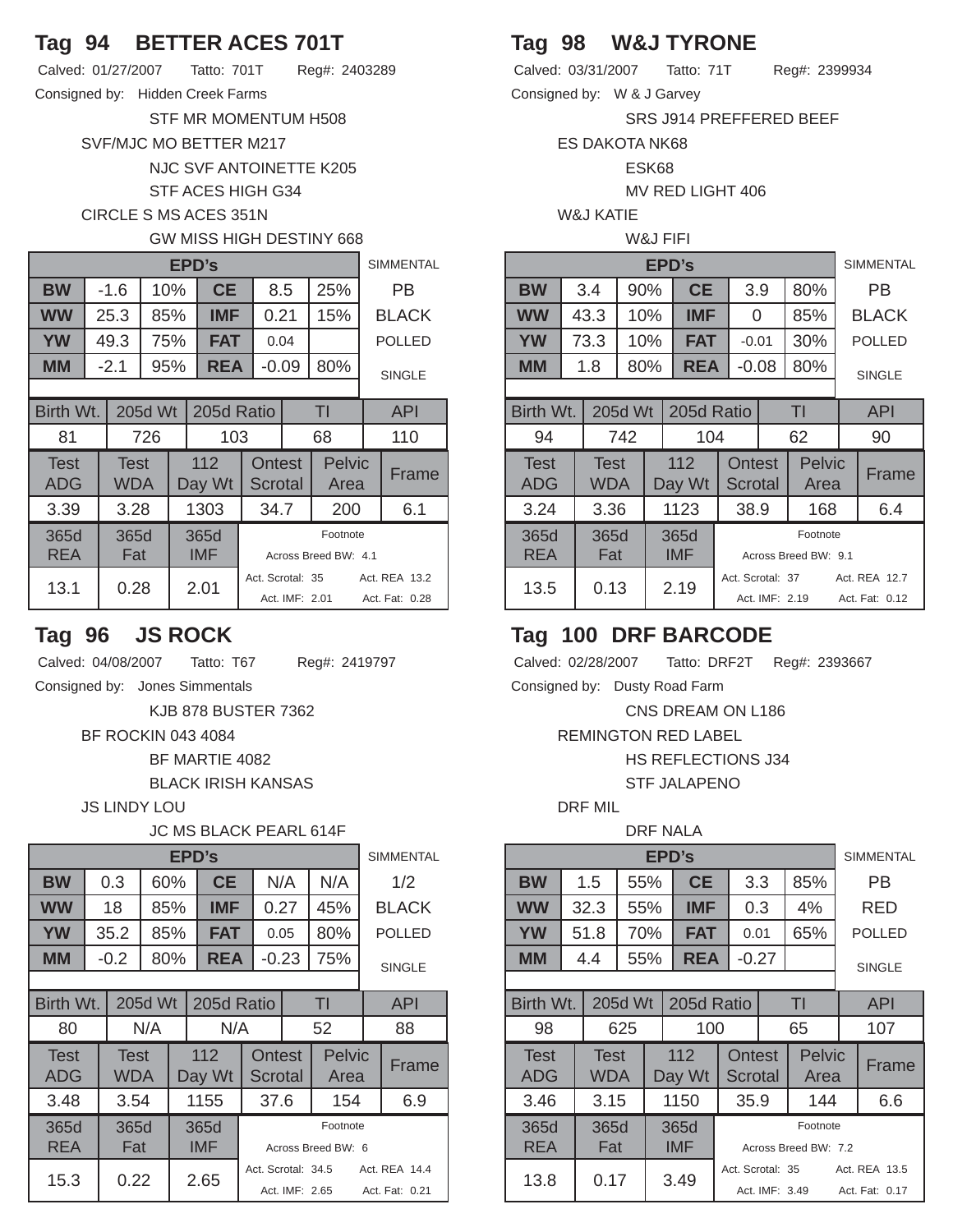## **Tag 101 PSF STUD BOY T2**

Calved: 12/04/2006 Tatto: PSFT2 Reg#: 2402384 Consigned by: Plank Farms

OCC EMBLAZON 854E

BC MATRIX

CAF PURE PRIDE EX99 PSF DUCES WILD H5

PSF MISS DUCE K15

### PSF PATTIE H12

| EPD's              |  |             |         |                                  |                    |                          |                |                                  |  | <b>SIMMENTAL</b>                |
|--------------------|--|-------------|---------|----------------------------------|--------------------|--------------------------|----------------|----------------------------------|--|---------------------------------|
| <b>BW</b>          |  | $-3.9$      |         | 10%                              | <b>CE</b>          |                          | N/A            | N/A                              |  | 1/2                             |
| <b>WW</b>          |  | 25.1        |         | 0.21<br><b>IMF</b><br>60%<br>55% |                    |                          |                |                                  |  | <b>BLACK</b>                    |
| <b>YW</b>          |  | 42.6        |         | 70%                              | <b>FAT</b>         |                          | 0.05           | 80%                              |  | <b>SCURRED</b>                  |
| <b>MM</b>          |  | $-1.2$      |         | 85%                              | <b>REA</b>         |                          | $-0.29$        | 80%                              |  | <b>SINGLE</b>                   |
|                    |  |             |         |                                  |                    |                          |                |                                  |  |                                 |
| Birth Wt.          |  |             | 205d Wt |                                  | 205d Ratio         |                          |                | ΤI                               |  | <b>API</b>                      |
| 65                 |  |             | 726     |                                  | 100                |                          |                | 66                               |  | 115                             |
| <b>Test</b><br>ADG |  | Test<br>WDA |         |                                  | 112<br>Day Wt      | <b>Ontest</b><br>Scrotal |                | <b>Pelvic</b><br>Area            |  | Frame                           |
| 3.64               |  | 3.15        |         |                                  | 1423               | 36.9                     |                | 181                              |  | 5.7                             |
| 365d<br><b>REA</b> |  | 365d<br>Fat |         |                                  | 365d<br><b>IMF</b> |                          |                | Footnote<br>Across Breed BW: 1.8 |  |                                 |
| 14                 |  | 0.33        |         |                                  | 3.22               | Act. Scrotal: 38         | Act. IMF: 3.22 |                                  |  | Act. REA 15.2<br>Act. Fat: 0.34 |

## **Tag 102 PSF NEXT GENERATION T7**

Calved: 12/22/2006 Tatto: PSFT7 Reg#: 2402388

Consigned by: Plank Farms

MEYER RANCH 734 AKERS NEXT GENERATION R1 DALTONS RITA 807 0F 2T1680 3C PICASSO F955 BZ

PSF PRECIOUS L2

#### PSF BLACK JET H9

|                    | EPD's |             |         |                           |               |                      |         |                    |                       |    | <b>SIMMENTAL</b> |  |
|--------------------|-------|-------------|---------|---------------------------|---------------|----------------------|---------|--------------------|-----------------------|----|------------------|--|
| <b>BW</b>          |       | 1           | 70%     |                           | <b>CE</b>     |                      | N/A     |                    | N/A                   |    | 3/4              |  |
| <b>WW</b>          |       | 22.5        |         | <b>IMF</b><br>65%<br>0.18 |               |                      |         |                    | 65%                   |    | <b>BLACK</b>     |  |
| <b>YW</b>          |       | 43.8        |         | 65%                       | <b>FAT</b>    |                      | $-0.01$ |                    | 10%                   |    | <b>POLLED</b>    |  |
| MМ                 |       | $-0.3$      |         | 80%                       | <b>REA</b>    |                      | 0.1     |                    | 20%                   |    | <b>SINGLE</b>    |  |
|                    |       |             |         |                           |               |                      |         |                    |                       |    |                  |  |
| Birth Wt.          |       |             | 205d Wt |                           | 205d Ratio    |                      |         |                    | TI                    |    | <b>API</b>       |  |
| 90                 |       |             | 715     |                           | 99            |                      |         |                    | 55                    | 93 |                  |  |
| <b>Test</b><br>ADG |       | Test<br>WDA |         |                           | 112<br>Day Wt |                      |         | Ontest<br>Scrotal  | <b>Pelvic</b><br>Area |    | Frame            |  |
| 3.88               |       | 3.26        |         |                           | 1413          |                      | 36.3    |                    | 178                   |    | 6.5              |  |
| 365d               |       | 365d        |         |                           | 365d          |                      |         |                    | Footnote              |    |                  |  |
| <b>REA</b>         |       | Fat         |         |                           | <b>IMF</b>    | Across Breed BW: 6.7 |         |                    |                       |    |                  |  |
| 15.6               |       | 0.21        |         |                           | 3.31          |                      |         | Act. Scrotal: 38.5 |                       |    | Act. REA 16.5    |  |
|                    |       |             |         |                           |               |                      |         | Act. IMF: 3.31     |                       |    | Act. Fat: 0.22   |  |

## **Tag 103 PSF COOL DUDE T11**

Calved: 01/10/2007 Tatto: PSFT11 Reg#: 2402392 Consigned by: Plank Farms

GW LUCKY DICE 187H

RDDS FUTURE PROTOTYPE 13M

CM MERLE 777E

NICHOLS BLACK DESTINY D12

PSF ACTION K20

#### PSF RED EAGLE

|                    |             |         |                    | EPD's         |                                                                        |  |        |                       |  | <b>SIMMENTAL</b> |
|--------------------|-------------|---------|--------------------|---------------|------------------------------------------------------------------------|--|--------|-----------------------|--|------------------|
| BW                 | $-0.7$      |         | 40%                | <b>CE</b>     |                                                                        |  | N/A    | N/A                   |  | 3/4              |
| <b>WW</b>          | 33.3        |         | 20%<br>0.33<br>IMF |               |                                                                        |  |        | 35%                   |  | <b>BLACK</b>     |
| <b>YW</b>          | 59.4        |         | 30%                | <b>FAT</b>    | 65%<br>0.04                                                            |  |        |                       |  | <b>POLLED</b>    |
| MМ                 | 4.9         |         | 35%                | <b>REA</b>    |                                                                        |  | $-0.1$ | 50%                   |  | <b>SINGLE</b>    |
|                    |             |         |                    |               |                                                                        |  |        |                       |  |                  |
| Birth Wt.          |             | 205d Wt |                    | 205d Ratio    |                                                                        |  |        | TI                    |  | <b>API</b>       |
| 85                 |             | 630     |                    | N/A           |                                                                        |  |        | 70                    |  | 115              |
| <b>Test</b><br>ADG | Test<br>WDA |         |                    | 112<br>Day Wt | Ontest<br>Scrotal                                                      |  |        | <b>Pelvic</b><br>Area |  | Frame            |
| 3.33               | 3.06        |         |                    | 1265          | 32.4                                                                   |  |        | 186                   |  | 5.8              |
| 365d               | 365d        |         |                    | 365d          | Footnote                                                               |  |        |                       |  |                  |
| <b>REA</b>         | Fat         |         |                    | <b>IMF</b>    | Across Breed BW: 5                                                     |  |        |                       |  |                  |
| 14.9               | 0.29        |         |                    | 3.61          | Act. Scrotal: 33.5<br>Act. REA 15.5<br>Act. IMF: 3.61<br>Act. Fat: 0.3 |  |        |                       |  |                  |
|                    |             |         |                    |               |                                                                        |  |        |                       |  |                  |

## **Tag 105 MOTT PARADIGM T314**

Calved: 02/06/2007 Tatto: T314 Reg#: 2399198

Consigned by: Mott Farms

BON VIEW NEW DESIGN 878

FF PARADIGM M321

FF MS RANGER J221

CNS DREAM ON L186

MOTT DREAM EXPLORER R114

MOTTS MS DREAM EXPLORER J114

|                    | EPD's |                    |                  |                                     |                    |                                                     |      |                          |                       |               |                |  |
|--------------------|-------|--------------------|------------------|-------------------------------------|--------------------|-----------------------------------------------------|------|--------------------------|-----------------------|---------------|----------------|--|
| <b>BW</b>          |       | 0.2                | 55%              |                                     | <b>CE</b>          |                                                     | N/A  |                          | N/A                   |               | 3/4            |  |
| <b>WW</b>          |       | 41                 | 4%<br><b>IMF</b> |                                     |                    | 0.23                                                |      | 55%                      |                       | <b>BLACK</b>  |                |  |
| <b>YW</b>          |       | 72.9               |                  | <b>FAT</b><br>50%<br>10%<br>0.03    |                    |                                                     |      |                          | <b>POLLED</b>         |               |                |  |
| MМ                 |       | 6.2                |                  | 70%<br>$-0.21$<br>25%<br><b>REA</b> |                    |                                                     |      |                          |                       | <b>SINGLE</b> |                |  |
|                    |       |                    |                  |                                     |                    |                                                     |      |                          |                       |               |                |  |
| Birth Wt.          |       |                    | 205d Wt          |                                     | 205d Ratio         |                                                     |      |                          | ΤI                    |               | <b>API</b>     |  |
| 82                 |       |                    | 752              |                                     | 108                |                                                     |      |                          | 70                    |               | 110            |  |
| <b>Test</b><br>ADG |       | <b>Test</b><br>WDA |                  |                                     | 112<br>Day Wt      |                                                     |      | <b>Ontest</b><br>Scrotal | <b>Pelvic</b><br>Area |               | Frame          |  |
| 3.86               |       | 3.29               |                  |                                     | 1273               |                                                     | 31.4 |                          | 135                   |               | 6.1            |  |
| 365d<br><b>REA</b> |       | 365d<br>Fat        |                  |                                     | 365d<br><b>IMF</b> | Footnote<br>Across Breed BW: 5.9                    |      |                          |                       |               |                |  |
| 14.1               |       | 0.21               |                  |                                     | 2.54               | Act. Scrotal: 31<br>Act. REA 14.2<br>Act. IMF: 2.54 |      |                          |                       |               | Act. Fat: 0.21 |  |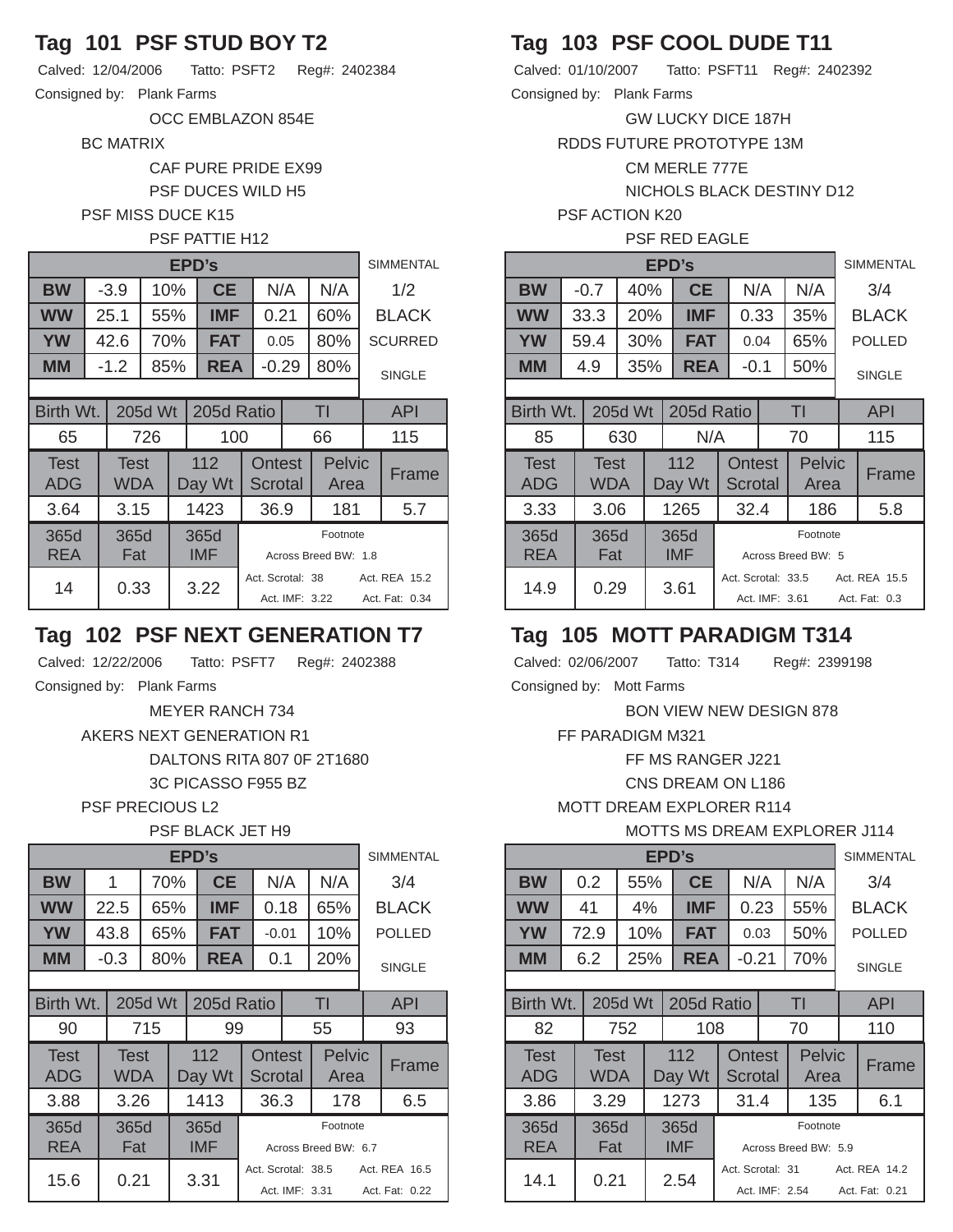## **Tag 108 CC COBRA**

| Calved: 09/07/2006 | Tatto: CC16S Reg#: 2389439 |
|--------------------|----------------------------|
|                    |                            |

Consigned by: Double C Simmentals

WLE POWER STROKE

KSU VENOM

MISS KANSAS K 11G

PVF-BF BF26 BLACK JOKER

CC BLACK MISTRESS

### CC BLACK PRINCESS

|                    |              | <b>SIMMENTAL</b> |                                                           |                                      |               |                    |      |                                 |                 |               |  |
|--------------------|--------------|------------------|-----------------------------------------------------------|--------------------------------------|---------------|--------------------|------|---------------------------------|-----------------|---------------|--|
| <b>BW</b>          |              | 1                | 45%                                                       |                                      | <b>CE</b>     | 9.9                |      | 15%                             |                 | РB            |  |
| <b>WW</b>          |              | 28.1             | 75%                                                       |                                      | IMF           | 0.08               |      | 60%                             | <b>BLACK</b>    |               |  |
| <b>YW</b>          |              | 55.8             | 55%                                                       |                                      | FAT           |                    | 0.02 | 80%                             |                 | <b>POLLED</b> |  |
| MМ                 |              | 6.4              | 40%                                                       |                                      |               | 0.05<br><b>REA</b> |      | 50%                             |                 | <b>EMBRYO</b> |  |
|                    |              |                  |                                                           |                                      |               |                    |      |                                 | <b>TRANSFER</b> |               |  |
| Birth Wt.          | 205d Wt      |                  |                                                           |                                      | 205d Ratio    |                    | TI   |                                 |                 | API           |  |
| 77                 |              | 863              |                                                           | N/A                                  |               |                    | 55   |                                 | 97              |               |  |
| <b>Test</b><br>ADG |              | Test<br>WDA      |                                                           |                                      | 112<br>Day Wt | Ontest<br>Scrotal  |      | Pelvic<br>Area                  |                 | Frame         |  |
| 3.59               |              | 2.83             |                                                           |                                      | 1525          | 31.6               |      | 182                             |                 | 6.1           |  |
| 365d<br><b>REA</b> |              |                  | 365d<br>365d<br><b>IMF</b><br>Fat<br>Across Breed BW: 6.7 |                                      | Footnote      |                    |      |                                 |                 |               |  |
| 13.1               | 0.16<br>1.51 |                  |                                                           | Act. Scrotal: 34.5<br>Act. IMF: 1.51 |               |                    |      | Act. REA 14.3<br>Act. Fat: 0.17 |                 |               |  |

## **Tag 109 CC MAN IN BLACK**

Calved: 03/13/2007 Tatto: CC6T Reg#: 2410563

Consigned by: Double C Simmentals

MEYER RANCH 734

3C MACHO M450 BZ

3C CROCUS H112 B

NICHOLS BLK DESTINY D12

CC BLACK DIANA

### MISS YARDLEY D90

| EPD's<br><b>SIMMENTAL</b> |  |             |      |                                                                       |               |      |      |                          |                                  |              |               |  |
|---------------------------|--|-------------|------|-----------------------------------------------------------------------|---------------|------|------|--------------------------|----------------------------------|--------------|---------------|--|
| <b>BW</b>                 |  | 2.1<br>65%  |      | <b>CE</b>                                                             |               |      | 1.8  |                          | 95%                              |              | РB            |  |
| <b>WW</b>                 |  | 33.9        |      | 45%                                                                   | IMF           | 0.15 |      | 35%                      |                                  | <b>BLACK</b> |               |  |
| <b>YW</b>                 |  | 56.9        |      | 55%                                                                   | <b>FAT</b>    | 0    |      | 45%                      | <b>SCURRED</b>                   |              |               |  |
| <b>MM</b>                 |  | $-3.2$      | 100% |                                                                       | <b>REA</b>    |      | 0.04 |                          | 50%                              |              | <b>SINGLE</b> |  |
|                           |  |             |      |                                                                       |               |      |      |                          |                                  |              |               |  |
| Birth Wt.<br>205d Wt      |  |             |      | 205d Ratio                                                            |               | TI   |      | <b>API</b>               |                                  |              |               |  |
| 92                        |  |             | 756  |                                                                       | N/A           |      |      |                          | 61                               |              | 105           |  |
| Test<br>ADG               |  | Test<br>WDA |      |                                                                       | 112<br>Day Wt |      |      | <b>Ontest</b><br>Scrotal | <b>Pelvic</b><br>Area            |              | Frame         |  |
| 3.26                      |  | 3.09        |      |                                                                       | 1088          |      | 38.7 |                          | 174                              |              | 5.9           |  |
| 365d<br><b>REA</b>        |  | 365d<br>Fat |      | 365d<br><b>IMF</b>                                                    |               |      |      |                          | Footnote<br>Across Breed BW: 7.8 |              |               |  |
| 0.19<br>15.4              |  | 3.22        |      | Act. Scrotal: 38<br>Act. REA 14.9<br>Act. IMF: 3.22<br>Act. Fat: 0.19 |               |      |      |                          |                                  |              |               |  |

## **INDEX OF OWNERS OF CATALOGED BULLS**

### **ANGUS**

| <b>ANGUS</b><br>Lot 1 | Double C Angus<br>23315 30th Avenue<br>Marion, MI 49665<br>(231) 825-9855 (Will Pollington)                                                     |
|-----------------------|-------------------------------------------------------------------------------------------------------------------------------------------------|
| Lots $2-6$            | <b>Michigan State University</b><br>1250A Anthony Hall<br>East Lansing, MI, 48824<br>(517) 353-2924 (Ken Geuns)<br>(517) 355-7452 (Cody Sankey) |
| Lots $8-9$            | Barker Creek Cattle Co.<br>4995 Sleight Rd.<br>Bath, MI 48808<br>(517) 641-7152 (Ken Geuns)                                                     |
| Lots 11-13, 15        | Apple Hill Angus<br>1591 S King Rd<br>Harrisville, MI 48740<br>(989) 736-6020 (John Mac Master)                                                 |
| Lot 17                | <b>Wolfland Farms</b><br>8386 Wolf Rd.<br>Morenci, MI 49256<br>(517) 458-6215 (Roger Wolf)                                                      |

- Lot 18 Rietberg Farms 1230 Parsons St Hudsonville, MMI 49256 (616) 457-3500 (Alan Rietberg)
- Lots 19-20 Fitzner Farms 6653 Sherwood Highway Bellevue, MI 49021 (616) 340-7171 (Steve Fitzner)
- Lots 21-23 Zelinko Brothers 15510 Loven Road St. Charles, MI 48655 (989) 642-8853 (John Zelinko)
- Lots 24, 26, 27, 29 Bordner Angus Farm 68730 County Farm Rd Sturgis, MI, 49091 (269) 651-8353 (Monte Bordner)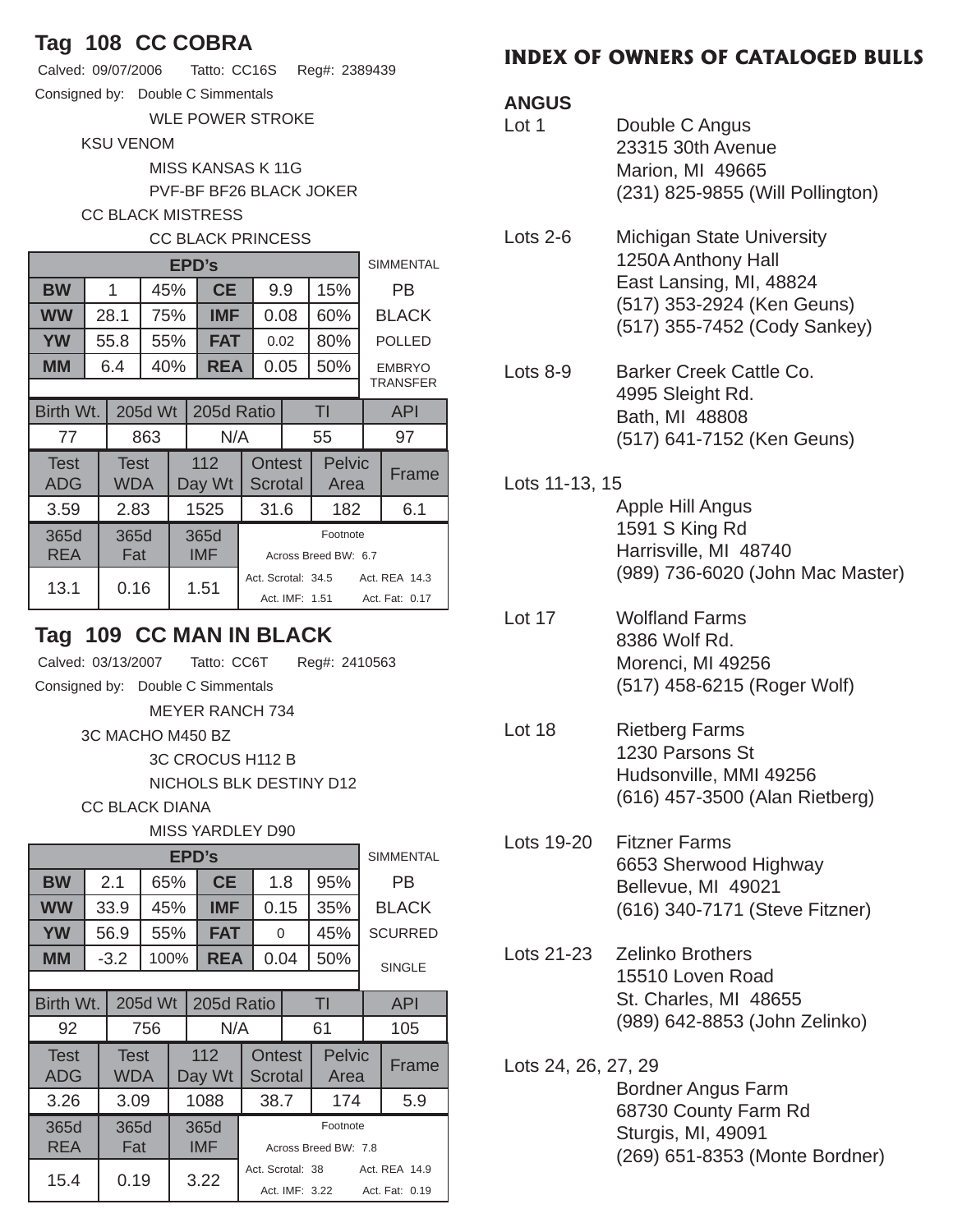| Lots 30-31, 54             | Dawson Farms<br>9296 Pulaski Road<br>Hanover, MI, 49241<br>(517) 524-8941 (John Dawson)                      | <b>HEREFORD</b><br>Lots 60-61  | Ľ |
|----------------------------|--------------------------------------------------------------------------------------------------------------|--------------------------------|---|
| Lot 34                     | <b>Voogt Farms</b><br>2831 Hayes St<br>Marne, MI, 49435<br>(616) 677-3680 (Gary Voogt)                       | Lot <sub>62</sub>              | F |
| Lot 38                     | <b>Sumerix Angus</b><br>2650 Calcut Rd.<br>Lachine, MI 49753<br>(989) 379-2398 (Kendall Sumerix)             | Lots 64-65                     |   |
| Lots 41-42                 | W.L. Bryson<br>9255 Jones Road<br>Bellevue, MI 49021<br>(269) 763-2130 (Lawrence Bryson)                     | <b>MAINE-ANJO</b><br>Lot 68    |   |
| Lot $44$                   | Kuntz's 4-M Cattle Farm<br>4740 Buffalo Road<br>Buchanan, MI 49107<br>(269) 695-3546 (Mike Kuntz Jr.)        | <b>SIMMENTAL</b><br>Lots 58-59 |   |
| Lot $47$                   | Cherry Creek Cattle Co.<br>5830 Deckerville Road<br>Deckerville, MI 48427<br>(810) 376-3895 (Pat Goheen)     |                                |   |
| Lots 48-49                 | <b>Hutchings Angus Farm</b><br>12155 North Avenue<br>Bellevue, MI 49021<br>(269) 758-3190 (Dennis Hutchings) | Lot 72                         |   |
| Lots 52-53                 | <b>Eastview Angus Farm LLC</b><br>827 CR10<br>Corunna, IN 46730<br>(260) 281-2448 (Chris Pranger)            | Lot 74                         | Ņ |
| <b>RED ANGUS</b><br>Lot 56 | <b>Walnut Springs Farms</b>                                                                                  | Lots 75-78                     | F |
|                            | 1749 128th Street<br>Hopkins, MI 49328<br>(269) 793-3089<br>(Mike & Kim Karweik)                             | Lots 82-83                     |   |

Michigan State University 250A Anthony Hall East Lansing, MI, 48824 (517) 353-2924 (Ken Geuns) (517) 355-7452 (Cody Sankey)

Phil and Chris Rottman 2148 S. Croswell Fremont, MI 49412 (231) 924-5776

Veal's Hereford Farm 7250 Wolf Rd. Bellvue, MI 49021 (269) 966-0506 (Jeff Neal)

### **MAINE-ANJOU**

- Middle Branch Ranch 4311 West Gedney Road Gladwin, MI 48624 (989) 426-0736 (Bruce Hill)
- Valnut Springs Farms 1749 128th Street Hopkins, MI 49328 (269) 793-3089 (Mike & Kim Karweik)
- Klein Cattle Co. 13449 Bailey Road Bailey, MI 49303 (231) 834-6679 (Wayne Klein)
- Reeser Farms 2995 Harper Rd. Mason, MI 48854 (517) 676-4163 (Connie Reeser)
- Rich Beef & Grain 820 West Urban Rd. Sandusky, MI 48471 (810) 672-8926 (Dwight Rich)
- **Stough Simmentals**  1098 Clay Road Union City, MI 49094 (517) 741-4422 (Dave Stough)